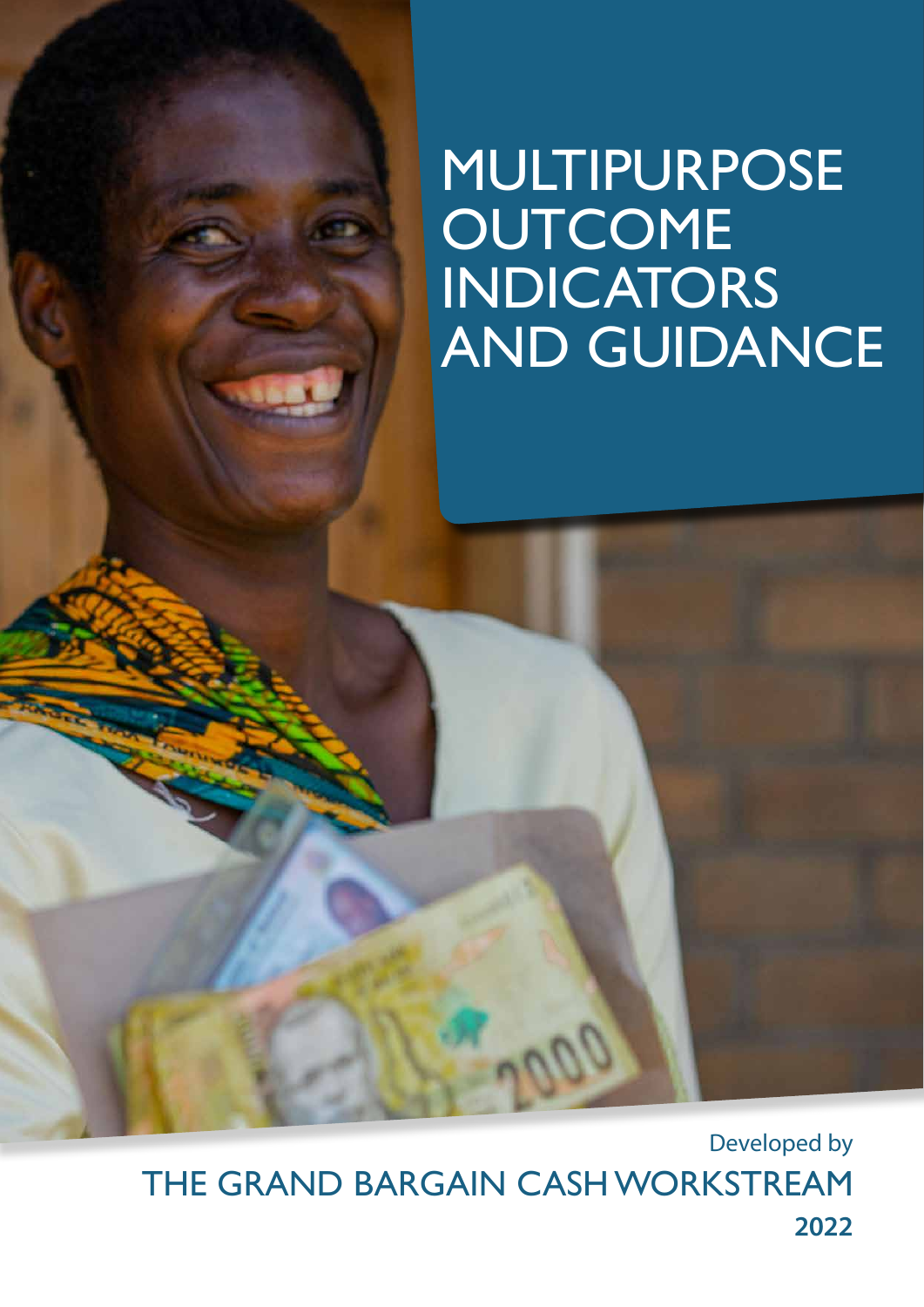## <span id="page-1-0"></span>ACKNOWLEDGEMENTS

The MPC Outcome Indicators and Guidance were developed as part of dedicated sub-workstream of the Grand Bargain Cash Workstream, co-led by Dina Brick (Catholic Relief Services), Laura Meissner (USAID's Bureau of Humanitarian Affairs), and Ruth McCormack (CALP Network), with support from Jose Jodar (CALP Network).

Multiple stakeholders have contributed since the process started in 2018, both to the original 'Draft for Testing' which was published in 2019, the review undertaken in 2021, and this updated version.

Particular thanks are extended to those who participated in the Reference Groups for this and the 2019 version and were critical to shaping the content: Anna Jacobson (USAID), Belete Temesgen (World Vision), Calum McLean, Claudia Ah Poe (WFP), Dana Truhlarova Cristescu (UNICEF), Ed Fraser (Danish Refugee Council), Francesca Battistin (Save the Children), Gabriele Erba (UNICEF), Giulio Andrea Franco (UNICEF), Hanna Mattinen (UNHCR), Holly Welcome Radice (CALP Network), Isabelle Pelly (ECHO), Joanna Mahoney, Kandie Fabien (Living Water Community), Katherine Armeier (Save the Children), Kathryn Taetzsch (World Vision), Lena Hohfeld, Marieta Fitzcharles (World Vision), Nadine Lombardo (WFP), Nynne Warring (WFP), Rachid Boumnijel, Ruco Van Der Merwe (USAID), Samir Hafiz (ALNAP), Tamara Shukakidze-Demuria.

Thanks also to Olivia Collins for leading the review of the original set of indicators which has informed much of this revised version, to Eliana Irato (ECHO) for inputs to the protection mainstreaming indicator, and Oliver Westerman and Alessia Volpe (Mercy Corps) for inputs on the Meeting Needs Index.

The contributions of the many members of the various cluster CVA task teams and working groups have been essential in developing the sectoral indicators. These include Child Protection (Lauren Murray, Hannah Barbiche Thompson, Tenzin Manell, Julia Grasset), Education (Marco Grazia, Emilia Sorrentino), Food Security (Corrie Sissons, Damien Joud), Health (Yassmin Moor, Andre Griekspoor), Nutrition (Diane Moyer, Marina Tripaldi, Kate Golden), Shelter & NFIs (David Dalgado, Jennifer Weatherall, Angel Pascual, James Kennedy), and WASH (Johannes Rueck)

The publication of this document has been managed and funded by CALP on behalf of the Grand Bargain subworkstream.

Front cover photo: After cyclone Idai. 2019–2020 Lean season response with cash distribution in Neno District. Credit © WFP/Badre Bahaji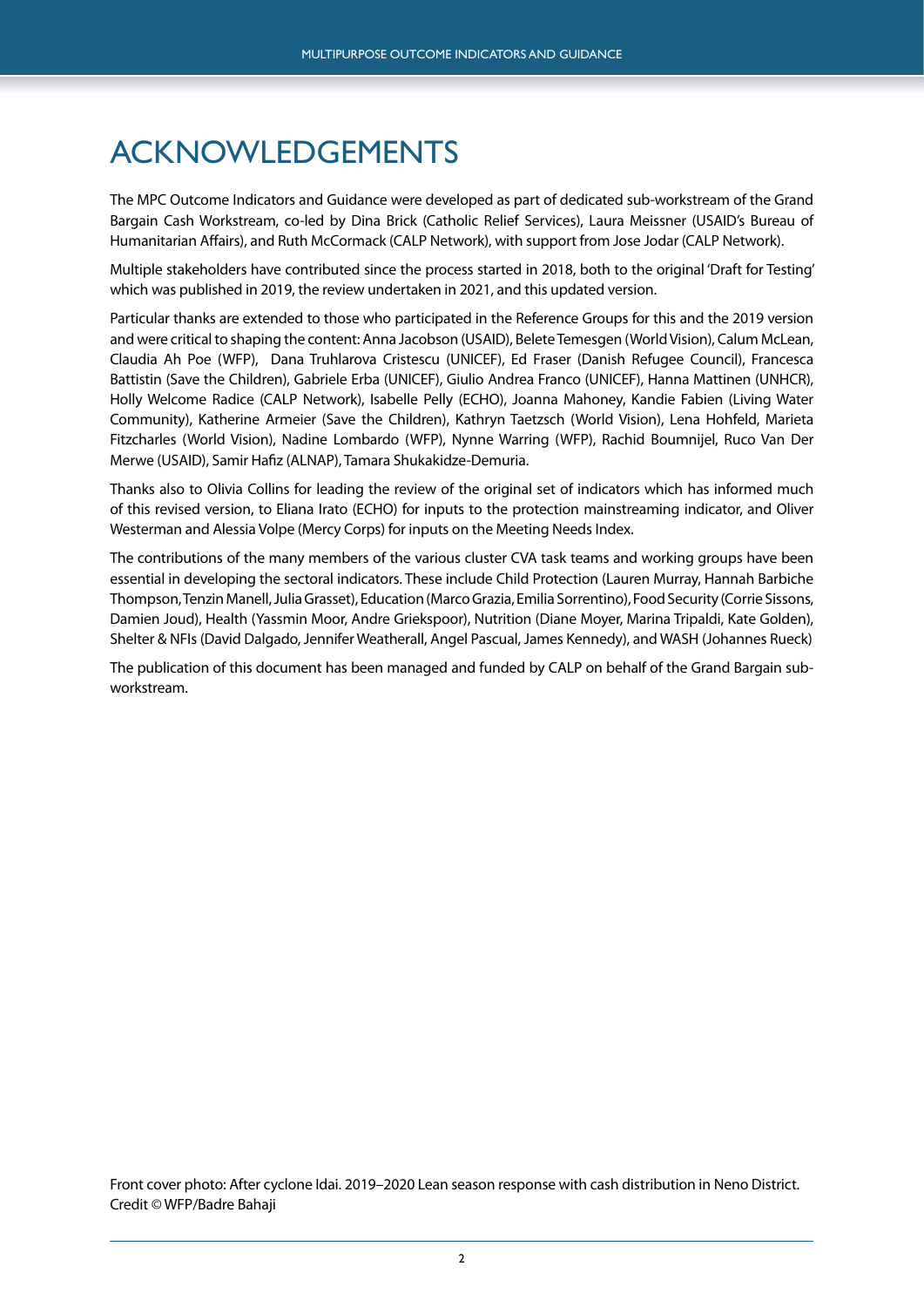## <span id="page-2-0"></span>**CONTENTS**

| <b>ACKNOWLEDGEMENTS</b>                                                                            | $\overline{2}$ |
|----------------------------------------------------------------------------------------------------|----------------|
| <b>BACKGROUND AND PURPOSE</b>                                                                      | 4              |
| <b>MONITORING FRAMEWORK - STRUCTURE AND GENERAL GUIDANCE FOR USING THE INDICATORS</b>              | 5              |
| Summary of the Core MPC Indicators                                                                 | 6              |
| <b>PROCESS MONITORING</b>                                                                          | 8              |
| Process Indicators for Quality, Safe Programming, and Accountability to Affected Populations (AAP) | 8              |
| <b>IMMEDIATE OUTCOMES: EXPENDITURE AND DECISION-MAKING</b>                                         | 9              |
| Expenditure                                                                                        | 9              |
| <b>Women's Decision Making</b>                                                                     | 13             |
| MEDIUM TERM OUTCOMES - BASIC NEEDS & SECTOR SPECIFIC                                               | 15             |
| <b>Basic Needs</b>                                                                                 | 15             |
| <b>Coping Strategies</b>                                                                           | 20             |
| Sector Specific Indicators                                                                         | 21             |
| <b>Child Protection</b>                                                                            | 21             |
| Education                                                                                          | 25             |
| <b>Food Security</b>                                                                               | 26             |
| Health                                                                                             | 27             |
| Household Items (NFIs)                                                                             | 28             |
| <b>Nutrition</b>                                                                                   | 29             |
| <b>Shelter &amp; Settlements</b>                                                                   | 32             |
| WASH                                                                                               | 33             |
| <b>ANNEX 1: Example Expenditure Questionnaire</b>                                                  | 36             |
| ANNEX 2: Example Questionnaire for the Basic Needs Indicators + Follow-up Questions                | 38             |
| ANNEX 3: Example Questionnaire for the Specific Basic Needs Module                                 | 39             |
| <b>ANNEX 4: Indicator Summary Table</b>                                                            | 40             |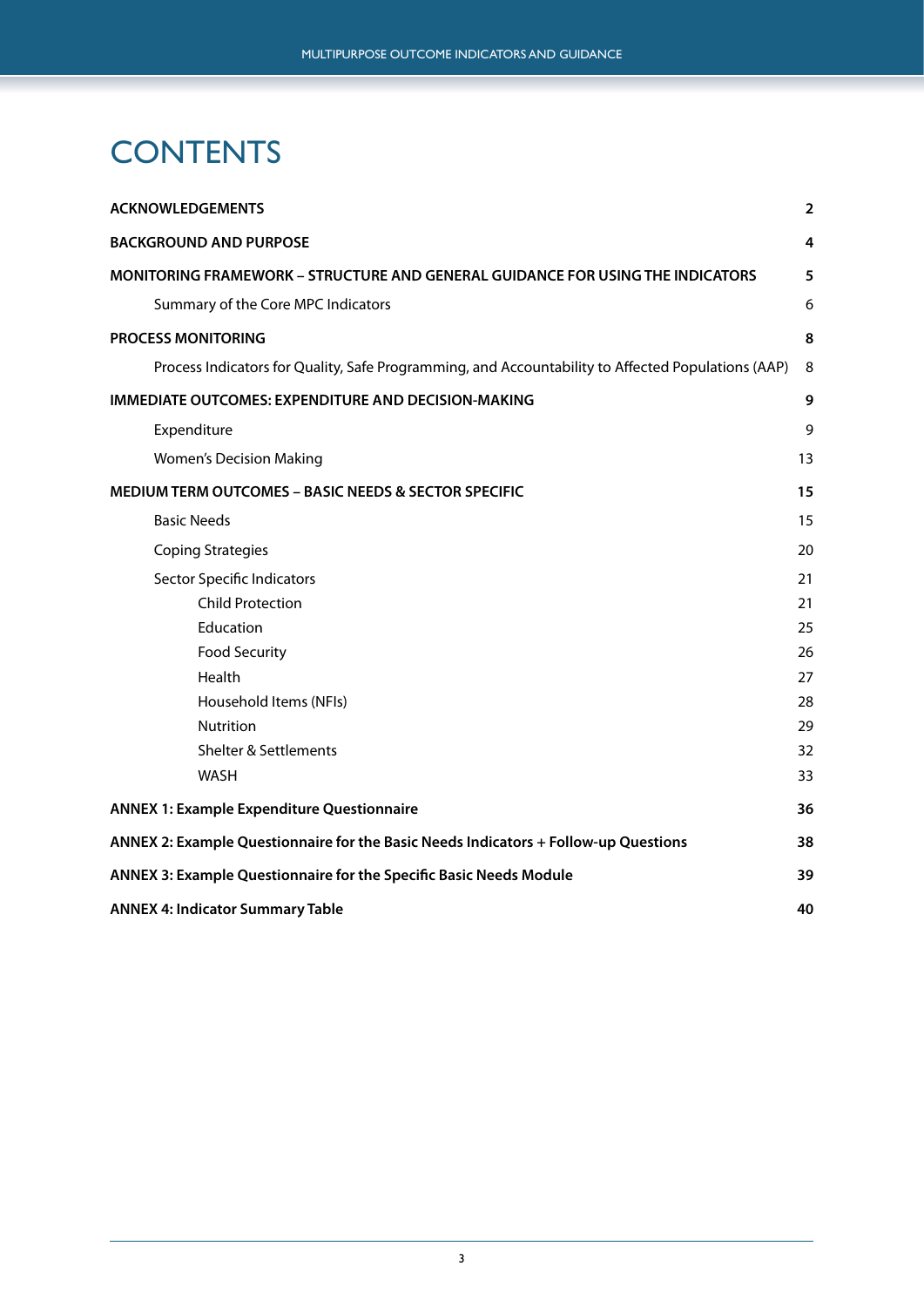## <span id="page-3-0"></span>BACKGROUND AND PURPOSE

Multipurpose cash (MPC) is intended to enable people to meet their basic needs through local markets as they see fit. Outcomes of this type of assistance will vary, depending on the context, intervention design (e.g., transfer values, number of transfers) and each household's prioritized needs. As part of the Grand Bargain's commitment to "increase the use and coordination of cash-based programming," humanitarian practitioners identified the need for **better and more consistent measurement of the outcomes to which MPC contributes**.

To this end, a group of humanitarian stakeholders - including NGO and UN practitioners, cluster leads or cash/ markets focal points, CaLP, and donors - came together under the Grand Bargain cash workstream in 2018 to identify indicators in a participatory process. The first draft was released in May 2019, with a 'final draft for testing' released in July 2019. This current document reflects a revision of the July 2019 final draft. The process drew on feedback from experience using the indicators across humanitarian practitioners. The indicators themselves reflect the current state of humanitarian actors' experience in measuring MPCA outcomes.

This document presents a **core set of indicators** that can serve as a short menu from which donors and implementers can choose. Donors are strongly encouraged to align their indicators with those on this list, to further their Grand Bargain commitment to "harmonize and simplify reporting requirements." Implementers are encouraged to use relevant indicators from this curated selection in their MPC monitoring frameworks. Cash Working Groups are encouraged to use these indicators and guidance notes as a reference and integrate them into response level guidance and tools.

The purpose of the guidance and indicator menus below is to streamline reporting (in line with the Grand Bargain commitment to "*harmonize and simplify reporting requirements*") and to provide more consistent and comparable field-level monitoring. However, it is also recognized that there are limits on the validity and feasibility of crosscontextual and cross-intervention comparisons of some outcome indicators and data; therefore, any crosscontextual comparisons should be done carefully, as relevant to the specific nature of each intervention and context.

The Grand Bargain also includes a commitment to the "*participation revolution: include people receiving aid in making the decisions which affect their lives*." Acknowledging that cash can enable recipients to make their own decisions, many of the indicators focus on the stated preferences, perceptions, and priorities of affected people.

The indicators in this document focus on the primary objectives of humanitarian MPC, and the outcomes to which MPC can most strongly contribute in a given context. Outcomes are defined as the main changes the implementing organization expects to see due to the provision of MPC. The indicators do not seek to capture all potential outcomes (positive or negative) of MPC. Additionally, evidence points to the important role of MPC as one component of a larger overall response, and the need for additional interventions (e.g., systems-level interventions, in-kind support, service provision, technical assistance) to completely meet Sphere standards. In these programs, additional outcome indicators at the program or response level will vary by context and program objective.

The indicators, and this process, should continue to be taken as a learning step, to be revised as the humanitarian community learns about more effective ways of monitoring MPC.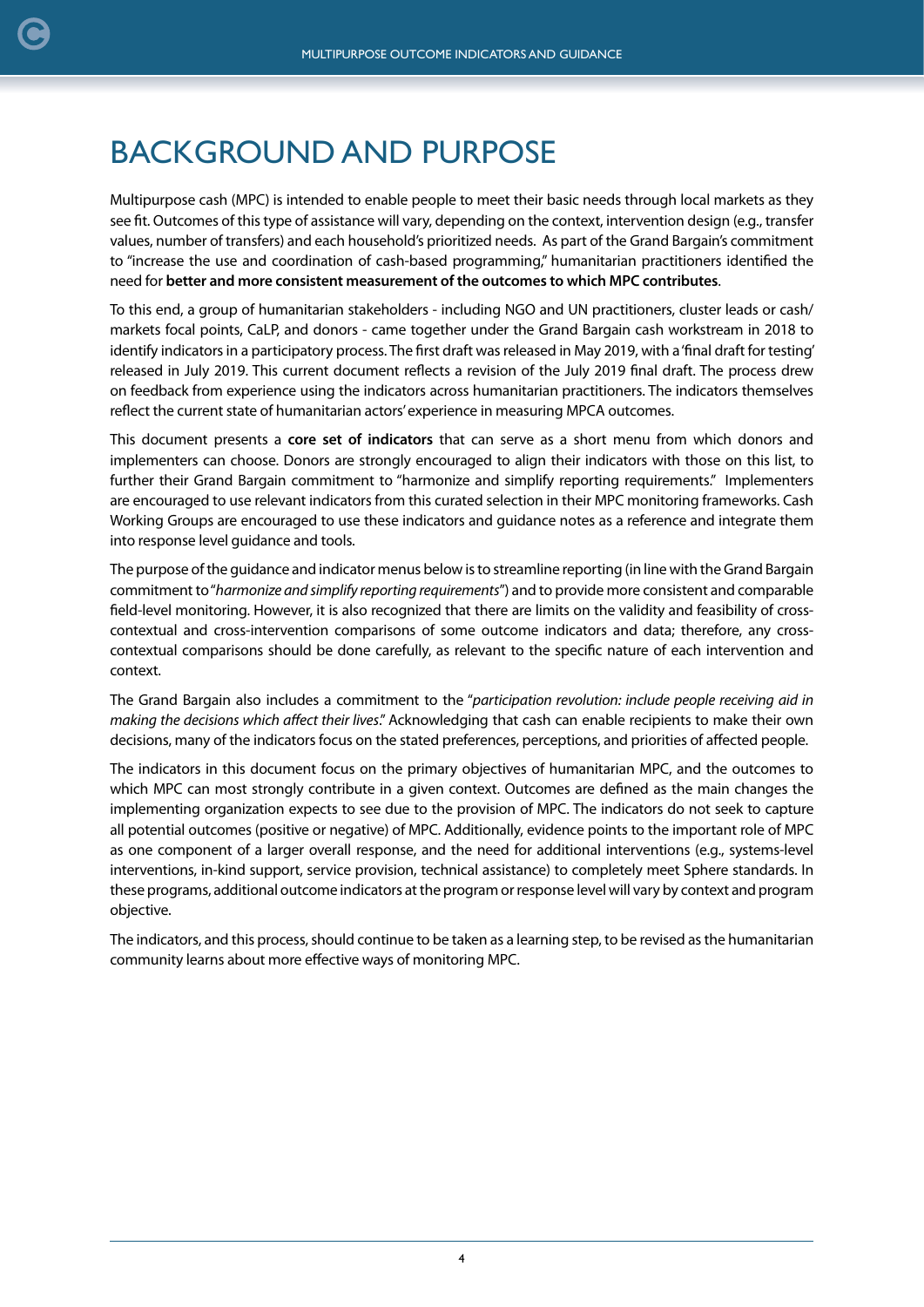## <span id="page-4-0"></span>MONITORING FRAMEWORK – STRUCTURE AND GENERAL GUIDANCE FOR USING THE INDICATORS

This document is structured to align with the overarching CVA monitoring framework outlined in [CaLP's CVA](https://www.calpnetwork.org/themes/monitoring-and-evaluation/) [Monitoring Guidance](https://www.calpnetwork.org/themes/monitoring-and-evaluation/) to enable a logical flow and integration with other monitoring frameworks and tools. The diagram shows where the different types of indicators included in this document are situated vis-à-vis the structure and categories of the monitoring framework. **This guidance follows the order shown in the diagram, starting with the process indicators, then immediate outcomes, and then medium-term outcomes**.



#### **What do the indicators measure?**

This set of indicators is **designed primarily to measure the outcomes of MPC interventions**, in both the immediate and medium term. A single (albeit multifaceted) critical process indicator relating to protection and accountability is included, but it is expected that agencies will use a broader range of additional process indicators which are relevant to the context and intervention. [CaLP's CVA Monitoring Guidance,](https://www.calpnetwork.org/themes/monitoring-and-evaluation/) agency and donor specific materials, and Cash Working Groups are good reference points for formulating and selecting other process indicators.

#### **When should they be used?**

These indicators should be used for monitoring recurrent MPC transfers during the assistance period. Practitioners and donors should decide which indicators are required based on the length of the program, recurrence of transfers, and anticipated outcomes. Interventions that might be classified as MPC can vary greatly and there is no standard approach. Transfer values, frequency, and duration of support are pivotal in terms of the outcomes that might be achieved and should be at the forefront when analysing results.

Ideally MPC transfer values will have been calculated based on gap analysis - the difference between the Minimum Expenditure Basket (MEB) or equivalent and the real average resources of target households – to determine the level of unmet, expenditure-based needs. In practice other factors, such as funding limitations, government policies, or the objective of aligning with social assistance rates, may influence transfer values and the extent to which they can cover unmet needs. One-off MPC transfers, MPC transfers of relatively low value, and sectoral/ labelled cash transfers or "top-up" cash transfers, may use some of these indicators, or may use different relevant sectoral indicators.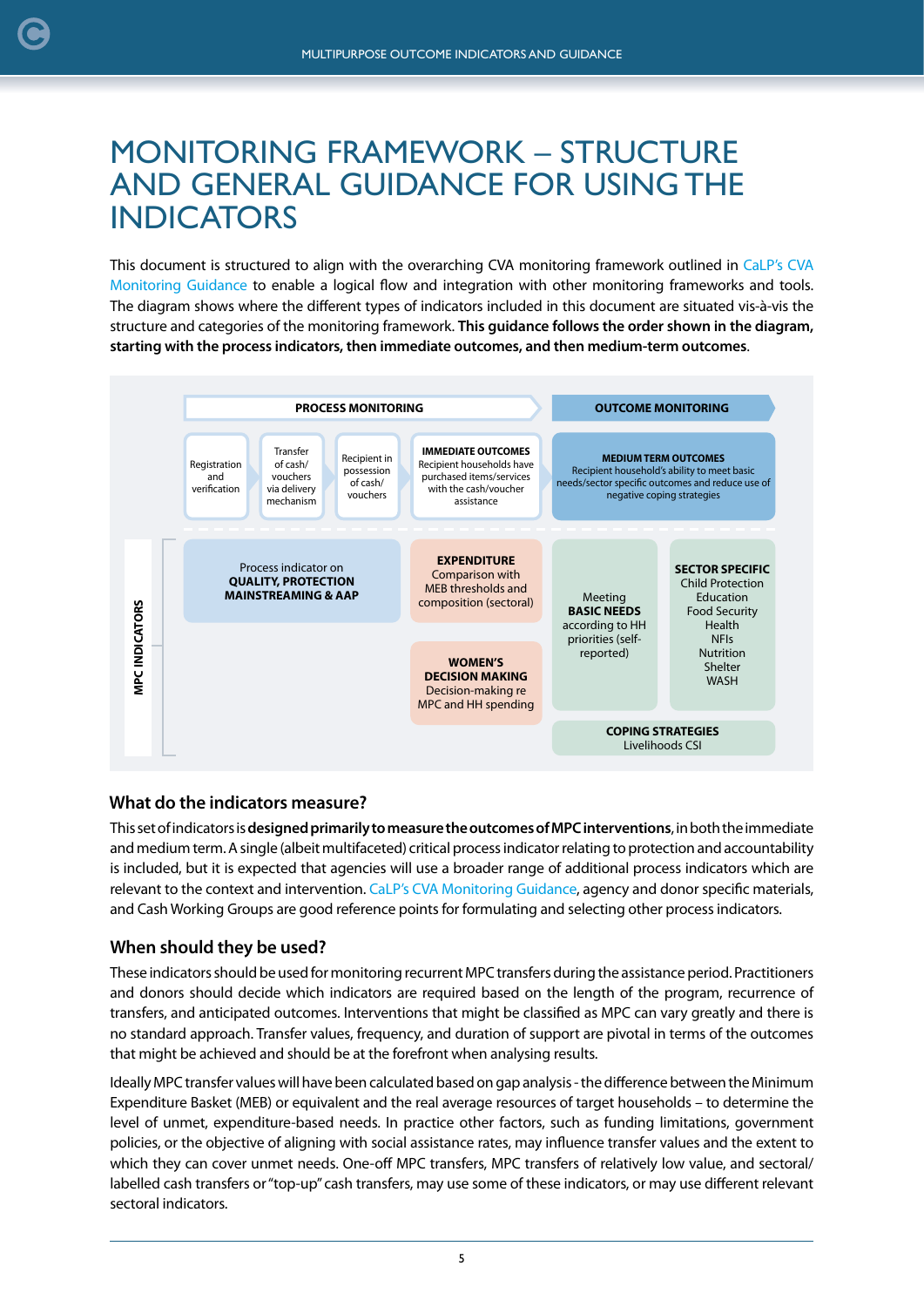## <span id="page-5-0"></span>**Save The Children Tools**

The multi-agency ["MPCA Monitoring and Evaluation Toolkit](https://www.fsnnetwork.org/resource/multi-purpose-cash-assistance-mpca-me-toolkit
)"<sup>1</sup> includes tools and KoBo survey templates for monitoring and evaluating MPC programs. The toolkit is aligned with this Grand Bargain Cash Workstream initiative to better standardize MPC outcome indicators. Multiple agencies have adopted the tools and used them for MPC programs across various countries. In 2021-2022, the tools were updated and refined based on feedback from a wide range of organizations.

The toolkit is endorsed by several agencies including Save the Children, IRC, and Mercy Corps. It includes templates in multiple languages for a post distribution monitoring (PDM) survey and report, market monitoring survey, and a survey including all the GB MPC outcome indicators, as well as templates for an MPC monitoring and evaluation plan, accountability to affected populations plan, feedback tracker, and a cash dataflow map tool.

## SUMMARY OF THE CORE MPC INDICATORS

See Annex 4 for a full summary table with notes.

| <b>Area/Sector</b>                               | <b>Indicators</b>                                                                                                                                                                                 |  |  |
|--------------------------------------------------|---------------------------------------------------------------------------------------------------------------------------------------------------------------------------------------------------|--|--|
| Protection<br>Mainstreaming                      | Percent of recipients (disaggregated by sex, age, and disability) reporting that<br>humanitarian assistance is delivered in a safe, accessible, accountable, and participatory<br>manner          |  |  |
| <b>Expenditure</b>                               | Total monthly expenditures by sector relative to MEB sectoral components/amounts                                                                                                                  |  |  |
|                                                  | Percentage of households with total monthly expenditure which exceeds the MEB                                                                                                                     |  |  |
| <b>Women's Decision</b><br><b>Making</b>         | Percentage of households where women are involved in decision making on the use of<br>cash transfers; and                                                                                         |  |  |
|                                                  | Frequency with which women are involved in decision making on the use of cash<br>transfers                                                                                                        |  |  |
| <b>Basic Needs</b>                               | Percentage of households who report being able to meet their basic needs as they<br>define and prioritize them                                                                                    |  |  |
|                                                  | Percentage of households who report being able to meet specific basic needs, by<br>category                                                                                                       |  |  |
| Livelihoods<br><b>Coping Strategies</b><br>(ICS) | Percentage of households applying Livelihood Coping Strategies (LCS) to meet essential<br>needs, by severity (no use, Stress, Crisis, Emergency)                                                  |  |  |
| <b>Sector Specific Indicators</b>                |                                                                                                                                                                                                   |  |  |
| <b>Child Protection</b>                          | Percentage of households receiving MPC where at least one child in the household is<br>engaged in child labour [due to financial vulnerability]                                                   |  |  |
|                                                  | Percentage of households reporting child separation from caregiver (including because<br>of work-related migration) [due to financial vulnerability]                                              |  |  |
|                                                  | Percentage of households reporting child marriage during the duration of receiving<br>MPC (disaggregated by gender and prior to age 18, and prior to age 15), [due to financial<br>vulnerability] |  |  |
| <b>Education</b>                                 | Percentage of school age children enrolled in education                                                                                                                                           |  |  |
|                                                  | Percentage of school age children who attend education over a specific time frame                                                                                                                 |  |  |

<sup>1</sup> [www.fsnnetwork.org/resource/multi-purpose-cash-assistance-mpca-me-toolkit](http://www.fsnnetwork.org/resource/multi-purpose-cash-assistance-mpca-me-toolkit)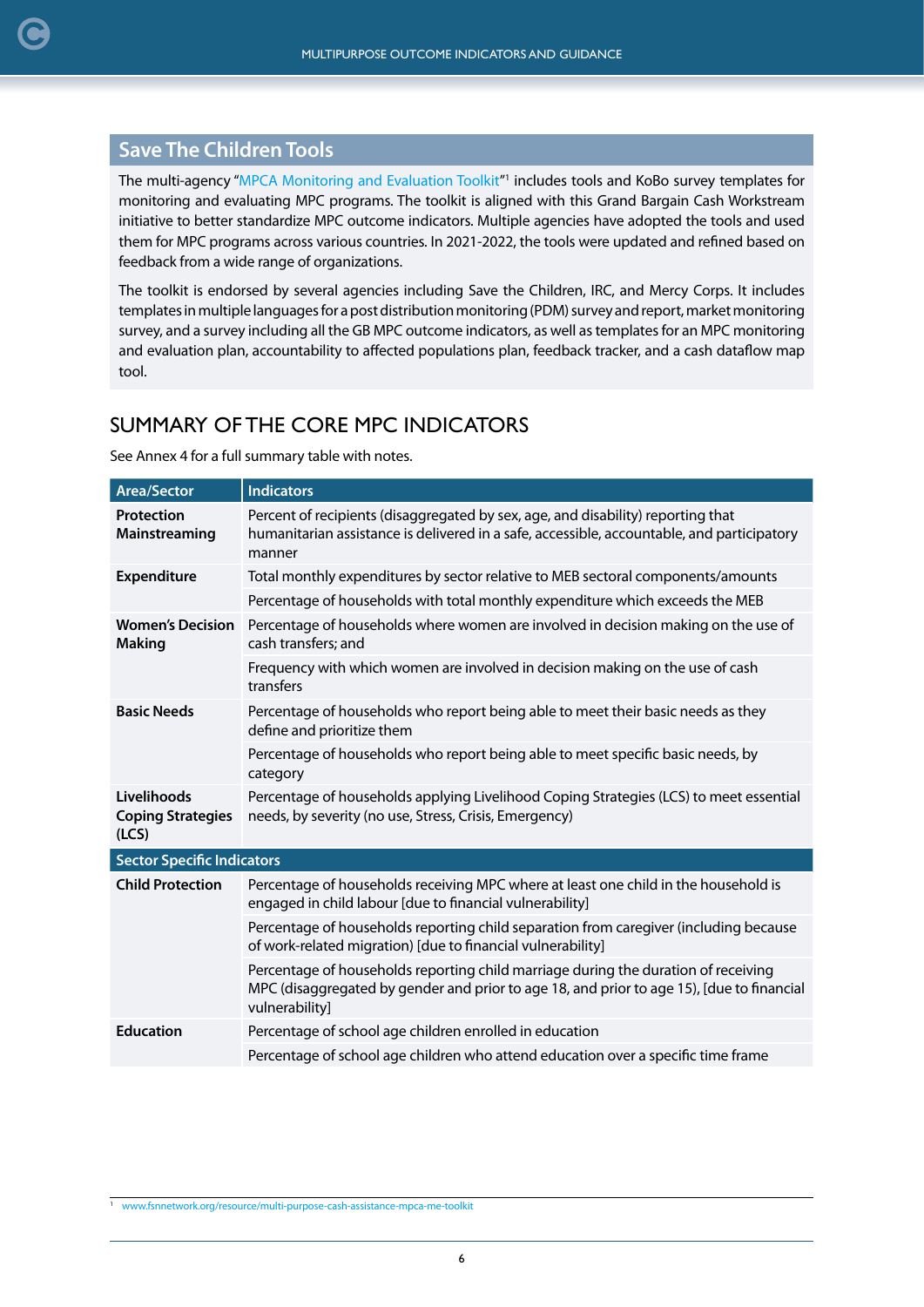| <b>Food Security</b>                     | Percentage of households by Food Consumption Score (FCS) phase (Poor, Borderline,<br>and Acceptable)                                                                                                                                                                      |  |  |
|------------------------------------------|---------------------------------------------------------------------------------------------------------------------------------------------------------------------------------------------------------------------------------------------------------------------------|--|--|
|                                          | • Percentage of beneficiaries who have improved their average reduced Coping<br>Strategy Index (rCSI)<br><b>OR</b><br>• Mean and median rCSI                                                                                                                              |  |  |
|                                          | Percentage of households with moderate and severe Household Hunger Scale (HHS)<br>scores                                                                                                                                                                                  |  |  |
| <b>Health</b>                            | Percent of households that delayed or did not seek care when having a medical or health<br>issue for which they needed to use a health service, due to financial barriers                                                                                                 |  |  |
|                                          | Percent of households with catastrophic health expenditures                                                                                                                                                                                                               |  |  |
| <b>NFIs</b>                              | Percentage of households that report having minimum household items that allow all<br>the following: comfortable sleeping, water and food storage, food preparation, cooking,<br>eating, lighting, and clothing                                                           |  |  |
| <b>Nutrition</b>                         | Household Dietary Diversity Score (HDDS)                                                                                                                                                                                                                                  |  |  |
|                                          | Minimum Dietary Diversity for Women (MDD-W): Percentage of women aged 15-49<br>years who consumed foods from 5 or more food groups the previous day.                                                                                                                      |  |  |
|                                          | Minimum Dietary Diversity for Children 6-23 Months (MDD-Ch): Percentage of children<br>6-23 months of age who consumed foods and beverages from at least five out of eight<br>defined food groups during the previous day (target is at least 5 out of 8 food categories) |  |  |
| <b>Shelter and</b><br><b>Settlements</b> | Percentage of households that report living in a shelter that has all the following:<br>adequate space, feels safe, feels private and protected from the weather.                                                                                                         |  |  |
|                                          | Percentage of households that report pressure to leave their shelter for financial reasons                                                                                                                                                                                |  |  |
|                                          | Percentage of households that report that their shelter feels warm enough at night                                                                                                                                                                                        |  |  |
| <b>WASH</b>                              | Water Supply: Percentage of households (HH) reporting that all HH members have<br>access to an adequate quantity of safe water for drinking, cooking, personal and<br>domestic hygiene                                                                                    |  |  |
|                                          | Sanitation: Percentage of households (HH) reporting that all HH members have access<br>to a safe, secure, clean, and well-maintained toilet, including water or anal cleansing<br>materials                                                                               |  |  |
|                                          | Hygiene: Percentage of HH having access to a functioning handwashing facility with<br>water and soap at home and essential hygiene items including menstrual hygiene<br>products                                                                                          |  |  |
|                                          |                                                                                                                                                                                                                                                                           |  |  |

#### **Selecting and Collecting Indicators:**

The **selection of indicators should always be informed by the project design and objectives** (e.g., the outcomes it is anticipated MPC will significantly contribute to achieving), including what data is both necessary and useful to stakeholders for monitoring, evaluating, and adapting programming.

The field of monitoring and evaluating MPC is still evolving - for some outcome areas there isn't yet a clear 'standard' indicator, or a standard overall set of indicators. To that extent there is some value in providing **flexibility to see what works best and where**, recognising that the 'right' indicator(s) may vary by intervention, organisation, and context. With that in mind you'll see that some outcome areas (e.g., basic needs) provide more than one indicator option.

This guidance note also includes a few signposting boxes throughout, highlighting considerations for how to select a **combination of indicators** that is complementary and can avoid duplications and increase effectiveness. For example, if you use an approach to basic needs that includes a more detailed analysis by type of basic need (which roughly corresponds with sectors), this may have implications in terms of expenditure and sector-specific indicators. Alternatively selecting complementary indicators in addition to a core set of indicators can help practitioners understand household outcomes from a variety of perspectives and compare them, for deeper understanding and triangulation of data.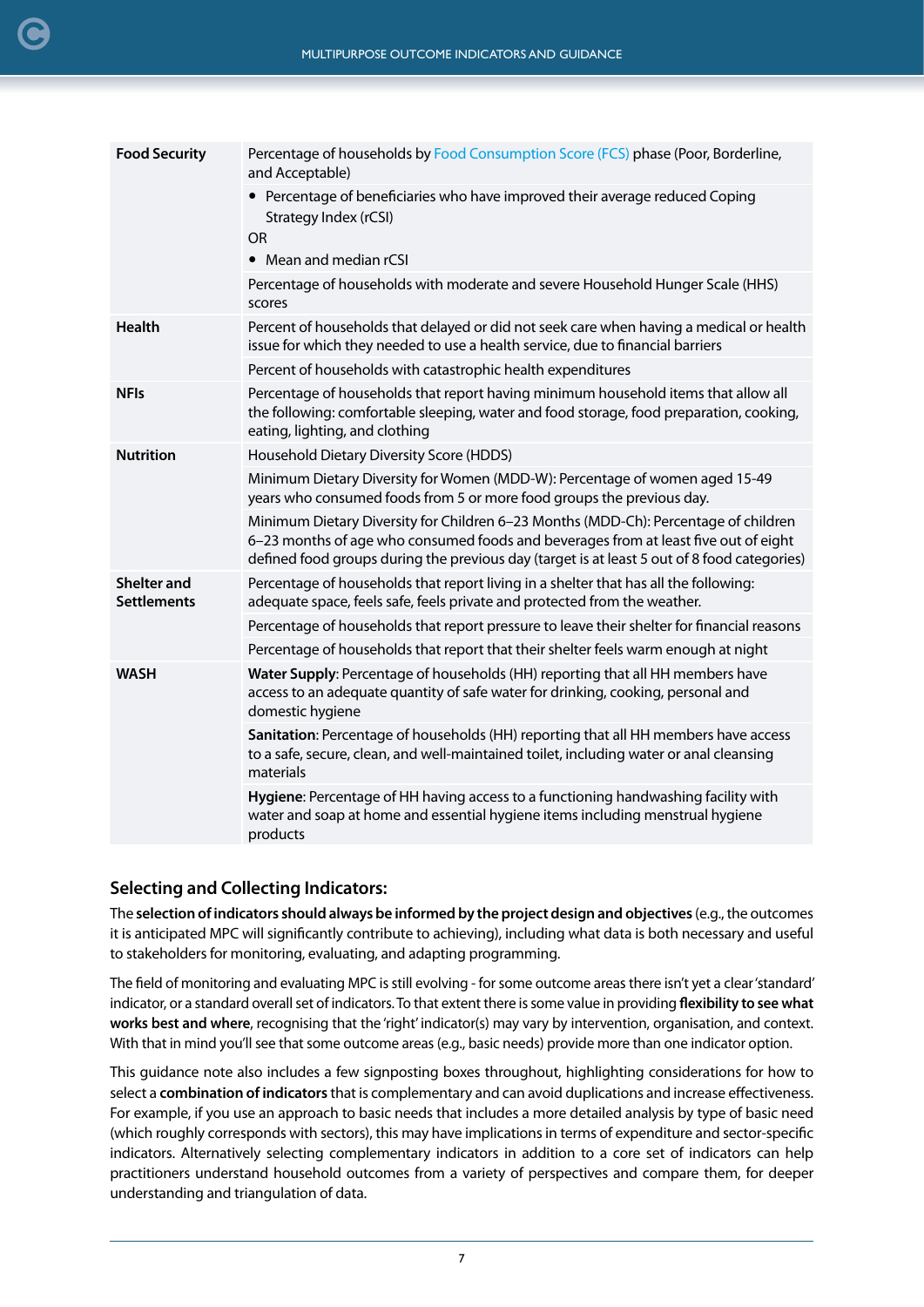#### <span id="page-7-0"></span>**Data Collection Frequency:**

Outcome indicators should usually be collected twice at a minimum – once at baseline (or before the first transfer), and once at end-line (approximately 30 days after the last transfer). For longer term programmes with multiple transfers, the indicators (both process and outcome) may be collected more frequently during the intervention, for example through incorporation in post distribution monitoring. Note that outcome monitoring generally requires more representative sampling than might be used for process monitoring.

#### **Disaggregation:**

Household level indicators should be disaggregated by household composition, and individual level indicators at a minimum by sex and by age group. Please see the **BHA Performance Indicator Reference Sheets (PIRS)**, available at [www.usaid.gov/humanitarian-assistance/partner-with-us/bha-emergency-guidelines](https://www.usaid.gov/humanitarian-assistance/partner-with-us/bha-emergency-guidelines), for more detailed guidance on how to collect, disaggregate, calculate and analyse data per indicator.

Finally, **it is strongly recommended at project level to have mechanisms for affected people to learn the results of monitoring and provide further feedback as relevant**. This can contribute to a people-centred approach and advancing the Grand Bargain's commitment to a Participation Revolution.

## PROCESS MONITORING

## PROCESS INDICATORS FOR QUALITY, SAFE PROGRAMMING, AND ACCOUNTABILITY TO AFFECTED POPULATIONS (AAP)

#### **Overview:**

In line with [IASC Commitments on Accountability to Affected People/Populations](https://interagencystandingcommittee.org/iasc-task-team-on-accountability-to-affected-populations-and-protection-from-sexual-exploitation-and-abuse-aap-psea) and the [IASC Statement on](https://www.refworld.org/pdfid/52d7915e4.pdf) [Centrality of Protection,](https://www.refworld.org/pdfid/52d7915e4.pdf) mainstreaming basic protection principles into assistance programmes is important. All humanitarian actors have a responsibility to mainstream protection to ensure that the protective impact of aid programming is maximized. This refers to the process of incorporating protection principles and promoting meaningful access, safety, and dignity in humanitarian aid<sup>2</sup>.

#### **INDICATOR:**

- **•** Percent of recipients<sup>3</sup> (disaggregated by sex, age, and disability) reporting that humanitarian **assistance is delivered in a safe, accessible, accountable, and participatory manner**
- The indicator is calculated based on the responses to eight required questions covering the four elements of protection mainstreaming (prioritize safety & dignity and avoid causing harm, meaningful access, accountability, participation)

#### **Why and When You Might Select This Approach:**

It is recommended to include a Protection Mainstreaming process indicator in all actions providing MPC to affected populations. The purpose of this indicator is to facilitate the operationalisation of all four elements of protection mainstreaming and provide a way to measure the identification, implementation and monitoring of required corrective actions/measures. The overall goal is to have a positive impact on *how* the assistance is delivered during the action.

<sup>&</sup>lt;sup>2</sup> Global Protection Cluster (GPC), Protection Mainstreaming Training Package, 2014.

<sup>&</sup>lt;sup>3</sup> The original formulation has been modified to ensure consistency. DG ECHO refers to beneficiaries instead of recipients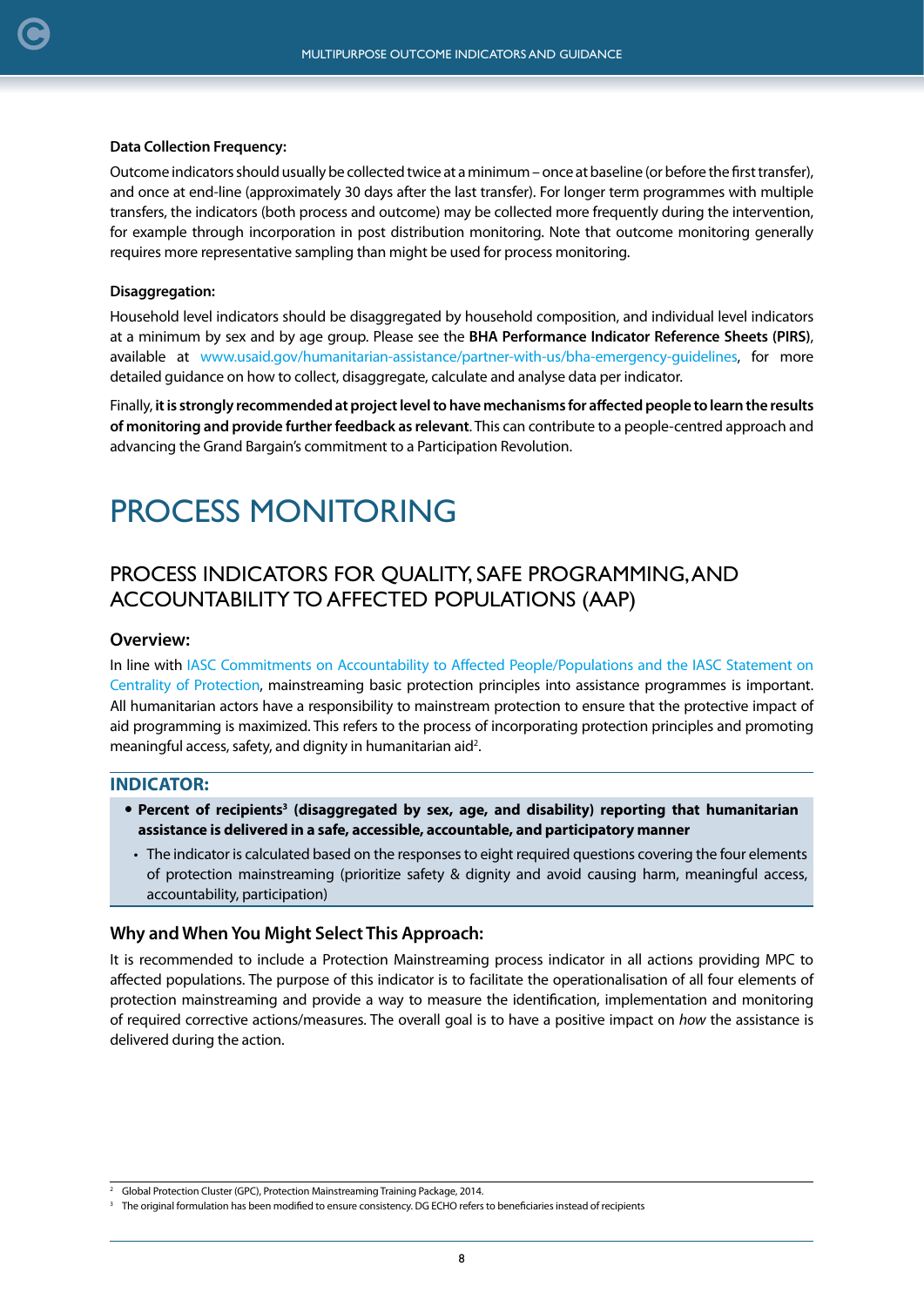#### <span id="page-8-0"></span>**Process – How to Collect the Data:**

- Protection Mainstreaming should be monitored regularly/throughout project implementation as its main aim is to identify corrective actions to be taken promptly to improve the quality of programming. The monitoring and evaluation process for protection mainstreaming should be embedded within existing frameworks.<sup>4</sup>
- A baseline is not required but can be useful to identify trends. The first survey round should be conducted shortly after the delivery of humanitarian assistance. The sample population should be taken only from direct recipients of the assistance.
- DG ECHO developed a methodology to aggregate the data collected to ease the analysis and reporting, which can be found [here](https://ec.europa.eu/echo/resources-campaigns/policy-guidelines_en) (scroll to *Protection Mainstreaming Indicator – technical guidance, and toolkit*).

#### **Analysis – How to Use the Data:**

Being a process indicator, reporting the difference between the value at the beginning (baseline) and at the end of the action (target) is not the focus. Instead, you should regularly collect feedback from recipients on all four dimensions of protection mainstreaming throughout implementation, identify challenges and develop corrective actions/measures. It requires actors to view 'failures' and adaptation as expected and necessary aspects of problem-solving, with real-time learning in close collaboration with affected communities.

## IMMEDIATE OUTCOMES: EXPENDITURE AND DECISION-MAKING

### EXPENDITURE

Expenditure indicators lends from monetary poverty analysis and provide useful cross-cutting and sector specific insights into household consumption and wellbeing. However, the process of collecting and analysing household expenditure indicators is relatively heavier and more labour-intensive than other types of indicators. In some contexts, collecting expenditure data might not be feasible or appropriate, or the challenges with obtaining accurate data might outweigh the benefits of the analysis (for more on this, see the section below – *General Guidance and Issues to Consider*).

To calculate the expenditure indicators suggested in this document, an updated and relevant MEB needs to be in place for the intervention location(s).

### **Complementary Indicators – Considerations**

- If you use expenditure data to analyse spending associated with different sectors, think about how this complements any sector specific indicators you might select. Also, consider what it is you want to understand about how spending influences the achievement of certain outcomes.
- The collection of a full expenditure module may influence the option you choose for the basic needs indicator. It can be a complement, to get a better sense of sectoral outcomes. However, if time and resources are a constraint, consider: Do you need both and which could best provide the data you want?

#### **Overview:**

The collection of complete, quantified expenditure data, broken down by category, enabling the calculation of several indicators, primarily based on comparison with an MEB.

#### **Why and When You Might Select This Approach:**

 You want a comprehensive understanding of household expenditures and how they prioritize consumption, including total expenditure and spending by category. Categories/types of expenditure can correspond with different sectors.

<sup>4</sup> Another existing methodology is IRC's [Safer Cash Toolkit](https://www.calpnetwork.org/publication/safer-cash-toolkit-english/)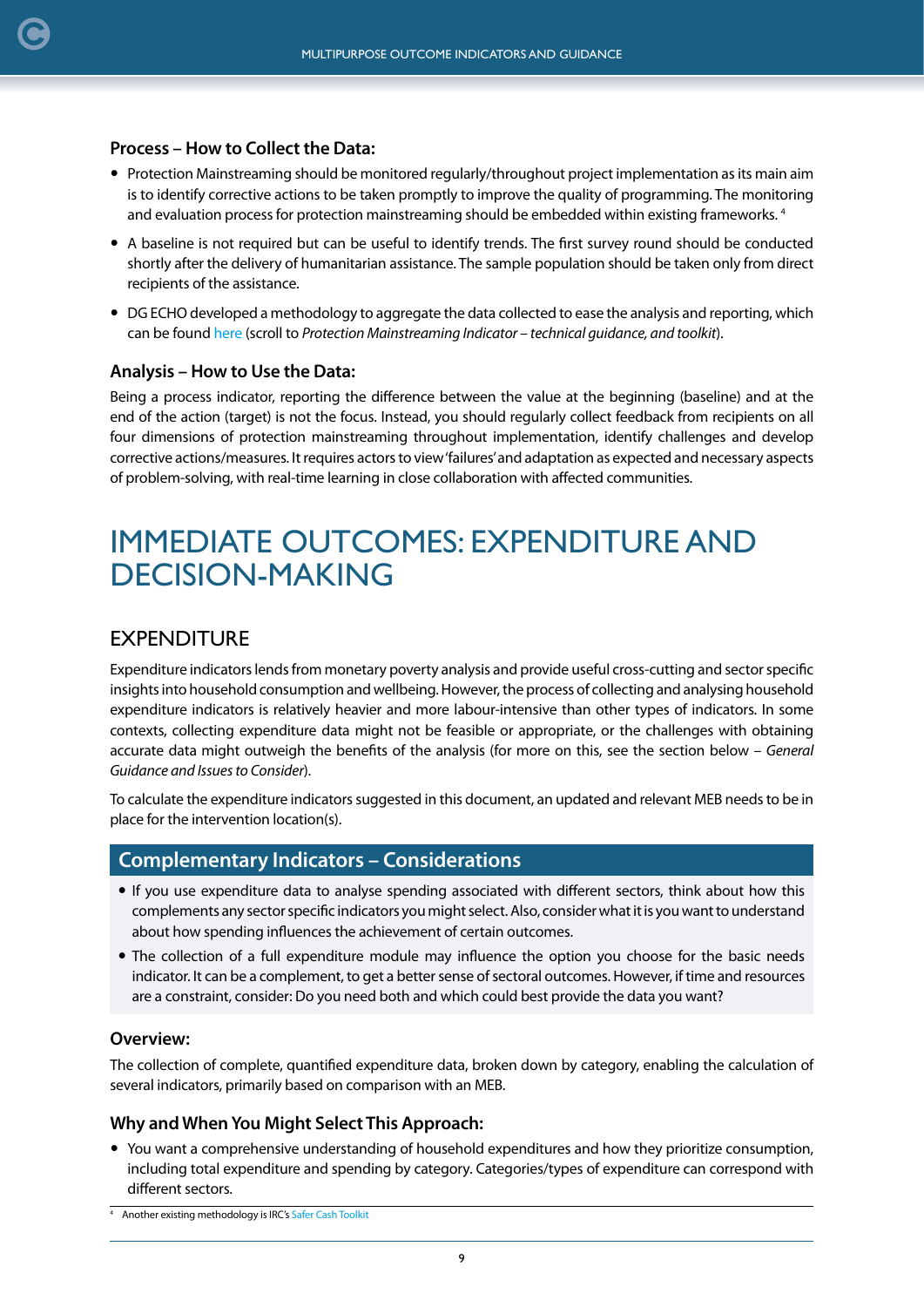- You want to understand the extent to which total reported spending aligns with the MEB as an indication of potential gaps in needs being addressed, and to assess the ongoing accuracy of the MEB.
- You want to be able to analyse expenditures relating to a specific sector or sectors, for comparison with MEB composition, and potentially to inform programming decisions, for example if unmet needs are identified.

#### **INDICATORS AND ANALYSIS – HOW TO USE THE DATA:**

This guidance recommends the following two expenditure indicators:

#### **Total monthly expenditures by sector relative to MEB sectoral components/amounts**

- This enables examination of the distribution of expenditure within and across households. It can be used to assess the extent to which actual expenditures align with the components of the MEB.
- Strictly speaking this is multiple indicators in one to the extent it can be broken down by sector or category for analysis and tracking over time – e.g., percentage of household expenditure on health, percentage of household expenditure on shelter, percentage of household expenditure on food, etc.
- Analysis of sectoral expenditure trends should take account of relevant internal and external factors which might influence household spending and triangulate accordingly. There may also be significant expenditures that are not captured in the MEB, for example seasonal or emergency costs.
- Some types of expenditure relating to some sectors (e.g., education, health, shelter) might have used a longer recall period (e.g., six months) which should be considered in the analysis.

#### **Percentage of households with total monthly expenditure which exceeds the MEB**

- This is measured as a binary indicator showing if a household's total monthly expenditure is above or below the threshold of the MEB value. It is the economic capacity to meet essential needs (ECMEN) indicator<sup>5</sup>.
- If a household's expenditure exceeds the MEB, the indication is that they can meet their basic needs that are achievable through markets and purchases. Well designed and adequate transfer values should in theory enable households to meet and/or exceed the MEB value in terms of expenditure (including own production, etc.). If most households are unable to meet the MEB before the intervention (which will inform targeting and design), then an anticipated outcome is that during (and potentially afterwards), they are at, or above, the MEB level.
- Collecting the value of assistance received as part of the expenditure module (and deducting it from total expenditures) enables analysis of the contribution of assistance to overall expenditure, and where people would be in terms of their capacity to meet their economic needs without it.
- Expenditure data should collect expenditure types, including expenditures made in cash, credit, value of in-kind assistance and own production. Measuring debt and coping strategies is usually via separate indicators.
- In some contexts, agencies may choose to use the Survival MEB (SMEB) as the threshold, particularly if it's a SMEB that is used to inform MPC transfer value calculations

#### **Other Indicators:**

[C](#page-2-0)

The same expenditure module data can be used to calculate a range of indicators, relating to overall and specific areas of spending. There are others you may choose to consider depending on relevance for your intervention, some of which are outlined below:

 **Total expenditure gap (i.e., total cost of the MEB minus total household expenditure):** This can be used to gain a better understanding of the extent to which households are not meeting the MEB expenditure threshold and track changes in this over time. Ideally MPC will enable households to meet or exceed, or at minimum get closer, to the MEB threshold. Capturing the value of assistance in data collection enables analysis of the expenditure gap with and without assistance. Results could be used to advocate for increases in transfer values and assistance where relevant (e.g., where expenditure gaps are significant).

<sup>5</sup> See p.15 of WFP's [Essential Needs Assessment Guidance Note](https://docs.wfp.org/api/documents/WFP-0000074197/download/?_ga=2.162763768.599709074.1629986064-12876208.1617832239) December 2020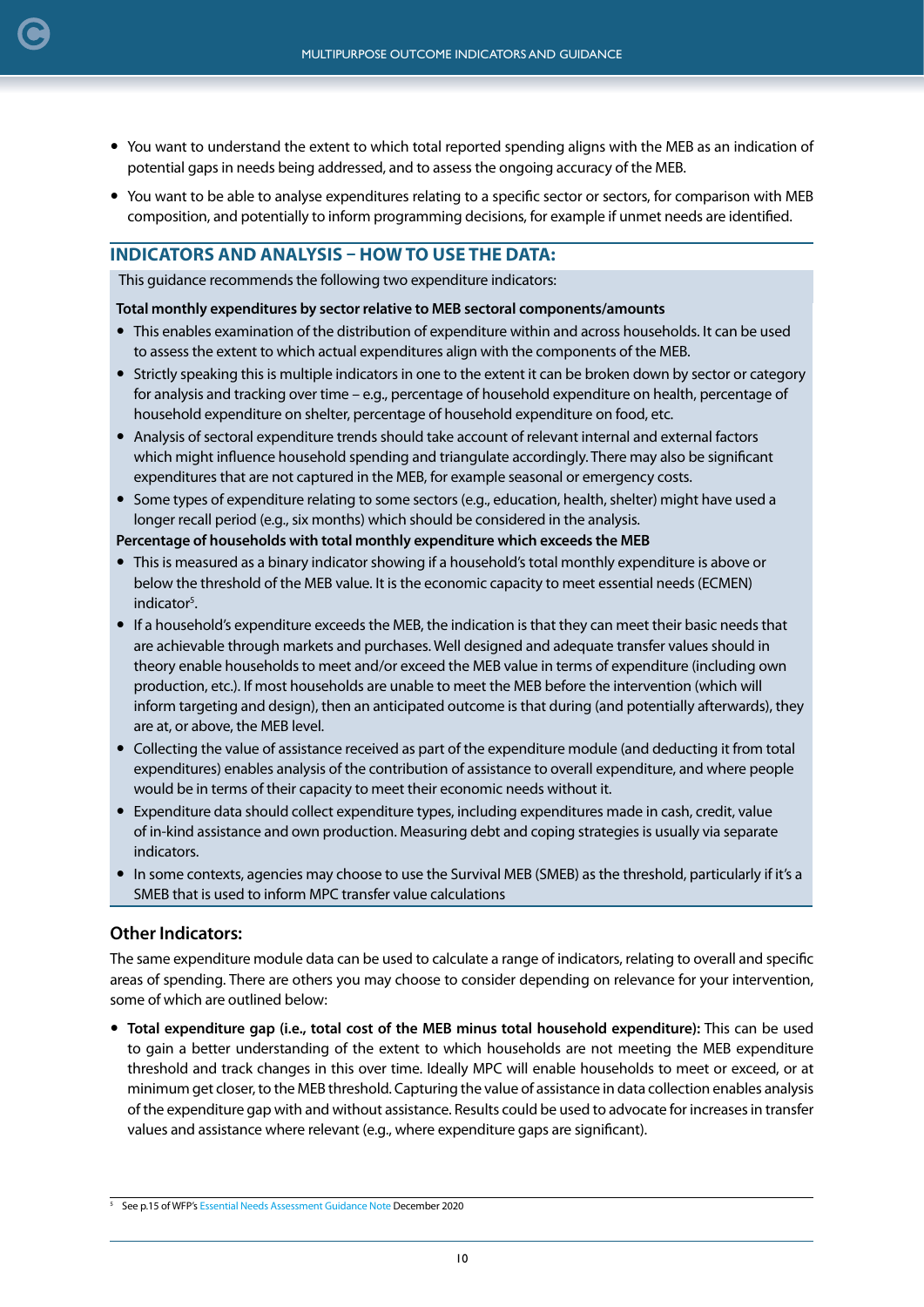- **Percentage of expenditures on food:** Food share as a percent of expenditure is considered a good proxy for the level of household vulnerability and/or economic security in some contexts. This is a very context dependent indicator, so ensure that the assumption on which it is based (i.e., higher spending on food = lower household economic security) holds in your area of intervention.
- **Percentage of households with catastrophic health expenditures:** The WHO defines catastrophic health expenditures as spending more than 10% or 25% of total HH expenditures on health (including direct and indirect costs). See the 'Health' indicators in the Sector Specific Indicators section (below) for more details.
- **Percentage expenditure of shelter/rent**. Shelter and rent expenses are often a significant expenditure, representing a large proportion of household needs.

#### **Process – How to Collect the Data:**

[C](#page-2-0)

- **All the indicators above can be calculated based on the data collected through the same expenditure module**. See Annex 1 for an example of the type of format that can be used.6 This is for illustrative purposes but can be used as a guide.
- **Categories and examples for inclusion in your expenditure questionnaire should be tailored to your context** and intervention. The list should be exhaustive of relevant types of expenditure for the target population. The example focuses on recurrent expenses that are more likely to be relevant to an MPC intervention, but longerterm, one-off, or livelihoods-related expenditure can be included.
- Use an appropriate recall period for the type(s) of expenditure, ideally considering a period immediately preceding data collection. Use **shorter** (e.g., no more than one month) **recall periods** for regular expenditures such as food and household products to increase the accuracy of responses. For some more seasonal or infrequent/lump-sum types of expenditure (e.g., tuition fees, housing repairs, winterisation), you might choose a longer recall period (e.g., 6 months), depending on how this corresponds to the timing of data collection.
- Remember to **distinguish between spending in cash and on credit**. Credit here generally refers to purchases that have been made on credit and not repaid in the reference period. It's recommended that the definition of credit is contextualized, to ensure it does not capture usual behaviour with regular repayment, but behaviour that can lead to over-indebtedness. You should also collect estimated values of consumption **from own (food) production and in-kind assistance**.
- **Total household expenditures** can be calculated by adding up all the individual expenses. You could also ask for total expenditure for the last 30 days separately, although it's possible that the accumulated costs and the response to the total expenditure question won't match exactly. Per capita data is suggested for the most accurate detail.
- If you require **per capita expenditure figures**, rather than per household, divide household-level figures (e.g., total household expenditure) by the number of household members. In specific cases you may also consider any significant costs related to specific household members (e.g. high education costs and expenditure for children)
- The example is based on collecting currency amounts, but **an alternative is to ask what percentage of the total expenditure was spent on the various categories and items**. This may be a more effective approach depending on the target group and could use proportional piling where appropriate. If you're using a percentage-based approach, you would need to ask for total expenditure in currency amount to allow the amount per expenditure category to be calculated to provide the necessary data for the indicators.

#### **Expenditure Data - General Guidance and Issues to Consider:**

 All **expenditure-based data collection and indicators should cover overall household expenditure**, not only the use of the MPC transfers. Cash assistance is often one of several sources of household income which contribute to expenditure. Breaking down expenditure by source of income may also be challenging or impossible as money is fungible. Since the primary concern is with a household's overall ability to meet needs, considering general expenditure, rather than specific to cash assistance, is also more appropriate.

<sup>&</sup>lt;sup>6</sup> Example questionnaire adapted as a simplified version of the [WFP Expenditure Module](https://resources.vam.wfp.org/TagView?tag=Questionnaires)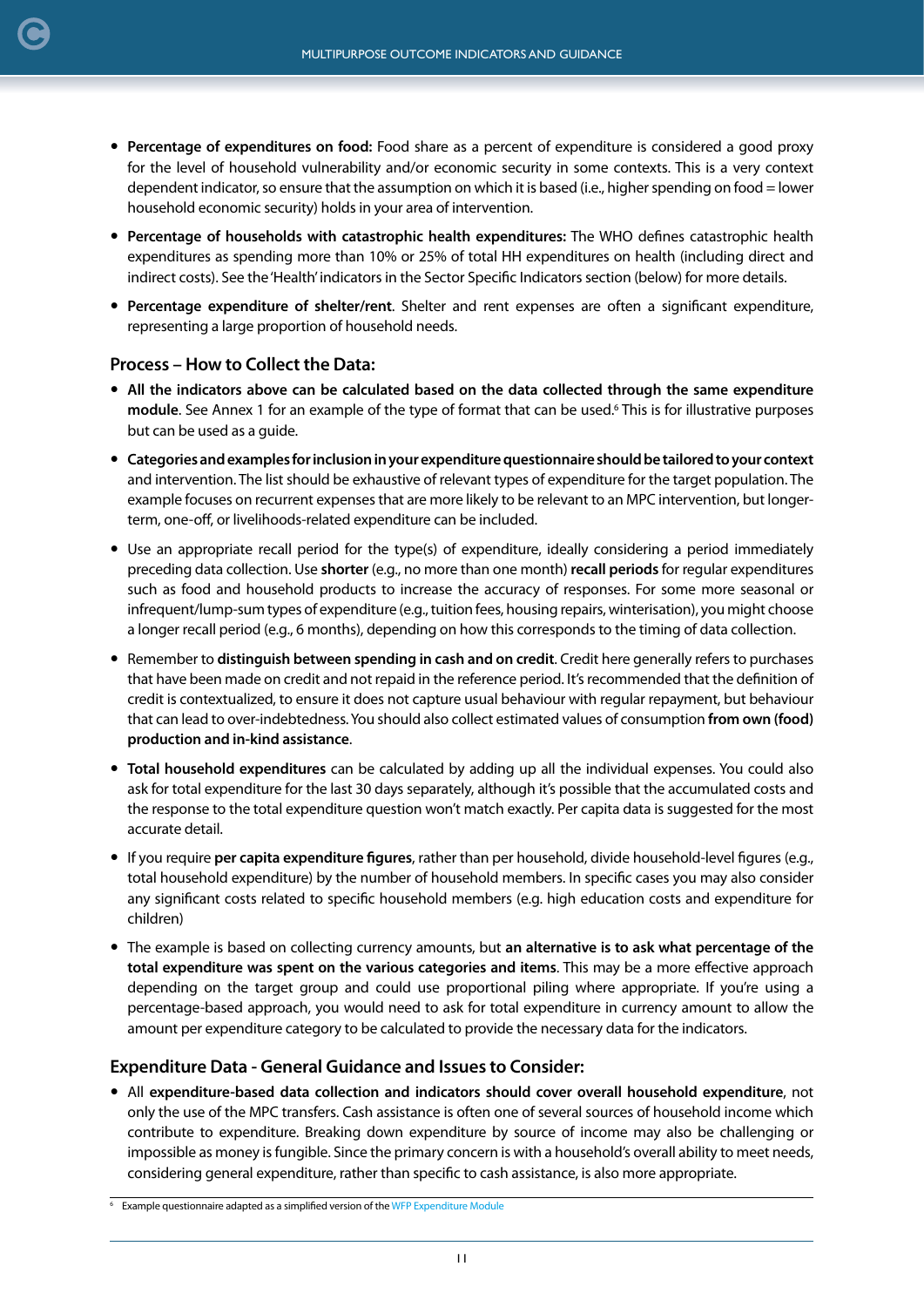- **There are challenges in collecting accurate expenditure data** for example if respondents are unable to recall relevant details, or reluctant to share information. You can employ measures to help mitigate this – for example, including more granulairty in the expenditures often enables better recall- but these issues should be considered when analysing the data.
- Minimum Expenditure Baskets (MEB) are a central reference point in expenditure analyses. However, it's important to **be aware of types of expenditure that may not be in the MEB, but which people spend money on**. For example, evidence shows that MPC recipients may spend money on education even if it hasn't been included in the MEB; the same applies for household items. Allowing space for people to describe what they have spent money on, rather than just reading out a list to respond to, can help avoid missing these types of expenditures. These additional expenditures need to be considered in data analysis, particularly when using indicators that rely on the MEB as the reference point as they will impact the total expenditure but not necessarily impact the coverage of basic needs as included in the MEB.
- **Triangulation of expenditure data** may be necessary to understand what is influencing changes, both within households and due to external factors (e.g., market prices, seasonal costs, etc.). For example, expenditure on education is heavily correlated to academic-year schedules, so it's important to be cognizant of these types of factors. Tools such as focus group discussions, key informant interviews, seasonal calendars, etc. are useful. Market price monitoring is essential in understanding whether expenditure gaps and/or increasing needs are linked to changes in the price of items in the MEB.

### **A Note on Debt**

Debt should be incorporated as a category within the expenditure module where relevant and can be used to help track the amounts of debt being taken on, including comparative to spending. Incurring debt may also feature in the Livelihoods Coping Strategy Index (LCSI). The type of debt, and the role it plays in household economic (in)security, can vary by context and demographics, and related data can be analysed in different ways.

If debt is a significant issue for recipients, you may choose to incorporate related indicators in your monitoring framework (e.g., percentage of households with new debt in the last 30 days) and gather further data on types of debt and reasons for incurring it, to better understand how this impacts the ability of households to meet their basic needs.

More detailed guidance on developing and analysing debt indicators, and links to example survey questions, can be found in the [WFP Essential Needs Assessment Guidance Note](https://docs.wfp.org/api/documents/WFP-0000074197/download/?_ga=2.162763768.599709074.1629986064-12876208.1617832239) (pp.22–23).

## **An Alternative Approach: Ranking & Categorization of Main Types of Expenditure**

A full expenditure module is generally required to be able to track and analyse associated indicators. Given the resource intensity and potential challenges of this, some practitioners might opt to use a lighter touch approach to gauge spending patterns and priorities. A ranking of the main types of expenditure can be used to cross-check against needs identified at assessment stage, MEB composition, and to see if there are notable changes or gaps. This is faster than a full expenditure module, but also less accurate and does not allow the same quantified analysis that supports the tracking of progress at the outcome level.

Data is collected by asking respondents to name and rank their main types (e.g., top three, or top five) of expenditure over a recall period. To enable easier recording and analysis of responses, include a list of contextualized types of expenditure in the questionnaire. MEBs are a good reference point.

If you would like more data on spending per category, you can also ask respondents to estimate the percentage of their overall expenditure per ranked category (NB. this may not add up to 100 percent as it's only covering main areas of expenditure, rather than being comprehensive). For more useful analysis, you can further ask for overall expenditure (currency value) for the reference period, from which you can use the percentages to calculate approximate amounts spent.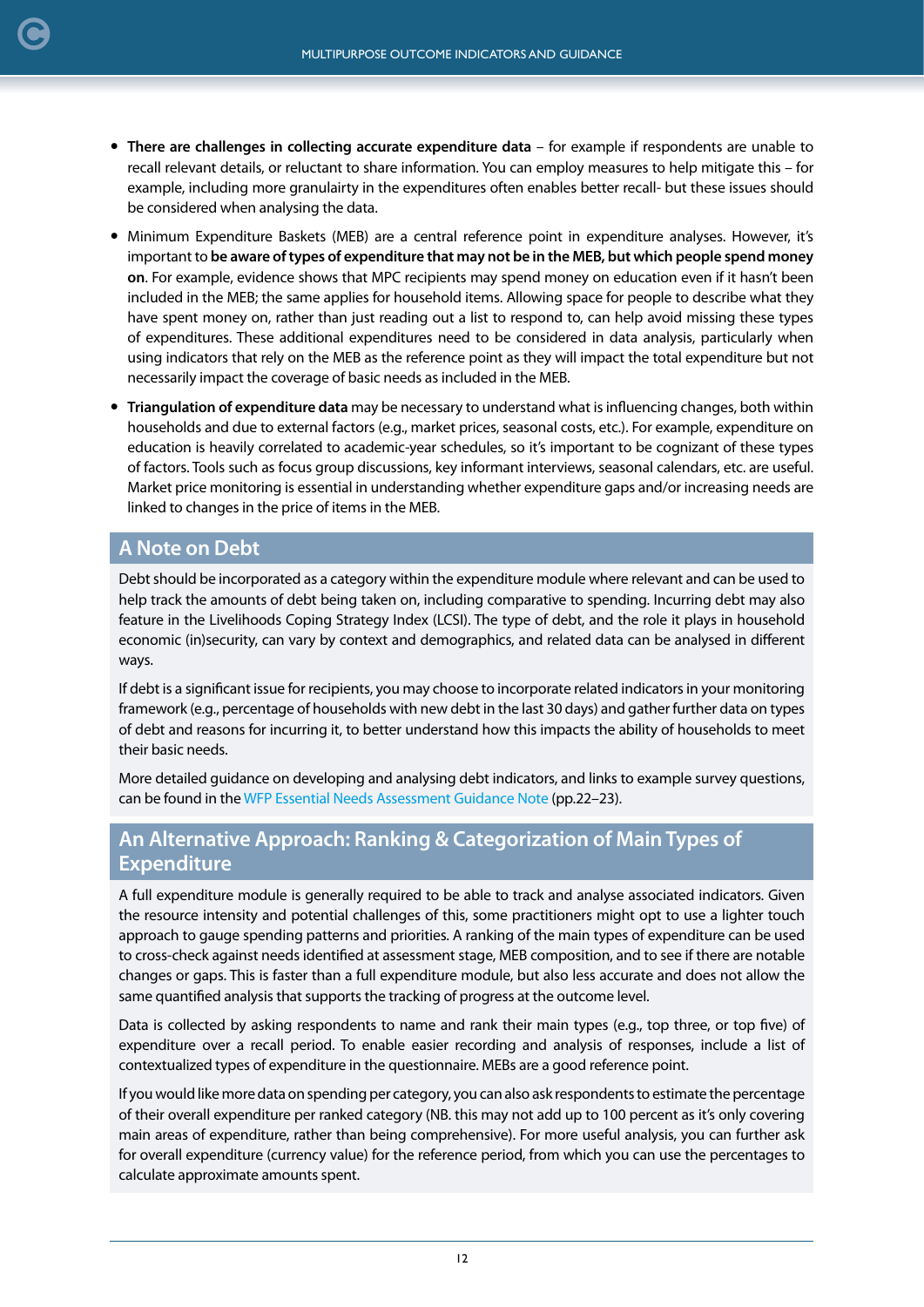## <span id="page-12-0"></span>WOMEN'S DECISION MAKING

### **Overview:**

These indicators are used to measure the extent of women's roles in decision-making<sup>7</sup> regarding cash transfers. There is an optional follow-up question that can be used to get a sense of which types of purchases women are engaged in decision-making for.

## **INDICATORS:**

 **Percentage of households where women are involved in decision making on the use of cash transfers;** *and*

### **Frequency with which women are involved in decision making on the use of cash transfers**

• There is an optional follow up question exploring the types of household expenditures women have a decision-making role in

### **Why and When You Might Select These Indicators:**

- You want to better understand how decision-making on the use of cash transfers is determined at household level, and the extent to which there is (or isn't) a change in women's decision-making. **These indicators should not be applied with women headed households** (see analysis section below).
- **Note**: MPC on its own is not sufficient t[o achieve empowerment;](https://docs.wfp.org/api/documents/WFP-0000102949/download/) this indicator may be more meaningful for interventions combined with other program activities for the same recipients. Additionally[, gendered spending](https://www.calpnetwork.org/publication/setting-the-stage-what-we-know-and-dont-know-about-the-effects-of-cash-based-interventions-on-gender-outcomes-in-humanitarian-settings/) [patterns](https://www.calpnetwork.org/publication/setting-the-stage-what-we-know-and-dont-know-about-the-effects-of-cash-based-interventions-on-gender-outcomes-in-humanitarian-settings/) vary by context and expense; a baseline and [gender analysis wil](https://insights.careinternational.org.uk/in-practice/rapid-gender-analysis)l help contextualize results. Equally important is to design an action that takes int[o consideration gender in the process](https://www.calpnetwork.org/wp-content/uploads/ninja-forms/2/CARE-Gender-sensitive-CVA-guidelines.pdf) of a program with CVA. For a full understanding, this indicator must be paired with protection indicators.

### **Process – How to Collect the Data:**

- Ideally both women and men respondents would participate in the survey; this will depend on the availability and willingness (consent) of respondents to participate.
- Always note down the gender of the respondent, if the person responding is the one who received the transfer, and their gender identity. (E.g., add a check box prior to these questions: Is the respondent a man, woman, non-binary?).
- The first question corresponds to the main indicator (percentage of households where women are involved in decision-making on cash transfer use). Question two will establish the extent of decision making. **It is recommended to use both questions (and indicators) to enable better understanding**.
- If you use question three, you will need to decide whether to have open response (and the enumerator lists whatever the respondent reports), or to pre-define categories that can be marked as relevant.
- To understand the contribution of the transfer towards change, this data should at a minimum be collected at baseline and end-line. If there are multiple transfers, it can potentially be collected in PDMs if thought to be relevant to the context (e.g., if regular changes in trends are anticipated, and/or if there are concerns relating to the impact of the MPC on intra-household relationships and decision-making).

 $<sup>7</sup>$  This can be people that identify as women or non-binary people whose gender at birth was women.</sup>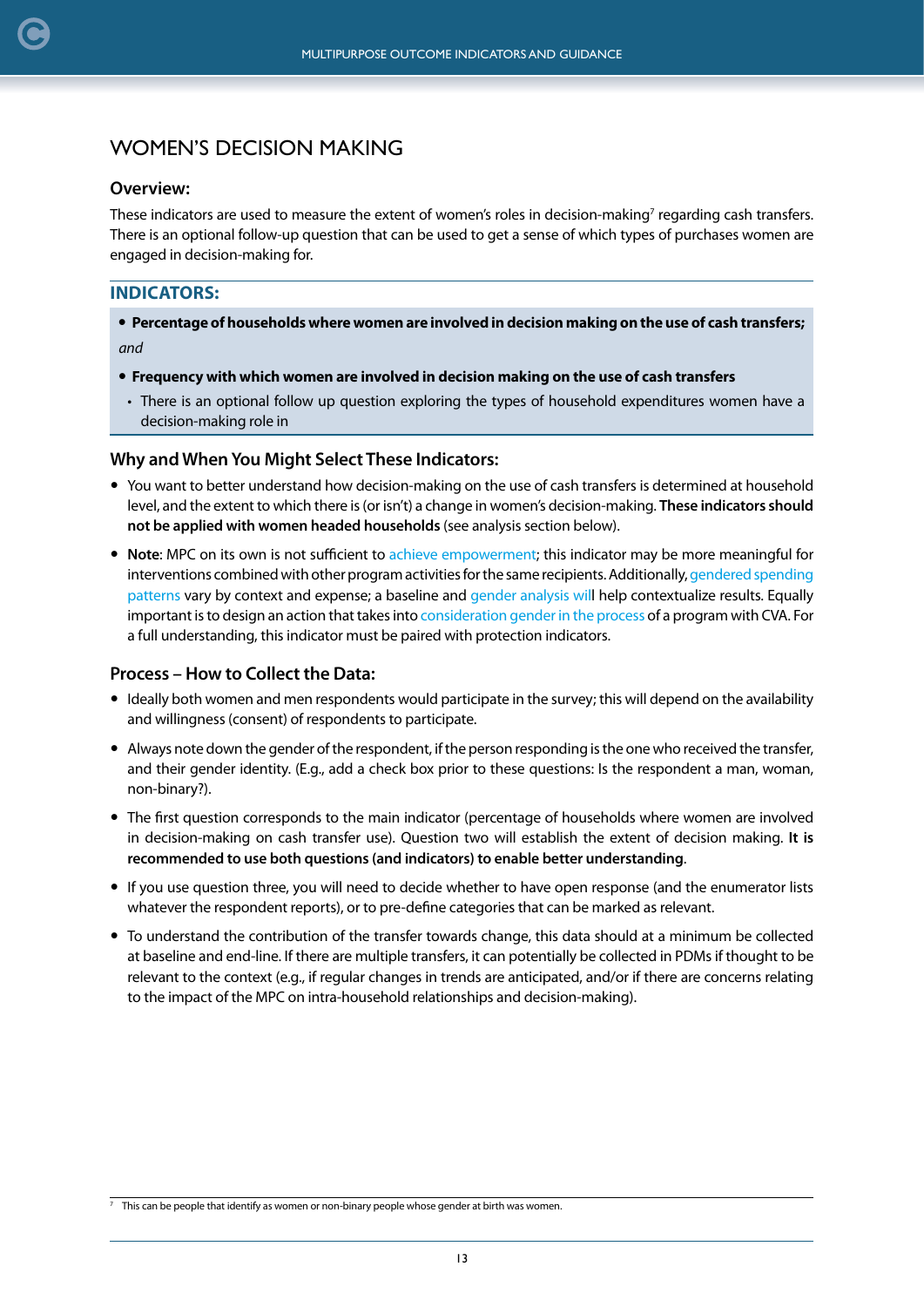#### **Baseline8**

[C](#page-2-0)

Q1. Are women involved in decision making about how to use cash in your household? (*Yes/No/Unsure*)

Q2. If yes, how often are women involved in decision making about how to use cash in your household? (*Always / Sometimes / Rarely / Never*)

Q3: [*optional follow-up question*] What types of expenditure are women engaged in decision making about? (open-ended, or options). *Example options: food purchases, hygiene and personal care items, clothing purchases, use of funds for services (i.e., health care), education costs*.

#### **End-line/PDM**

Q1. Are/Were women involved in decision making about how to use cash in your household? (*Yes/ No / Unsure*)

Q2. If yes, how often are/were women involved in decision making about how to use cash assistance provided? (*Always / Sometimes / Rarely / Never*)

Q3: [optional follow-up question] What types of expenditure are/were women engaged in decision making about? (open-ended, or options). *Example options: food purchases, hygiene and personal care items, clothing purchases, use of funds for services (i.e., health care), education costs*.

#### **Analysis – How to Use the Data:**

- Account for and potentially discount women-headed households in your analysis, where women will by default be involved in/lead the decision-making process on cash transfer use. The value of this indicator is in determining the extent to which women are involved in decision-making in households where both men and women may play a role.
- Consider when the results may trigger the requirement for further data collection for example if there are changes in the role of women in decision-making on the use of cash that are a cause for concern, or if there have been notable increases in the role women are playing.
- Disaggregation of the data by the gender and other characteristics of the respondent could provide interesting insights to cross-check if there are any notable differences (e.g., age, disability, ethic group, geography, migratory status).
- If using the indicator for meta-analysis across different projects with unique offerings, be sure to factor it into the analysis (e.g., cash plus /complementary programming vs. cash transfer only).
- For further general guidance on integrating gender equality into CVA programming, please consult the IASC Gender in Humanitarian Action Handbook

<sup>&</sup>lt;sup>8</sup> The questions below are an extended adaptation of a version in [World Vision International's Cash & Voucher Programming Compendium of Indicators \(2021\)](https://www.wvi.org/sites/default/files/2021-10/WVI%20Cash%20and%20Voucher%20Programming%20Indicator%20Compendium%20September%202021.pdf)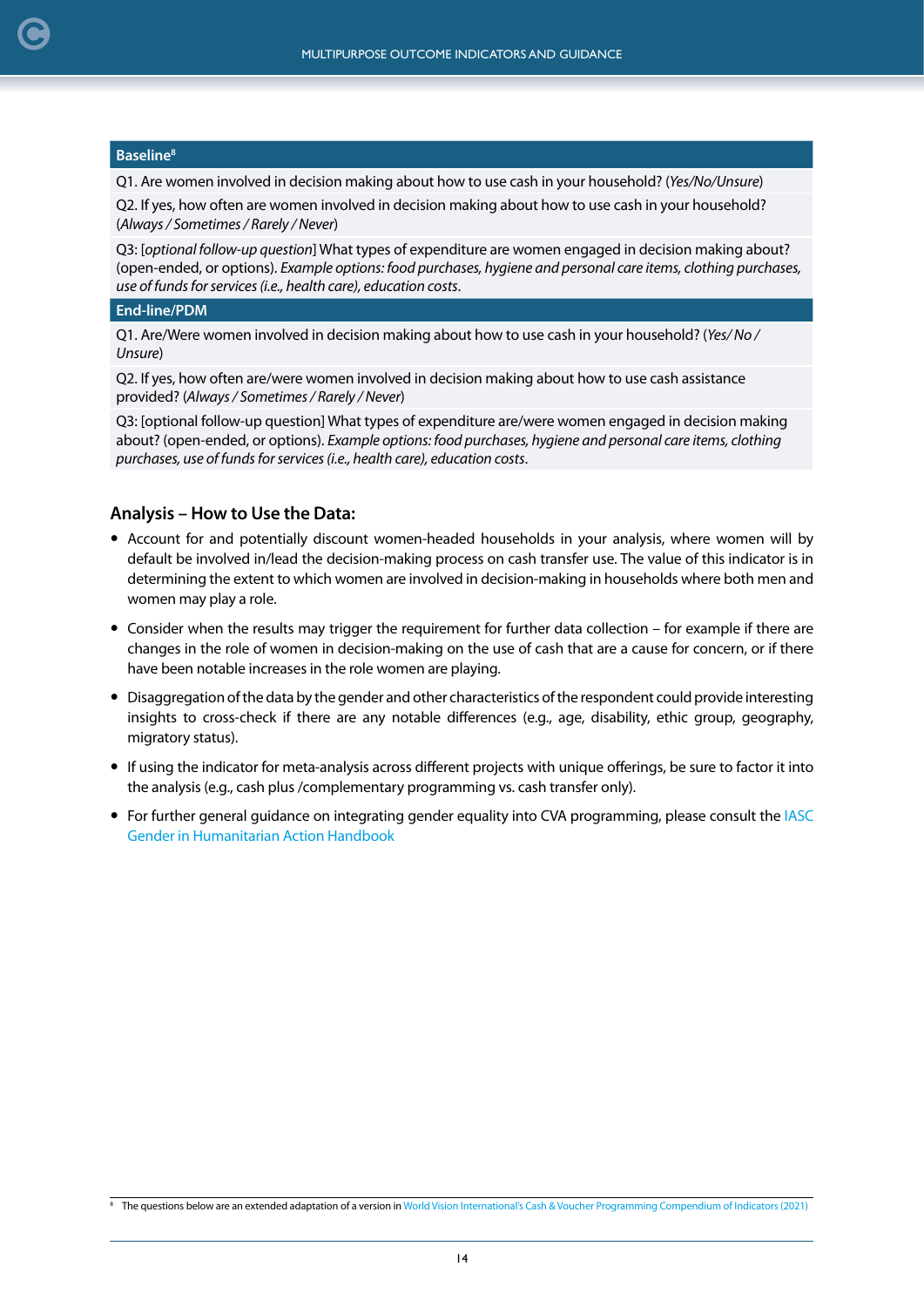## <span id="page-14-0"></span>MEDIUM TERM OUTCOMES – BASIC NEEDS & SECTOR SPECIFIC

## BASIC NEEDS

Enabling households to address their basic needs is the core concern of most MPC interventions, and therefore critical to the outcomes that are monitored. While there are overall definitions of basic needs<sup>9</sup>, what each household identifies as theirbasic needs necessarily varies according to their priorities. Given this, it follows that assessing the extent to which basic needs are being met should be substantially based on MPC recipients' own perceptions of this<sup>10</sup>.

There are different ways to approach this, from the relatively simple to the more complex. Below are two recommended approaches, both of which include the same core overall basic needs indicator, with options on additional questions to enable better analysis of specific needs and gaps, and the impact of the assistance. Which one you choose will depend on what you want to find out, the time and resources available, and which other indicators you're collecting.

### **Complementary Indicators – Considerations**

- If you're considering Option 2 (with the module for specific basic needs) but also plan to collect a full expenditure module, this could be time-consuming, with the potential for overlap or duplication. Do you need both and which could best provide the data you want?
- Using Option 2 could also influence your selection of sector specific indicators as it enables some analysis of the extent to which sector specific needs are met. However, it is recognized that what's covered in Option 2 is not the direct equivalent of or alternative to sector specific outcome indicators.

## OPTION 1: BASIC NEEDS INDICATOR + FOLLOW-UP QUESTIONS

Overview: The basic needs indicator is a perception-based indicator that allows recipients to assess the extent to which they feel they can meet the overall basic needs of their household. It uses a standardized scale of quantified responses that is simple to collect and analyse. **Follow-up questions are recommended** to be able to better identify unmet needs, and the reasons for these needs being unmet, as well as improving understanding of the types of expenditure the cash has enabled.

#### **INDICATOR:**

- **Percentage of households who report being able to meet their basic needs, as they define and prioritize them.**
- Uses a standardized scale of quantified responses (all/most/half/some/none) based on respondent's own evaluation of their ability to meet their basic needs.
- Uses multiple choice follow-up questions where applicable to identify unmet needs, the reasons for the needs being unmet, and better understand the impact of MPC on household spending.

<sup>9</sup> E.g., *"The concept of basic needs refers to the essential goods, utilities, services or resources required on a regular or seasonal basis by households for ensuring long term survival AND minimum living standards, without resorting to negative coping mechanisms or compromising their health, dignity and essential livelihood assets …."* [CaLP Glossary \(English\)](https://www.calpnetwork.org/resources/glossary-of-terms/)

<sup>&</sup>lt;sup>10</sup> When using perception-based indicators, bear in mind that their subjectivity means they are potentially subject to influence from multiple factors. Perceptions may fluctuate over relatively short periods of time, for example due to respondents' emotional states, or in response to external events or other factors, including the receipt of assistance.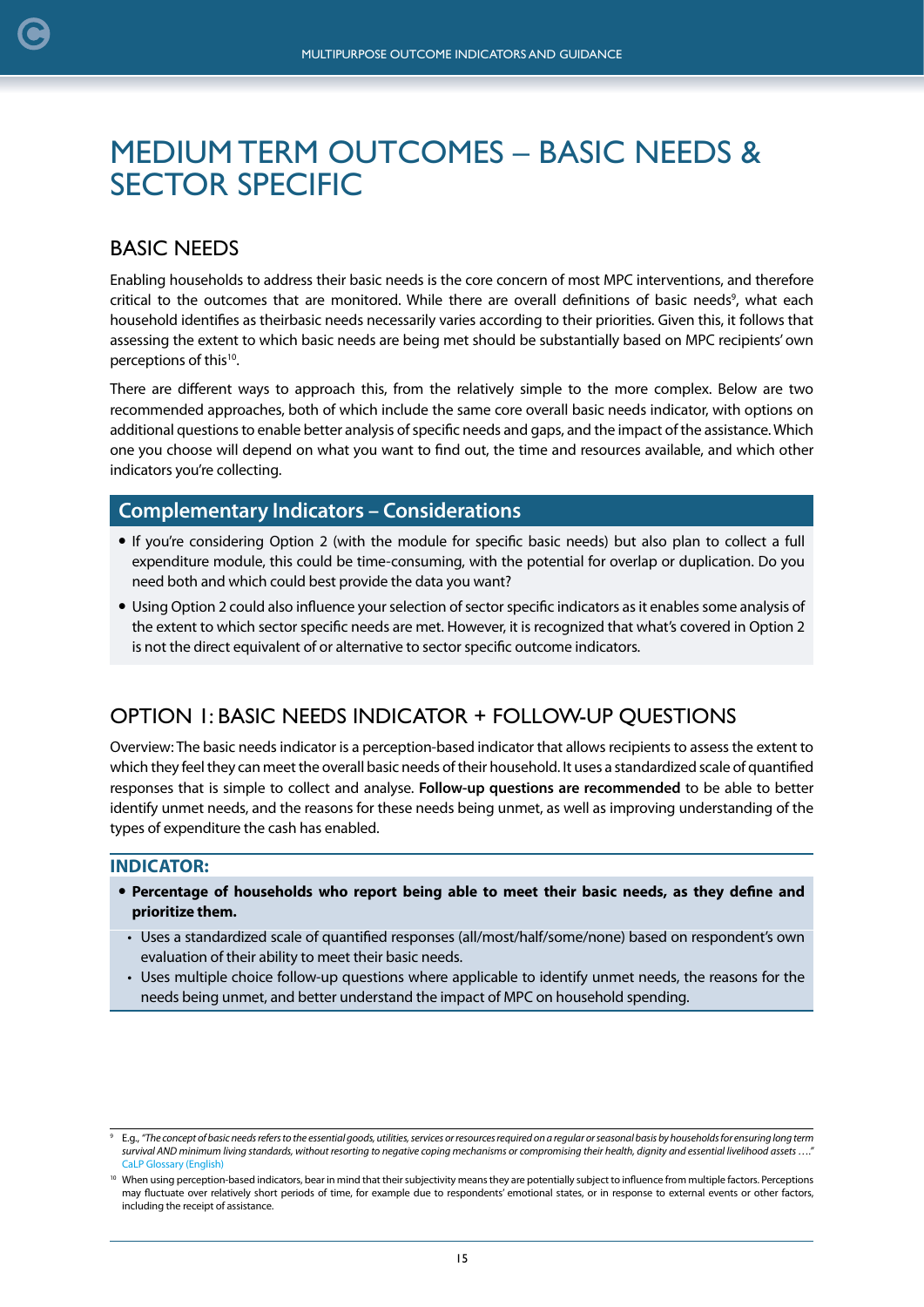#### **Why and When You Might Select This Option:**

- You want a simple, cross-cutting means of gauging the extent to which overarching basic needs are being met, based on recipient perceptions (*basic needs indicator*).
- You would also like a quantifiable means to better understand which needs are not being met, and the reasons for this, particularly in relation to household spending power and market functionality (*follow up questions*).
- You would like to improve your understanding of the impact of the MPC on household expenditures and what it allows them to buy, or do, as compared to before they received the assistance (*follow up questions*)

#### **Process – How to Collect the Data:**

- The box below includes a summary of the questions. See Annex 2 for a complete example of the questionnaire, including response category lists (e.g., types of basic need), and guidance notes for enumerators. This is an example, rather than a standardized questionnaire, although it's recommended that question 1 (basic needs indicator) uses the listed standard set of response options (all, most, etc.). However, the lists of categories in 2a., 2b., and 2.c should be reviewed and tailored to the intervention and response context.
- Question 2c: If this question is being asked as part of a household survey, it makes sense to generate a list of response categories, as in this example, to better facilitate a quantified analysis of numbers. However, this question could also be asked in a focus group discussion format, on a free response basis, and with the scope to further explore some of the details of how the cash has been used.
- 1 To what extent is your household able to meet its basic needs as you define and prioritize them?  $\Pi$  All
	- $\square$  Most
	- About half
	- $\square$  Some (less than half)
	- $\square$  None
	- $\Box$  I don't wish to respond
- 2.a If the answer to Q1 is not 'all', which basic needs is your household currently unable to fulfil?
	- List of contextually relevant basic needs categories/types here (see Annex 2 for an example)
- 2.b For each unmet need above (2.a): Why are you unable to fully meet this need?
	- Financial reasons /cannot afford
		- $\Box$  It is not available on the local market
		- $\square$  Services needed (I.e. health, education, or others that are normally not accessed in local markets) are not available
		- $\Box$  Other, specify:
- 2.c What are the most important things that the cash helped your household to do or buy that you could not do or buy before you received it?
	- List of contextually relevant basic needs categories/types here (see Annex 2 for an example)

#### **Analysis – How to Use the Data:**

#### **Basic Needs Indicator**

 To calculate the indicator, count the number of respondents per response category (all / most / half / some / none), and calculate each category as a percentage of the total number of respondents. For example, if there were 100 respondents and 30 answered 'all', and 25 answered most, the percentage who report being able to meet all their basic needs would be 30%, and the percentage who can meet most of their basic needs is 25%, and so on for each of the response categories.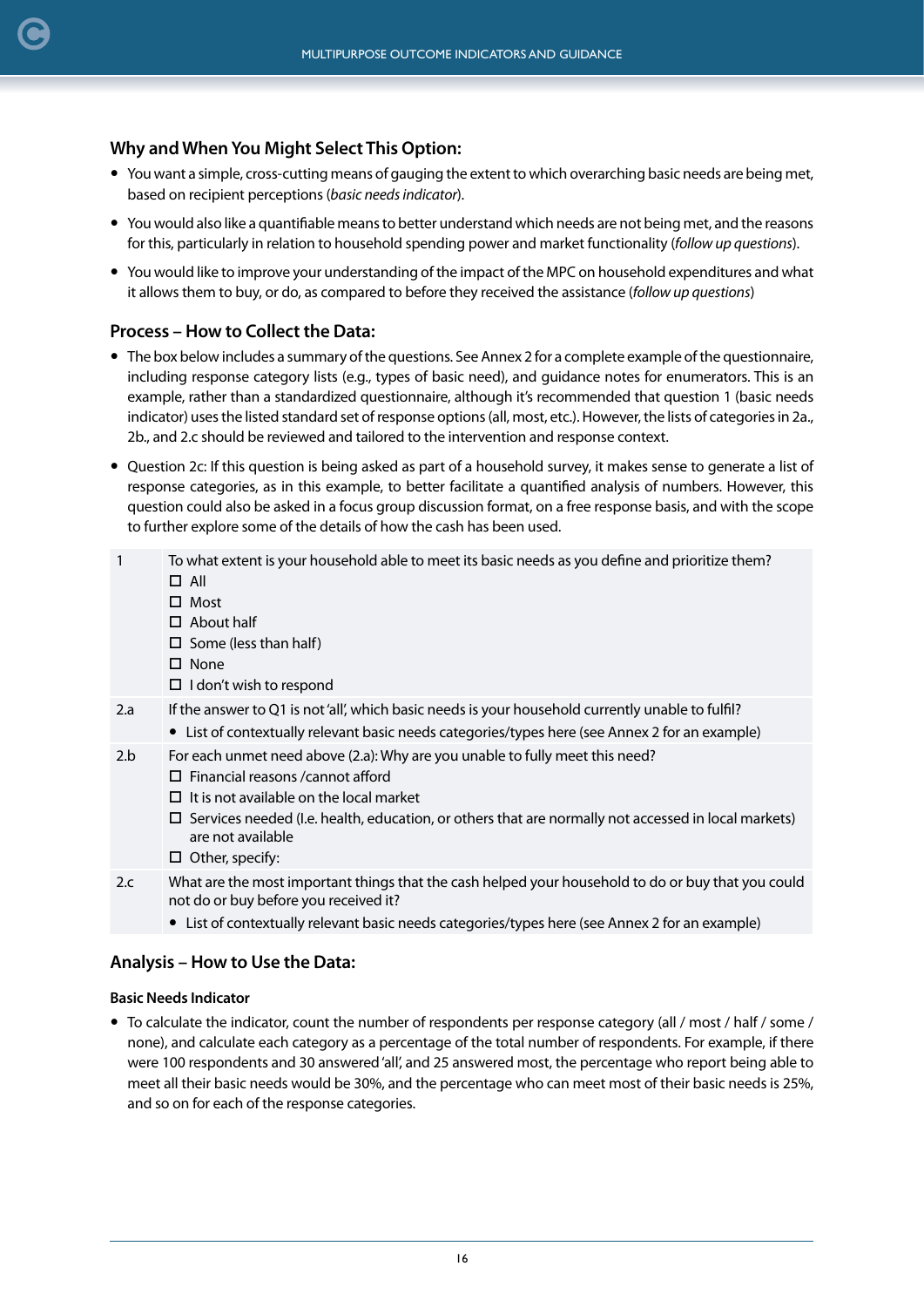While the indicator is ostensibly focused on those who report being able to meet all their needs, tracking all response categories is equally valuable. Analysing the distribution of responses across the scale over time informs understanding of whether the MPC is helping facilitate improvements in meeting basic needs, even where gaps remain. Similarly, it can highlight if expected improvements aren't occurring, and the extent of the gaps - for example if a significant percentage aren't in upper categories (all, most) of the scale.

#### **Follow-up Questions**

[C](#page-2-0)

- **(2.a) Which basic needs are households currently unable to fulfil?** 
	- Calculate the percentage of respondents that report being unable to meet each basic need i.e., those needs that were selected from the list. You can group and categorize needs reported under the 'other- specify' option to allow for a more quantified analysis, although this may only be relevant if you observe the same need(s) reported by multiple households (this also applies for questions 2.b and 2.c).
	- Those needs which are reported by a relatively higher percentage of households may constitute significant gaps that require follow-up. You might also analyse results against the MEB, for example to see if there are needs being reported as unmet which aren't covered in the MEB, and/or they are covered in the MEB calculations but are nonetheless reported as a significant unmet need. Or, you might look at whether people are spending on the needs they report as not being met.'
- **(2.b.) Reasons why needs cannot be met?**
	- For each unmet need, calculate the percentage who reported being unable to meet it per response option (financial reasons, etc.).
	- Understanding of why needs aren't being met may be most relevant when analysed at the level of each need, on the basis these may vary, for example due to issues of availability, or prioritization. Cross comparison between needs may also be of interest, particularly if this indicates variations in the reasons for being unable to meet them. It might be anticipated that MPC would reduce the percentage of people reporting 'financial reasons' for being unable to meet a need comparative to the baseline, although there are external factors that could influence this.
	- You could also calculate the aggregate percentage of reasons across all reported unmet needs. This may be of more limited use, particularly if you're seeing notable variations between individual needs, although there could be value in analysing overall changes across all needs, for example in terms of financial capacity to meet needs.
- **(2.c) What are the most important things that the cash has enabled households to do or buy?**
	- This question is about better understanding the main impacts the cash has had, with the aim that households report the most important aspects, rather than listing everything the cash has contributed to.
	- If this question has been included in household surveys with a list of categories, for each category calculate the percentage of respondents who reported it as an important area of impact.
	- Cross checking the results of this question with 2.a, can show if they are well aligned, or if there are any apparent contradictions – for example a need that's being commonly reported as both a gap in 2.a, and a key area of positive impact in 2.c.
	- Asking this question in a focus group discussion can enable more qualitative and in-depth exploration of how the cash is being used. You could also choose to use participatory methods to get an approximate ranking or weighting of the perceived importance of the various uses/impacts of the cash assistance.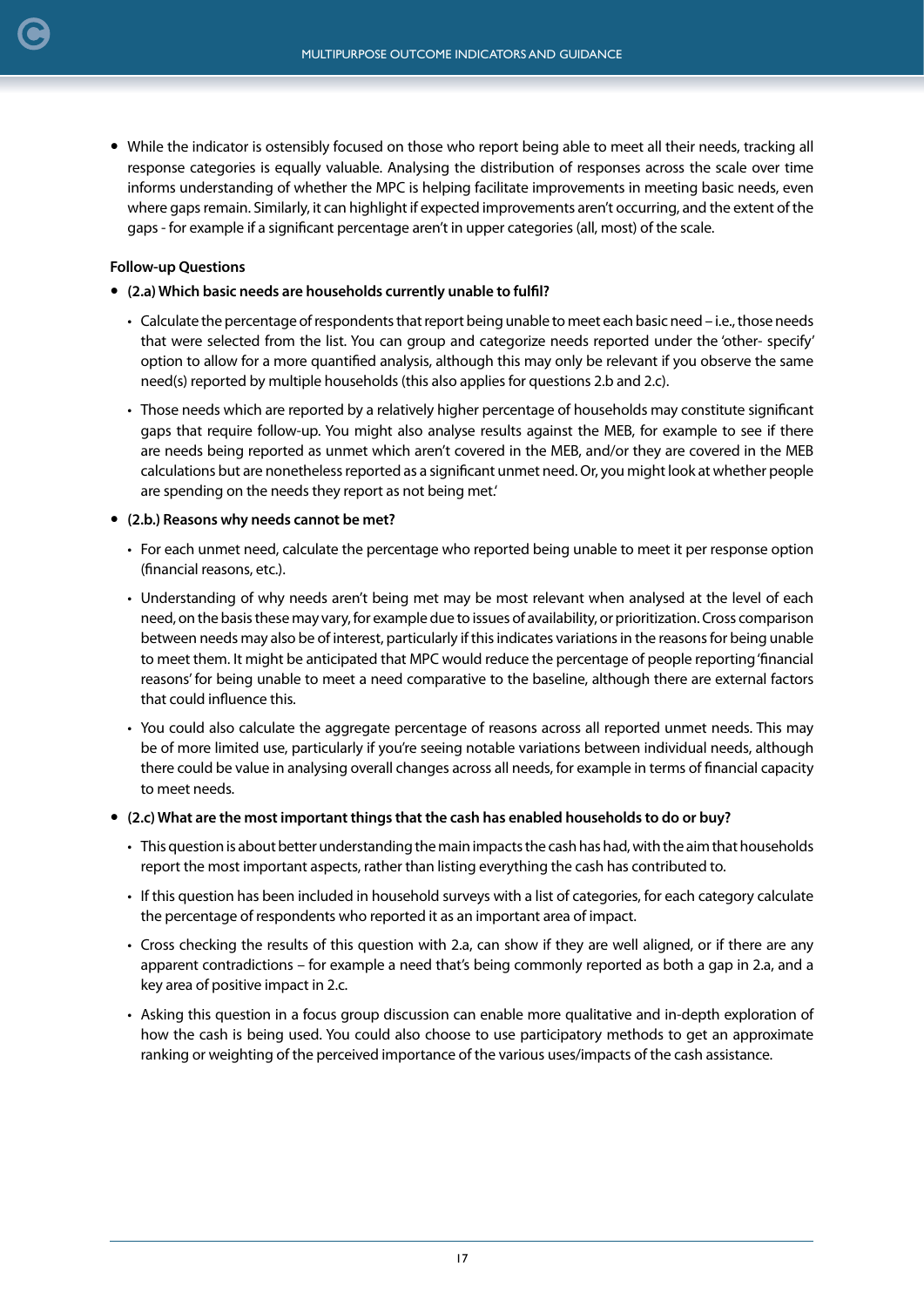## OPTION 2: BASIC NEEDS INDICATOR + MODULE FOR SPECIFIC BASIC **NEEDS**

#### **Overview:**

The basic needs indicator is a perception-based indicator that allows recipients to assess the extent to which they feel they can meet the overall basic needs of their household. It uses standardized scale of quantified responses that is simple to collect and analyse. This approach also includes an additional module of questions to assess the extent to which specific basic needs are being met, and the reasons why these needs aren't being met (where relevant).

#### **INDICATORS:**

- **Percentage of households who report being able to meet their basic needs as they define and prioritize them.**
- Uses a standardized scale of quantified responses (all/most/half/some/none) based on respondent's own evaluation of their ability to meet their basic needs.
- **Percentage of households who report being able to meet specific basic needs, by category.**
- Uses a standardized scale of quantified responses (all/most/half/some/none) based on respondent's own evaluation of their ability to meet their basic needs, on a need-by-need basis. Also includes questions on the reasons needs aren't being met, where applicable.

#### **Why and When You Might Select This Option:**

You want to gain a more in-depth and quantified understanding of the extent to which recipients perceive they can meet specific basic needs, and of the reasons why these needs cannot be met, where this is the case. By extension, this also enables better analysis of where gaps in assistance may exist, and appropriate means of addressing them.

You have sufficient time and resources in terms of data collection and analysis, recognizing that this is a relatively more intensive and time-consuming option.

#### **Process – How to Collect the Data:**

- The list of specific basic needs can be identified based on the intended outcomes of the project, which can be referenced from the project design and log frame, as well as the MEB. They may broadly correspond with specific sectors. Ideally the project design and MEB will be informed by the priority needs identified by the target population.
- The need to tailor these questions to the project means that a standardized questionnaire for all interventions isn't possible, although they can follow a standard model/approach.
- The number of basic needs that you choose to cover can be guided by considerations of what's of most relevance to the project (and the target population), and what's manageable in terms of the length of the questionnaire.
- The example below is adapted from a questionnaire being piloted by Save the Children. It provides a question and response options for one specific basic need for illustrative purposes (see Annex 3 for a longer version with further specific needs). The response options for the extent to which needs are met correspond with those for the cross-cutting single indicator.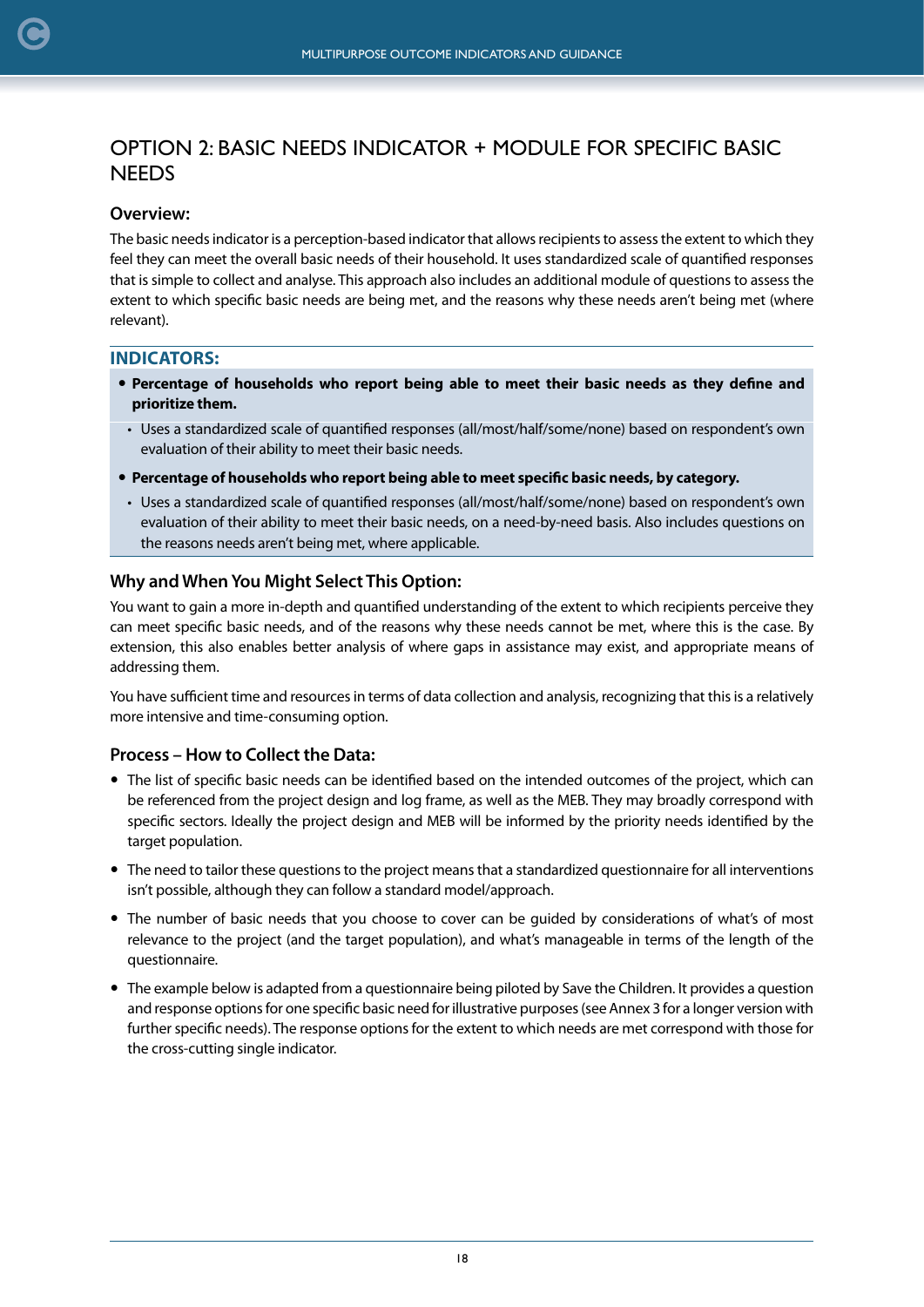**1. To what extent were you able to meet the water needs of your households, during the last 30 days? Select the statement that best describe your situation.**

*Select one option only.*

- Those needs are fully met (5)
- Those needs are mostly met, but not completely (4)
- We're able to meet approximately half of those needs (3)
- We're only partly able to meet those needs – less than half (2)
- We're not at all able to meet those needs (1)

*For the enumerator: Ask this question if the answer to the previous question is, "half", "partly able" or "not at all able".* 

#### **Why is that so?**

*For the enumerator: do not read the options out loud. Let the respondent speak and select all the statements that best describe the situation.*

- Because we don't have enough money to buy the water and/or the containers
- Water points are not operational
- Water points are too far
- Water points are too dangerous to reach
- Other, please specify

**Add other specific basic needs as relevant …**

#### **Analysis – How to Use the Data:**

For the **overall basic needs indicator**, see the analysis section under Option 1, above.

- For the **specific basic needs indicator** (*percentage of households who report being able to meet specific basic needs*), the same types of calculation used for the overall basic needs indicator can be applied for each basic need covered in the survey – i.e., a calculation of the percentage who report against each of the categories (all / most / half / some / none).
- The results of this specific basic needs indicator are best analysed and understood at the level of each basic need – for example, the percentage of respondents who are able to fully meet their health needs, the percentage that are fully able to meet their WASH needs, etc. An aggregate could be calculated across all of the specific basic needs included in the survey, although the primary interest here may be to see if this aligns (as you might anticipate) with the results for the overall basic needs indicator.
- For the follow up question(s) on why a given basic need is not being met, calculate the respective percentage of respondents for each of the categories. As per the example, the list of reasons is likely to vary, so can be analysed per each basic need, rather than on aggregate. The results should enable a better understanding of barriers, and how far these relate to access (including financial reasons), or availability, and the extent to which these are factors that can be addressed through MPC.

### **MEETING NEEDS INDEX (MNI)**

Another option for consideration if you would like to explore index-based scoring methodology is the Meeting Needs Index (MNI), which is a household-level multi-sectoral outcome indicator which acts as a proxy measure of household welfare. It was first developed and utilised by Mercy Corps in Gaza, then at larger scale by the Gaza Protection Consortium.

The MNI is calculated by scoring how households rate their ability to meet a range of relevant basic needs (e.g., based on components of an MEB). It uses a composite index of balanced weighted average scoring based on standardized quantified scale of responses for each identified basic need. Calculations provide a single-figure composite indication of a household's ability to meet multiple basic needs. The MNI is also useful if you want to analyse households' abilities to meet each separate need, to better understand gaps in access to basic goods and services.

Given the relative complexity and time requirements for the data collection and analysis process to calculate the MNI, it isn't included in the set of core indicators, but interested practitioners can find out more **[here](https://www.calpnetwork.org/publication/meeting-needs-index-guidance-note/)**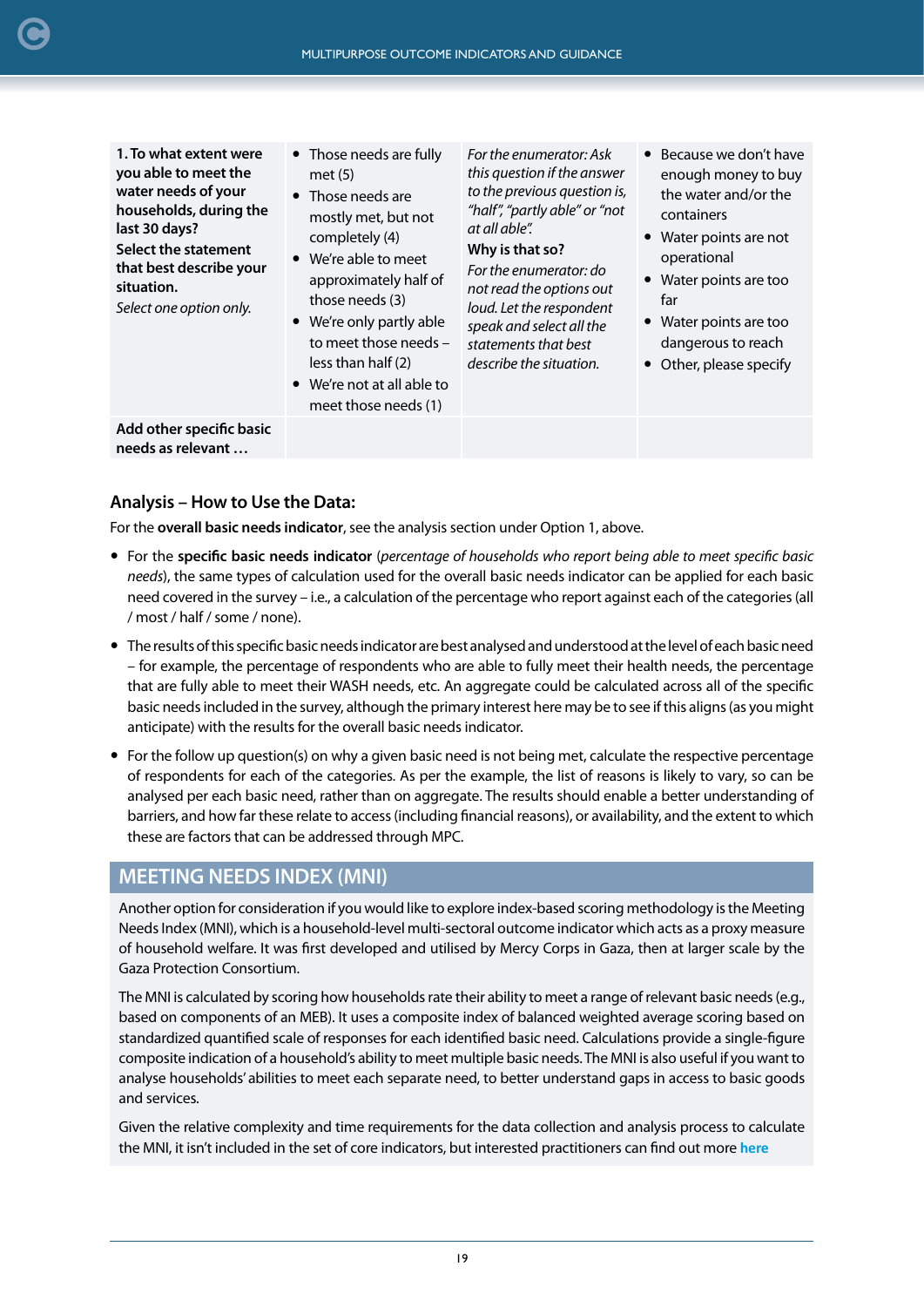## COPING STRATEGIES

#### **Livelihood Coping Strategies Indicator for Essential Needs**

#### **Overview:**

<span id="page-19-0"></span>[C](#page-2-0)

The Livelihood Coping Strategies – Essential Needs (LCS-EN)<sup>11</sup> is an indicator used to understand medium and longer-term coping capacity of households and challenges in their ability to meet essential needs in the future.

#### **INDICATOR:**

- **Percentage of households applying Livelihood Coping Strategies (LCS) to meet essential needs, by severity (no use, Stress, Crisis, Emergency)**
- The LCS for essential needs indicator identifies the coping strategies adopted by households to meet their essential needs and classifies households according to the most severe coping strategies applied. It is derived from a series of questions regarding the households' experiences with livelihood stress and asset depletion to cope with food shortages.

#### **Why and When You Might Select This Indicator:**

- The LCS for essential needs can give insight into the underlying factors constraining households' ability to meet essential needs. Use this indicator if you want to better understand and track the use of coping strategies which impact the livelihoods and dignity of individuals within a household. Resorting to these types of coping mechanisms negatively affects a household's mid to long-term capacity to generate an income and sustain livelihoods. This in turn means they may be less able to cope when faced with future hardships.
- While this indicator can be used as a proxy of household ability to meet essential needs, it cannot detect the extent to which households are able to meet their needs and should be analyzed in tandem with other indicators.

#### **Process – How to Collect the Data:**

- The indicator is based on data from household assessments. The indicator is derived from a series of questions regarding the households' experiences with livelihood stress and asset depletion to cope with food shortages. To calculate the LCS-EN indicator, you must always include at least 4 stress strategies, 3 crisis strategies and 3 emergency strategies that are most relevant for the context.
- Note that when using this indicator, coping strategies are only applicable if they have been used because there were otherwise insufficient resources available to the household to meet their essential needs.
- Example modules (including syntax and xls forms) for different contexts can be found on [WFP's VAM Resource](https://resources.vam.wfp.org/data-analysis/quantitative/essential-needs/livelihood-coping-strategies-essential-needs) [Centre](https://resources.vam.wfp.org/data-analysis/quantitative/essential-needs/livelihood-coping-strategies-essential-needs), including [generic](https://docs.wfp.org/api/documents/WFP-0000121340/download/) (applicable to urban and rural contexts), [rural](https://docs.wfp.org/api/documents/WFP-0000134249/download/) and [urban](https://docs.wfp.org/api/documents/WFP-0000134250/download/) versions.

#### **Analysis – How to Use the Data:**

The percentage of households in each of the following categories should be reported:

- No use of livelihood coping strategies for essential needs
- Use of stress livelihood coping strategies for essential needs
- Use of crisis livelihood coping strategies for essential needs
- Use of emergency livelihood coping strategies for essential needs

<https://docs.wfp.org/api/documents/WFP-0000107745/download/>(CARI)

<sup>&</sup>lt;sup>11</sup> This indicator, and the (adapted) explanatory notes included in this section, are taken from [WFP's VAM Resource Centre](https://resources.vam.wfp.org/data-analysis/quantitative/essential-needs/livelihood-coping-strategies-essential-needs) and [Essential Needs Assessment](https://docs.wfp.org/api/documents/WFP-0000074197/download/?_ga=2.162763768.599709074.1629986064-12876208.1617832239) [Guidance Note](https://docs.wfp.org/api/documents/WFP-0000074197/download/?_ga=2.162763768.599709074.1629986064-12876208.1617832239)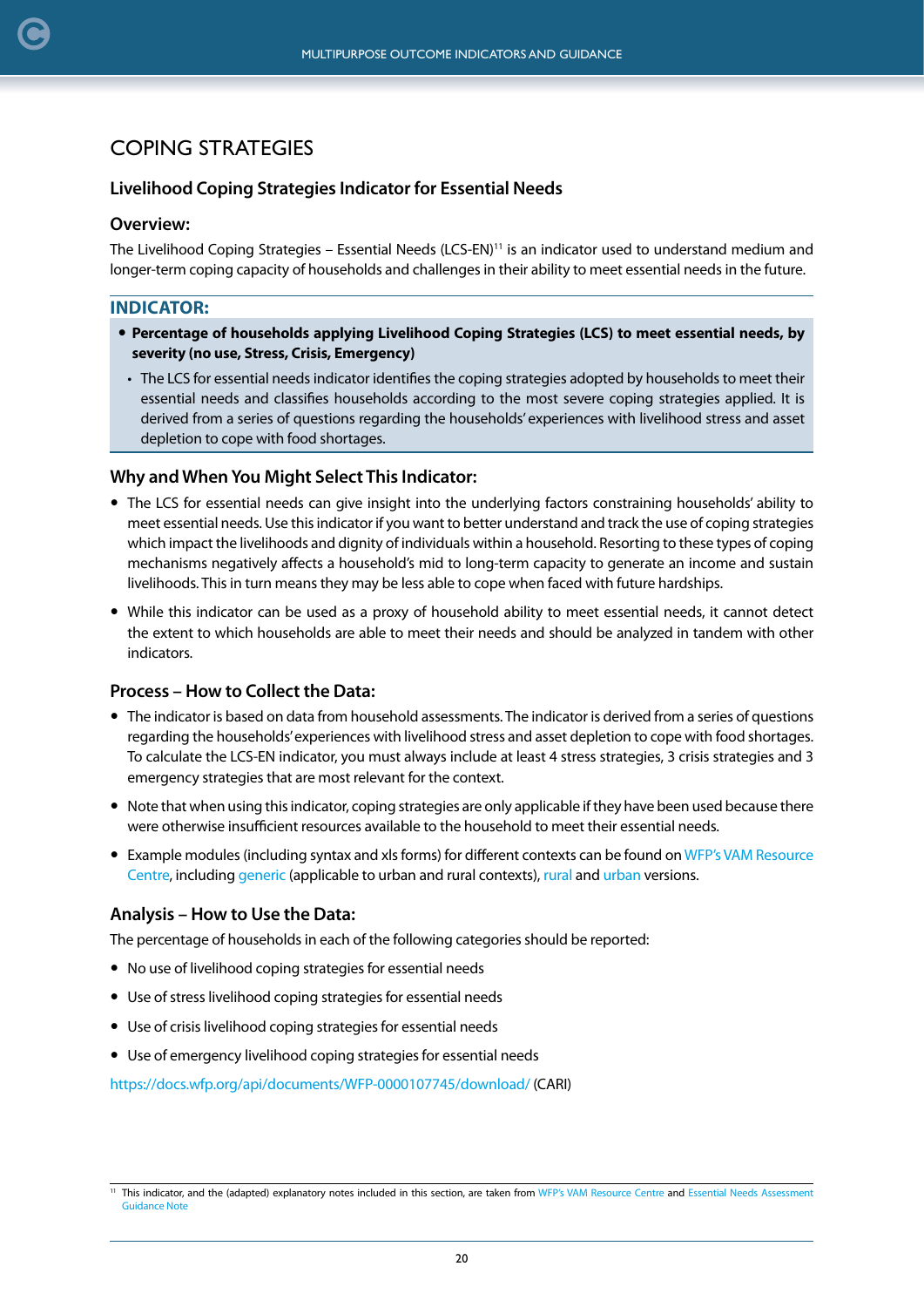## <span id="page-20-0"></span>SECTOR SPECIFIC INDICATORS

- The following sector **specific indicators and guidance has been developed by the respective cluster cash working groups/task teams** in consultation with the co-leads and reference group.
- While many of the included sectoral outcomes could only be fully realized in combination with sector specific interventions (rather than through MPC alone), the intention was not to include comprehensive menus of sectoral indicators to which cash might contribute as part of an integrated, or complementary, programme. Rather, **these indicators have been included on the basis that they reflect a limited number of sectoral outcomes to which MPC is likely to independently contribute under suitable programming conditions**.
- **Each sector has provided guidance on when (under what conditions) and to what extent MPC can potentially contribute to these sectoral outcomes**, associated limitations, and who should be engaged in related programme design and monitoring.
- **These indicators are presented on the assumption that practitioners will select the indicators which they determine are most appropriate to their MPC intervention**, without any specific recommendations on prioritisation or how many should be used. For integrated and/or sector specific programming, the expectation is that organisations may choose to combine selected indicators from this list with other relevant sectoral outcome indicators.

### **CHILD PROTECTION**

| The Child Protection (CP) sector seeks to produce life-saving outcomes both through<br>standalone interventions as well as through integration and mainstreaming with other<br>interventions, such as multipurpose cash. While recent pilot studies and desk reviews<br>underscore the use of cash as a protection tool to improve child protection and well-being,<br>they also point to knowledge gaps and the need for more concrete data findings. Therefore,<br>monitoring MPC needs to capture disaggregated data relating to CP risks to identify and<br>maximize child protection benefits. |
|-----------------------------------------------------------------------------------------------------------------------------------------------------------------------------------------------------------------------------------------------------------------------------------------------------------------------------------------------------------------------------------------------------------------------------------------------------------------------------------------------------------------------------------------------------------------------------------------------------|
| Families may be driven to resort to negative coping mechanisms, such as child labour,<br>family separation, and child marriage due to a lack of financial resources. Therefore, for MPC<br>to affect child protection outcomes, the transfer value must be sufficient to address the<br>financial drivers of the CP risks, and of sufficient duration to allow for movement away from<br>negative coping mechanisms (we are unlikely to see significant shifts in child protection<br>outcomes in short-term interventions).                                                                        |
| • It is recommended that child protection outcomes be measured both in programs that<br>have the intended purpose to impact CP outcomes and those that are not designed with<br>a CP outcome from the outset.<br>• The Global Protection Cluster's (GPC) Cash for Protection Task Team (CPTT) notes that<br>child protection outcomes are more likely from MPC when the following good practices<br>and contextual factors are present:                                                                                                                                                             |
| • The targeting and prioritization strategy for MPC recipients is jointly developed by<br>MPC and child protection actors.<br>• Where possible, implementation and monitoring throughout the program cycle are<br>carried out jointly by cash and CP actors.                                                                                                                                                                                                                                                                                                                                        |
| • Contextual risk analysis shows that causes/contributing factors to child protection risks<br>(including-negative coping mechanisms) are financial and linked to the humanitarian<br>crisis.                                                                                                                                                                                                                                                                                                                                                                                                       |
| • Analysis shows that recurrent cash transfers are the most appropriate modality to<br>address those contributing factors.<br>• Child Protection services are available to recipients of MPC.<br>• There is an up-to-date service mapping, and a functioning referral mechanism,<br>including between cash and protection actors.                                                                                                                                                                                                                                                                   |
|                                                                                                                                                                                                                                                                                                                                                                                                                                                                                                                                                                                                     |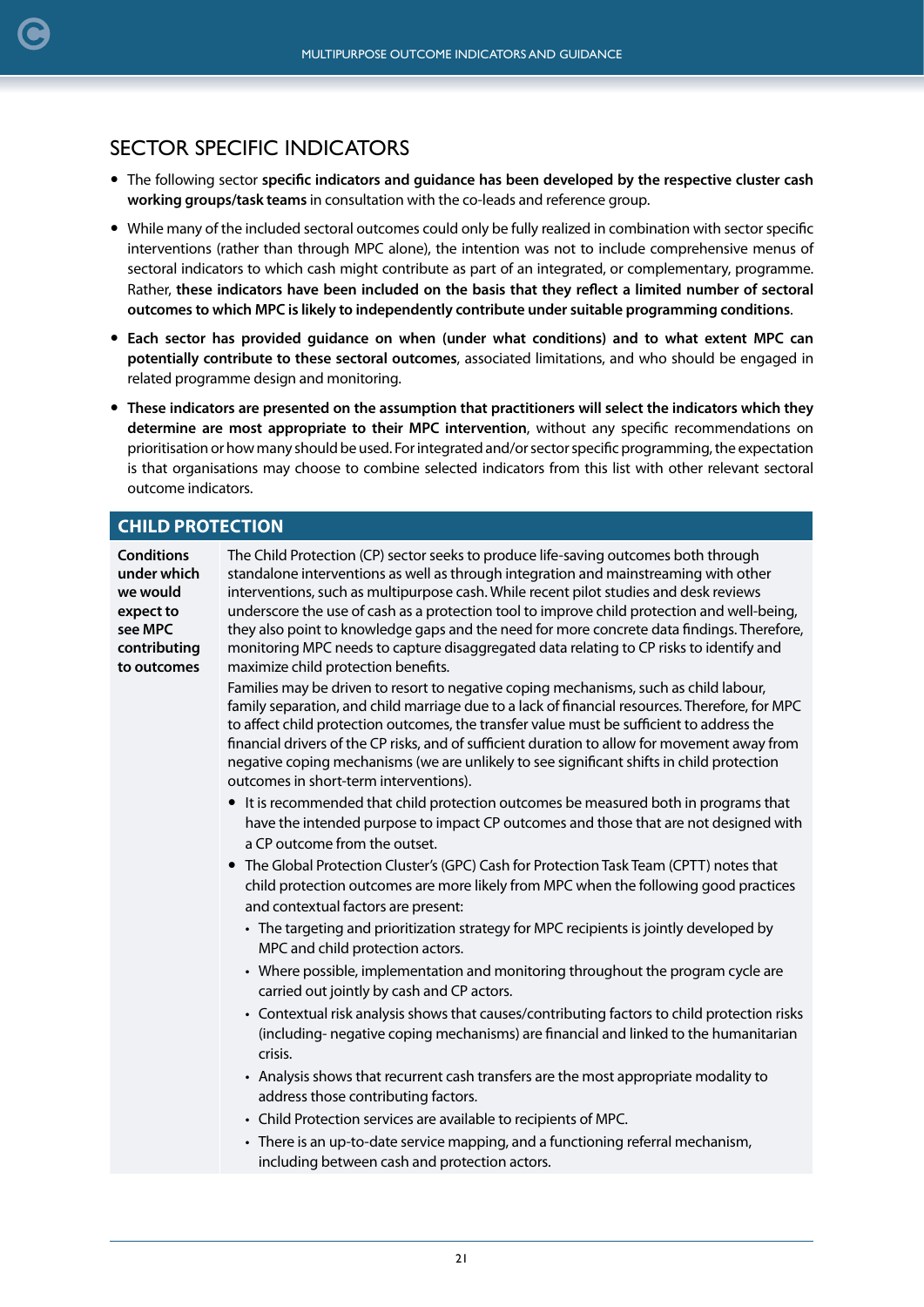#### **CHILD PROTECTION**

**Indicator(s) to use and guidance**

**Percentage of households receiving MPC where at least one child in the household is engaged in child labour [due to financial vulnerability]**

- **We recommend prioritizing the use of either this indicator or the following one (child separation)**, depending on which outcome contextual analysis indicates is more of a concern, and/or more likely to respond to an MPC distribution within a fairly short time frame.
- A child is anyone under age 18.
- Child labour is any work that deprives children of their childhood, their potential, and their dignity. It is work that exceeds a maximum number of hours, depending on the age of the child and type of work, and that interferes with children's education and/or negatively affects their emotional, developmental, and physical well-being.
- Consult with the child protection coordination mechanism (cluster/sector working group) for information on relevant national legislation, including legal minimum working age and what hours are permitted for different types of work. National legislation generally requires children (adolescents) to have completed compulsory education and to have reached the legal minimum age for work.
- All child labour indicators can be re-worded to specify the type of child labour, such as a worst form of child labour or a type of hazardous labour. These would also need to be clearly defined according to the legal framework in-country.
- Note: the section in brackets [due to financial vulnerability] is optional as this can be further explored during analysis. Therefore, we could explore who in the household is engaged in labour, and their ages to ascertain if children are engaged in labour. Focus Group Discussions can then be utilised to understand the drivers (see recommended tools in the Additional Guidance section below).
- **See the Inter-Agency Toolkit: Preventing and Responding to** [Child Labour in Humanitarian Action](https://alliancecpha.org/en/child-labour)
- Refer to the [ILO Child Labour Monitoring Site](https://www.ilo.org/ipec/Action/Childlabourmonitoring/lang--en/index.htm) for up-to-date guidance on how to identify and refer cases of child labour -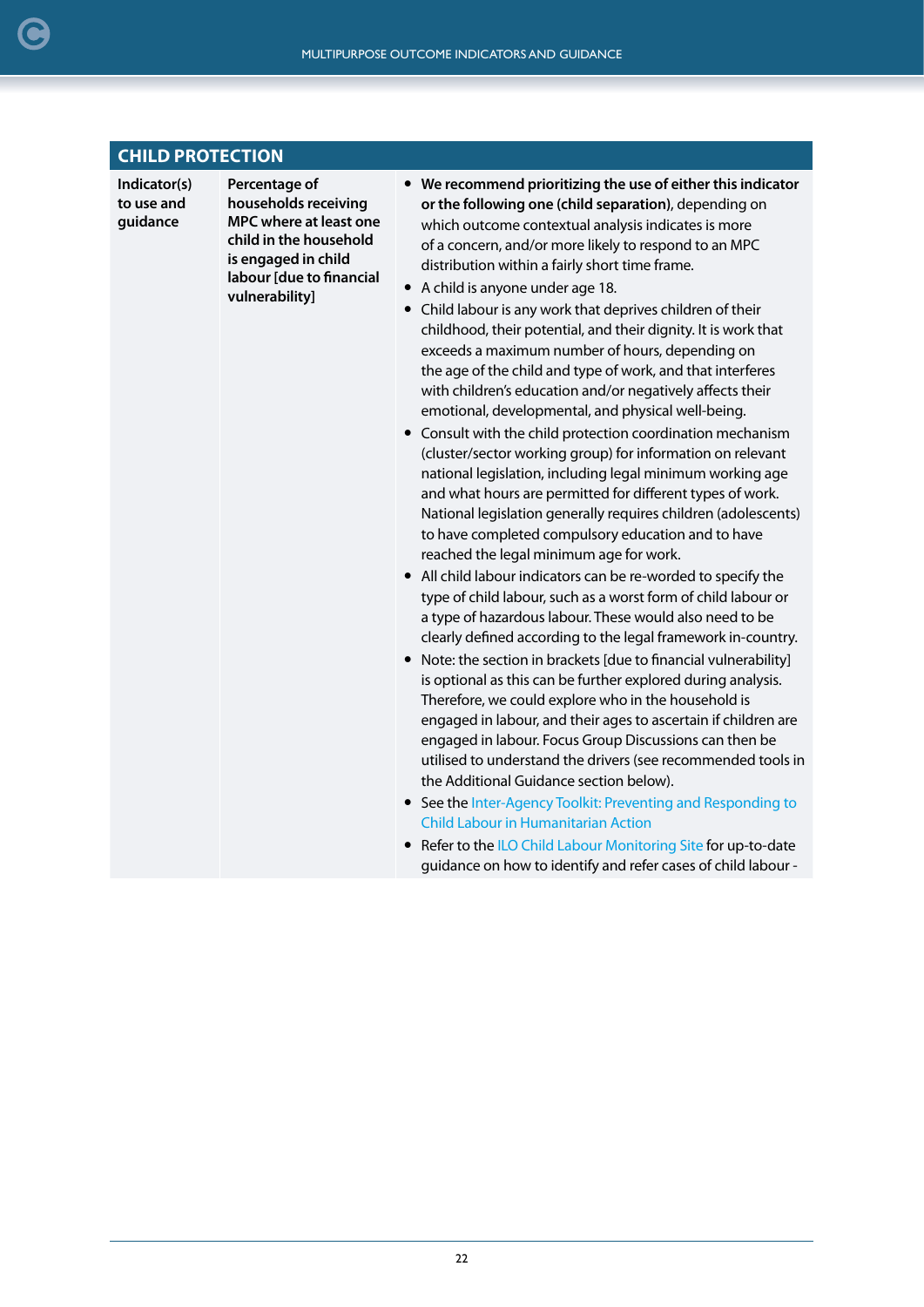| <b>CHILD PROTECTION</b>                |                                                                                                                                                                     |                                                                                                                                                                                                                                                                                                                                                                                                                                                                                                                                                                                                                                                                                                                                                                                                                                                                                                                                                                                                                                                                                                                                                                                                                                                                                                                                                                                                                                                                                                                                                                                                                                                                                                                                                                                                                                                                                                                                                                    |  |
|----------------------------------------|---------------------------------------------------------------------------------------------------------------------------------------------------------------------|--------------------------------------------------------------------------------------------------------------------------------------------------------------------------------------------------------------------------------------------------------------------------------------------------------------------------------------------------------------------------------------------------------------------------------------------------------------------------------------------------------------------------------------------------------------------------------------------------------------------------------------------------------------------------------------------------------------------------------------------------------------------------------------------------------------------------------------------------------------------------------------------------------------------------------------------------------------------------------------------------------------------------------------------------------------------------------------------------------------------------------------------------------------------------------------------------------------------------------------------------------------------------------------------------------------------------------------------------------------------------------------------------------------------------------------------------------------------------------------------------------------------------------------------------------------------------------------------------------------------------------------------------------------------------------------------------------------------------------------------------------------------------------------------------------------------------------------------------------------------------------------------------------------------------------------------------------------------|--|
| Indicator(s)<br>to use and<br>guidance | Percentage of<br>households reporting<br>child separation from<br>caregiver (including<br>because of work-related<br>migration) [due to<br>financial vulnerability] | • We recommend prioritizing the use of either this indicator<br>or the preceding one (child labour), depending on which<br>outcome contextual analysis indicates is more of a concern,<br>and/or more likely to respond to an MPC distribution within<br>a fairly short time frame.<br>• Separation can cover both Unaccompanied and Separated<br>Children:<br>Separated: Children separated from both parents or from<br>$\bullet$<br>their previous legal or customary primary caregiver, but<br>not necessarily from other relatives. These may, therefore,<br>include children accompanied by other adult family<br>members.<br>Unaccompanied: Children who have been separated from<br>both parents and other relatives and are not being cared for<br>by an adult who, by law or custom, is responsible for doing<br>SO.<br>• Caregiver: An individual, community, or institution (including<br>the State) with clear responsibility (by custom or by law) for<br>the well-being of the child. It most often refers to a person<br>with whom the child lives and who provides daily care to the<br>child<br>• Consult with the child protection coordination mechanism<br>(cluster/sector working group) for information on context-<br>specific causes/drivers of family separation (ex. child is sent<br>away to work, caregiver leaves to go to work, etc.).<br>• It is important to consult with child protection experts in<br>country to ensure that MPC does not unintentionally serve<br>as a driver of family separation.<br>• Note the section in brackets [due to financial vulnerability]<br>is optional as this can be further explored during analysis.<br>Focus Group Discussions can then be utilized to understand<br>the drivers (see recommended tools in the Additional<br>Guidance section below).<br>• For examples on tools, see resources from the FCR REACT<br>Program in Cambodia, including a sample baseline, PDM1<br>and PDM 2. |  |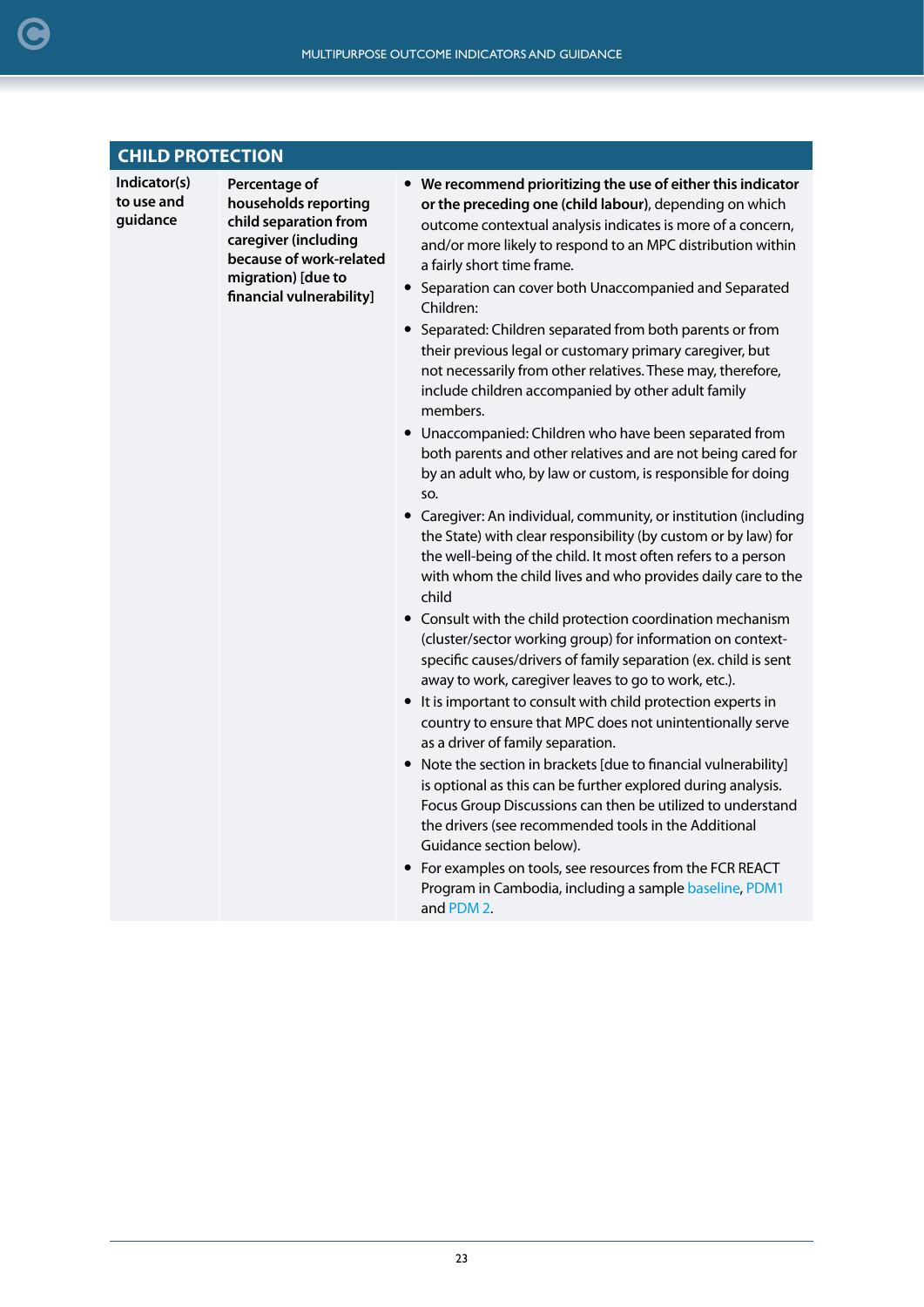| <b>CHILD PROTECTION</b>                |                                                                                                                                                                                                                        |                                                                                                                                                                                                                                                                                                                                                                                                                                                                                                                                                                                                                                                                                                                                                                                                                                                                                                                                                                  |  |
|----------------------------------------|------------------------------------------------------------------------------------------------------------------------------------------------------------------------------------------------------------------------|------------------------------------------------------------------------------------------------------------------------------------------------------------------------------------------------------------------------------------------------------------------------------------------------------------------------------------------------------------------------------------------------------------------------------------------------------------------------------------------------------------------------------------------------------------------------------------------------------------------------------------------------------------------------------------------------------------------------------------------------------------------------------------------------------------------------------------------------------------------------------------------------------------------------------------------------------------------|--|
| Indicator(s)<br>to use and<br>guidance | Percentage of<br>households reporting<br>child marriage<br>during the duration<br>of receiving MPC<br>(disaggregated by<br>gender and prior to<br>age 18, and prior to age<br>15), [due to financial<br>vulnerability] | • MPC transfers may not be for a long enough duration to<br>have a significant impact on child marriage plans. Therefore,<br>this indicator should only be selected where child marriage<br>is a considerable concern, and where MPC is targeting<br>families at-risk.<br>Child marriage is a formal or informal union where one<br>or both parties are under the age of 18. All child marriage<br>is considered forced, as children are not able to give full<br>consent to marriage.<br>Not the section in brackets [due to financial vulnerability]<br>$\bullet$<br>is optional as this can be further explored during analysis.<br>Focus Group Discussions can then be utilised to understand<br>the drivers (see recommended tools in the Additional<br>Guidance section below).<br>Consult with the child protection coordination mechanisms<br>$\bullet$<br>in-country around framing of the questions (for additional<br>guidance, see resources below). |  |
| <b>Additional</b><br>guidance:         | • CVA and CP Focus Group Discussion Guide<br>• Survey for all (including Kobo file)<br>• CVA Survey Tool for CP Case Workers<br>• Guidance on how to analyse the data                                                  | The following resources can be located in the Toolkit for Monitoring and Evaluating Child<br>Protection When Using Cash and Voucher Assistance:<br>• GAGE (2019) Qualitative research toolkit to explore child marriage dynamics and how to<br>fast-track prevention, This toolkit can help you understand the drivers of child marriage<br>Important note: these indicators should not be measured without established referral<br>pathways to safely refer child protection cases. Consult the relevant coordination body                                                                                                                                                                                                                                                                                                                                                                                                                                      |  |

in-country for more information.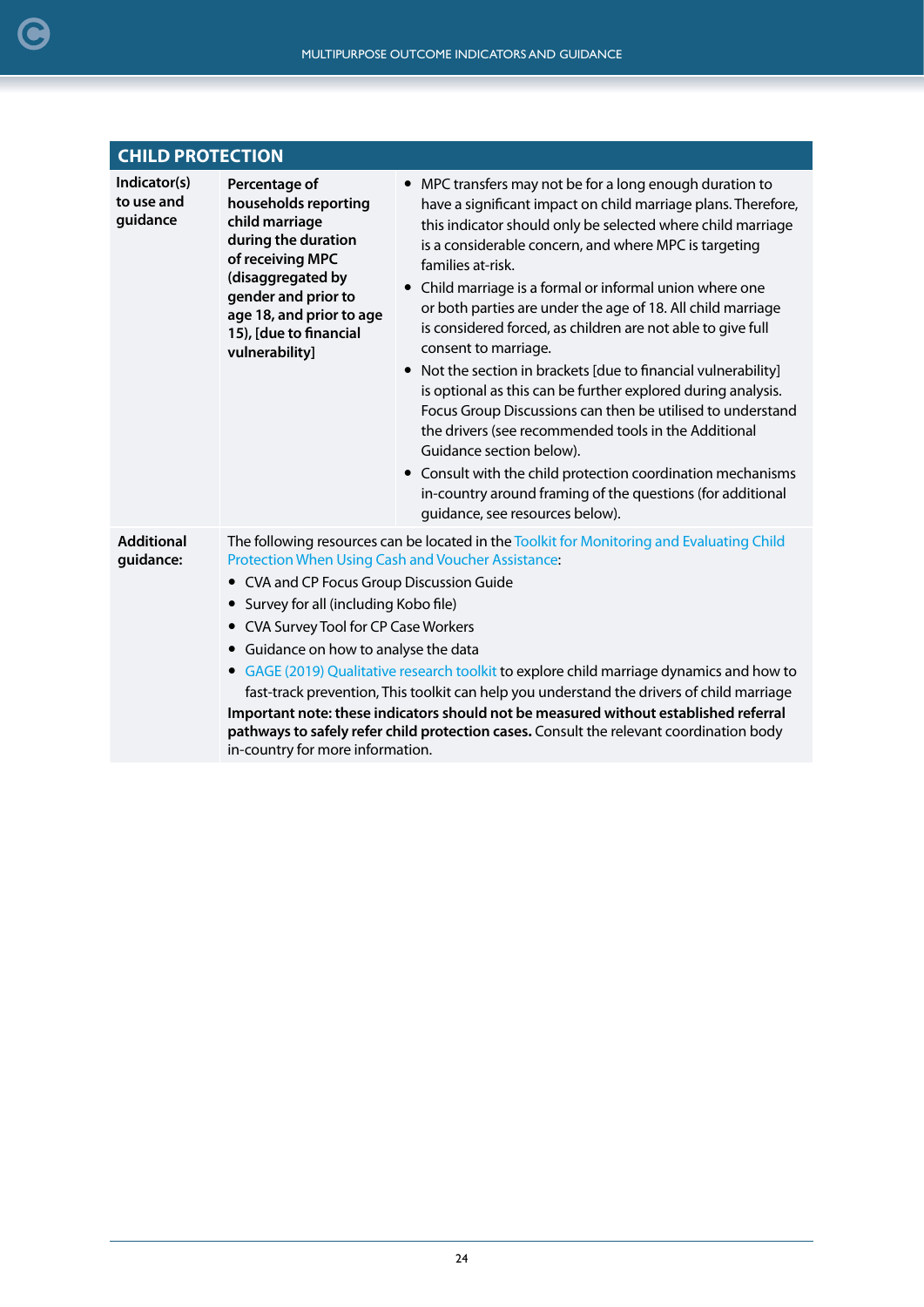<span id="page-24-0"></span>

| <b>EDUCATION</b>                                                                              |                                                                                                                                                                                                                                                                                                                                                                                                                                                                                                                                                                                                                                                                                                                                                                                                                                                                                                                                                                                                                                                                                                                                                                                                                                                                                                          |                                                                                                                                                                                                                                                                                                                                                                                                                                                                                                                                                                                                                                                                                                                                                                                                                                                                                                                                |  |
|-----------------------------------------------------------------------------------------------|----------------------------------------------------------------------------------------------------------------------------------------------------------------------------------------------------------------------------------------------------------------------------------------------------------------------------------------------------------------------------------------------------------------------------------------------------------------------------------------------------------------------------------------------------------------------------------------------------------------------------------------------------------------------------------------------------------------------------------------------------------------------------------------------------------------------------------------------------------------------------------------------------------------------------------------------------------------------------------------------------------------------------------------------------------------------------------------------------------------------------------------------------------------------------------------------------------------------------------------------------------------------------------------------------------|--------------------------------------------------------------------------------------------------------------------------------------------------------------------------------------------------------------------------------------------------------------------------------------------------------------------------------------------------------------------------------------------------------------------------------------------------------------------------------------------------------------------------------------------------------------------------------------------------------------------------------------------------------------------------------------------------------------------------------------------------------------------------------------------------------------------------------------------------------------------------------------------------------------------------------|--|
| <b>Conditions under</b><br>which we would<br>expect to see MPC<br>contributing to<br>outcomes | Difficulties in accessing quality learning, education (formal, non-formal and<br>$\bullet$<br>alternative) are among the key structural barriers to education for school age children<br>in humanitarian settings and protracted crises. Evidence demonstrates that MPC can<br>lead to positive outcomes in education in the short term by addressing direct and<br>indirect financial barriers.<br>MPC cannot however redress systemic supply-side barriers to education; it can<br>contribute to better education outcomes when it is combined with education specific<br>interventions (i.e., interventions that address socio-cultural barriers, protection<br>barriers and education service barriers). This is also reinforced in the GEC Cash and<br>Voucher Assistance for Education in Emergencies Synthesis Report and Guidelines<br>and in the GEC Cash Task team Evidence Building on the Contribution of Cash and<br>Voucher Assistance to Increasing Equity and Inclusion in Education in Emergencies.<br>• Education specialists should be involved in the needs assessment, risk analysis and<br>program design to ensure that cash and education interventions are fully integrated<br>and complemented by other relevant sectoral interventions, e.g., child protection,<br>WASH, etc. |                                                                                                                                                                                                                                                                                                                                                                                                                                                                                                                                                                                                                                                                                                                                                                                                                                                                                                                                |  |
| Indicator(s) to use<br>and guidance                                                           | Percentage<br>of school age<br>children enrolled<br>in education                                                                                                                                                                                                                                                                                                                                                                                                                                                                                                                                                                                                                                                                                                                                                                                                                                                                                                                                                                                                                                                                                                                                                                                                                                         | • Data should be disaggregated by sex, age, and disability<br>Depending on the duration and timing of the intervention viz<br>$\bullet$<br>the academic year, household level data must be collected at<br>baseline and end-line, and potentially also in PDM surveys.<br>It is recommended that survey data is triangulated with the<br>school/education program's enrolment and/or attendance<br>records where possible. Access to enrolment and attendance<br>records in the formal education system requires coordination<br>with school directors and in some contexts approval by the<br>Ministry of Education. If an MPC intervention is standalone and/<br>or if collaboration with education managers or ministries is not<br>possible, it is acceptable that indicators are not cross checked<br>with the Ministry of Education                                                                                      |  |
|                                                                                               | Percentage<br>of school age<br>children who<br>attend education<br>over a specific<br>time frame                                                                                                                                                                                                                                                                                                                                                                                                                                                                                                                                                                                                                                                                                                                                                                                                                                                                                                                                                                                                                                                                                                                                                                                                         | • The enrolment indicator is recommended only if MPC is<br>distributed at the beginning of the academic year (formal - non<br>formal education) or at the beginning of an education program<br>(informal, alternative education).<br>Please note it is important to define attendance in terms<br>of the minimum number of days/month of schooling. It is<br>recommended that the indicator includes a specific timeframe<br>(for instance 3 months or 6 months after the MPC distribution).<br>Determining the appropriate time frame will depend on the<br>timing of MPC transfers vis-à-vis the school year as education<br>spending tends to be concentrated in specific times of year. It is<br>meaningful to measure attendance only when MPC is aligned<br>with the school year.<br>• Technical expertise required: Education and Cash specialists can<br>provide support to M&E staff on data collection and analysis. |  |
| <b>Additional</b><br>guidance:                                                                | Links to resources on attendance and enrolment indicators:<br>INEE MS Indicators framework - Domain Access and Learning environment - Equal<br>1.<br>access - 2.1 Net attendance rate (https://inee.org/resources/inee-ms-indicator-<br>framework)<br>DG ECHO Key result indicators (KRI) education: 1) Enrolment in formal education<br>2.<br>services; 2) Enrolment in non-formal education services; (www.dgecho-partners-<br>helpdesk.eu/reference-documents-ngo)                                                                                                                                                                                                                                                                                                                                                                                                                                                                                                                                                                                                                                                                                                                                                                                                                                    |                                                                                                                                                                                                                                                                                                                                                                                                                                                                                                                                                                                                                                                                                                                                                                                                                                                                                                                                |  |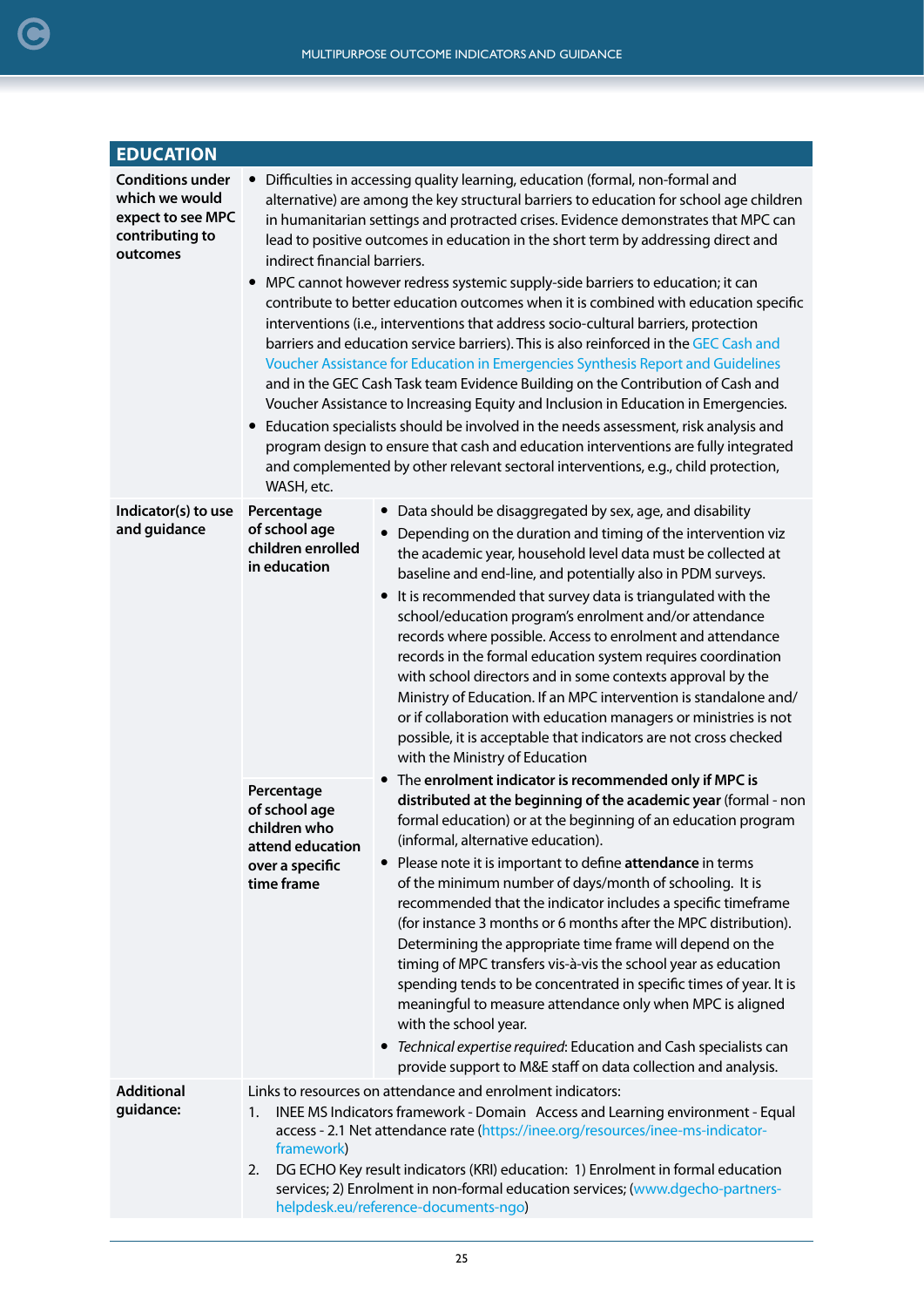<span id="page-25-0"></span>[C](#page-2-0)

| <b>FOOD SECURITY</b>                                                                          |                                                                                                                                                                                                                                                                                                                                                                                                                                                                                                                                                                                                                                                                                                                                                                                                                                                                                                                                                                                                                                                                                  |                                                                                                                                                                                                                                                                                                                                                                                                                                                                                                                                                     |  |
|-----------------------------------------------------------------------------------------------|----------------------------------------------------------------------------------------------------------------------------------------------------------------------------------------------------------------------------------------------------------------------------------------------------------------------------------------------------------------------------------------------------------------------------------------------------------------------------------------------------------------------------------------------------------------------------------------------------------------------------------------------------------------------------------------------------------------------------------------------------------------------------------------------------------------------------------------------------------------------------------------------------------------------------------------------------------------------------------------------------------------------------------------------------------------------------------|-----------------------------------------------------------------------------------------------------------------------------------------------------------------------------------------------------------------------------------------------------------------------------------------------------------------------------------------------------------------------------------------------------------------------------------------------------------------------------------------------------------------------------------------------------|--|
| <b>Conditions under</b><br>which we would<br>expect to see MPC<br>contributing to<br>outcomes | MPC can always, or at minimum almost always, be expected to contribute to food<br>security outcomes. With few exceptions, it is anticipated that MPC will be used by all or<br>most households to contribute to food purchases in all contexts and interventions.                                                                                                                                                                                                                                                                                                                                                                                                                                                                                                                                                                                                                                                                                                                                                                                                                |                                                                                                                                                                                                                                                                                                                                                                                                                                                                                                                                                     |  |
| Recommended<br>indicator(s) to use;<br>and guidance                                           | Percentage of households by<br><b>Food Consumption Score (FCS)</b><br>phase (Poor, Borderline, and<br>Acceptable)                                                                                                                                                                                                                                                                                                                                                                                                                                                                                                                                                                                                                                                                                                                                                                                                                                                                                                                                                                | • FCS is typically recognized as a proxy for food<br>diversity and frequency of consumption; best used<br>to understand the quality and nutritional value of<br>foods that people are eating.<br>If the focus of the survey is to understand standard<br>diets, FCS is the preferred indicator, providing both<br>an outcome (Poor, Borderline, Acceptable) along<br>with diet/meal profile (each food group consumed<br>over the previous 7 days). This data can inform<br>program design to address gaps in both quantity<br>and quality of food. |  |
|                                                                                               | <b>Reduced Coping Strategy Index</b><br>(rCSI)<br>• Percentage of beneficiaries<br>who have improved their<br>average rCSI<br><b>OR</b><br>Mean and median rCSI                                                                                                                                                                                                                                                                                                                                                                                                                                                                                                                                                                                                                                                                                                                                                                                                                                                                                                                  | • rCSI and HHS are typically recognized as proxies<br>for food quantity; best used to measure the<br>quantity of food consumed but does not provide<br>insight into the nutritional value of the food<br>consumed.<br>• rCSI may be better suited for sudden-onset<br>events, especially in areas typically food-secure or<br>moderately food-insecure.                                                                                                                                                                                             |  |
|                                                                                               | <b>Household Hunger Scale (HHS)</b><br>• Percentage of households<br>with moderate and severe<br><b>HHS</b> scores                                                                                                                                                                                                                                                                                                                                                                                                                                                                                                                                                                                                                                                                                                                                                                                                                                                                                                                                                               | • Like rCSI, this is a proxy for food quantity, but<br>does not provide insight into the quality of food<br>consumed.<br>HHS is only appropriate for areas experiencing<br>high food insecurity; it is not appropriate for areas<br>with mild to moderate food insecurity.                                                                                                                                                                                                                                                                          |  |
| <b>Additional</b><br><b>Guidance</b>                                                          | When possible, use more than one indicator, as they measure different but<br>complementary aspects of food insecurity. For example, FCS can act as a proxy for<br>measuring food quality, while HHS measures food quantity in severely food insecure<br>settings. The combination of the two provides a more complete understanding of<br>food insecurity in a severely food insecure context. Using rCSI and FCS together in<br>more mild to moderate food insecurity conditions is also appropriate.<br>It can be helpful to analyze data by disaggregated groups, such as household type<br>$\bullet$<br>(i.e. composition of household members) as well as by wealth group/vulnerability<br>level. The assumption in the latter case is that more vulnerable households spend<br>a greater proportion of income on food than less vulnerable households, or there<br>may be areas that are more market-dependent than others. Comparing food<br>consumption scores with household expenditures can help illuminate whether this<br>assumption holds true in a given context. |                                                                                                                                                                                                                                                                                                                                                                                                                                                                                                                                                     |  |

26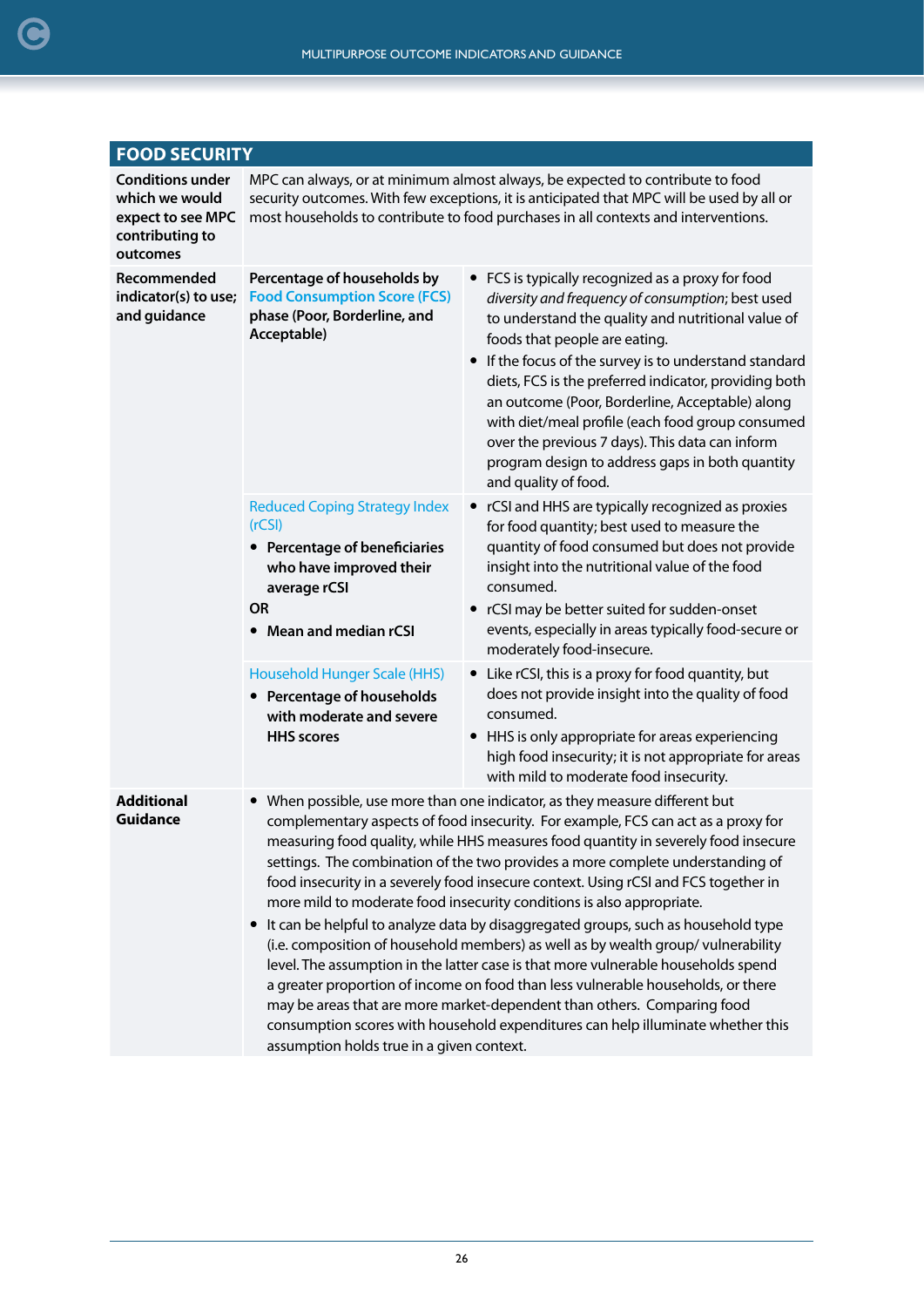<span id="page-26-0"></span>

| <b>HEALTH</b>                                                                                       |                                                                                                                                                                                                                                                                                                                                                                                                                                                                                                                                                                                                                                                                                                                                                                                                                                                                                                                                                                                                                                                                                                                                                                                                                                                                                                                                                                                                                                                |                                                                                                                                                                                                                                                                                                                                                                                                                                                                                                                                                                                                                                                                                                                                                                                                                                                                                                                                                                                                                                                                                                                                                                                                                                                                                                                                                                                                                                      |  |
|-----------------------------------------------------------------------------------------------------|------------------------------------------------------------------------------------------------------------------------------------------------------------------------------------------------------------------------------------------------------------------------------------------------------------------------------------------------------------------------------------------------------------------------------------------------------------------------------------------------------------------------------------------------------------------------------------------------------------------------------------------------------------------------------------------------------------------------------------------------------------------------------------------------------------------------------------------------------------------------------------------------------------------------------------------------------------------------------------------------------------------------------------------------------------------------------------------------------------------------------------------------------------------------------------------------------------------------------------------------------------------------------------------------------------------------------------------------------------------------------------------------------------------------------------------------|--------------------------------------------------------------------------------------------------------------------------------------------------------------------------------------------------------------------------------------------------------------------------------------------------------------------------------------------------------------------------------------------------------------------------------------------------------------------------------------------------------------------------------------------------------------------------------------------------------------------------------------------------------------------------------------------------------------------------------------------------------------------------------------------------------------------------------------------------------------------------------------------------------------------------------------------------------------------------------------------------------------------------------------------------------------------------------------------------------------------------------------------------------------------------------------------------------------------------------------------------------------------------------------------------------------------------------------------------------------------------------------------------------------------------------------|--|
| <b>Conditions</b><br>under which<br>we would<br>expect to<br>see MPC<br>contributing<br>to outcomes | MPC should contribute to health outcomes only when it is complementary to health-specific<br>interventions to ensure access to services and medicines from qualified providers.<br>Reducing barriers and ensuring access to a minimum package of quality services (preventive,<br>promotive, curative, rehabilitative and palliative) from qualified providers always requires a mix<br>of interventions on the provider and demand side, both financial and non-financial, depending<br>on contextual factors.<br>The default modality (and optimal response) to finance equitable access to quality health<br>services is through provider payment mechanisms, complemented by health sector-specific<br>CVA. These payment mechanisms are designed to reduce reliance on user fees, and thus reduce<br>financial barriers and ensure financial protection against catastrophic health expenditures.<br>If after having introduced these payment mechanisms, including sector-specific CVA,<br>households still report health-related expenditures, these can then be included in MPC. Further<br>analysis is then required to see if more can be done to reduce such out of pocket payments,<br>and be mindful that we do not inadvertently contribute to a fee-charging culture for priority<br>services. People receiving MPC do generally seek health services more often, but MPCs do not<br>protect against catastrophic expenditures. |                                                                                                                                                                                                                                                                                                                                                                                                                                                                                                                                                                                                                                                                                                                                                                                                                                                                                                                                                                                                                                                                                                                                                                                                                                                                                                                                                                                                                                      |  |
| Indicator(s)<br>to use and<br>guidance                                                              | Percent of<br>households that<br>delayed or did not<br>seek care when<br>having a medical,<br>or health issue<br>for which they<br>needed to use<br>a health service<br>due to financial<br><b>barriers</b>                                                                                                                                                                                                                                                                                                                                                                                                                                                                                                                                                                                                                                                                                                                                                                                                                                                                                                                                                                                                                                                                                                                                                                                                                                    | This can be asked as a two-part question:<br>Over the past three months, did anyone in your household delay or<br>1.<br>not seek health care when it was needed?<br>If yes, why?<br>2.<br>If the answer to 1) is 'yes' and the answer to 2) includes an element of<br>financial barriers (e.g., 'too expensive' or 'could not afford it') then count<br>the household as answering affirmatively in relation to this indicator.<br>(There may be multiple reasons given.)                                                                                                                                                                                                                                                                                                                                                                                                                                                                                                                                                                                                                                                                                                                                                                                                                                                                                                                                                            |  |
|                                                                                                     | Percent of<br>households with<br>catastrophic<br>health<br>expenditures                                                                                                                                                                                                                                                                                                                                                                                                                                                                                                                                                                                                                                                                                                                                                                                                                                                                                                                                                                                                                                                                                                                                                                                                                                                                                                                                                                        | • The WHO and the World Bank define catastrophic health expenditure<br>differently, as spending more than 10% or 25% of total HH<br>expenditures on health (including all out-of-pocket costs, direct and<br>indirect). One threshold should be chosen that is appropriate to the<br>program context.<br>In the questionnaire, it is important to ask about both direct health<br>expenditures (e.g., consultation fees for primary care, secondary care<br>fees; hospitalization; routine immunizations and growth monitoring;<br>medicine for chronic and non-chronic illnesses; delivery fees;<br>antenatal and post-natal care) and indirect costs (e.g., transportation;<br>accommodations; lost opportunity cost; long-lasting insecticidal nets;<br>therapeutic food).<br>Ideally, the percentage of households with this level of health<br>$\bullet$<br>expenditure is not "supposed to" go up, even with the provision of MPC.<br>• MPC should be complementary to supply-side interventions and is not<br>a first-line response to address financial barriers to healthcare.<br>Interpretation of results should be done by cash and health experts, to<br>understand the underlying causes of barriers, and whether these are<br>related to MPC.<br>See the 'Expenditure' section for more on how to collect and analyse<br>expenditure data.<br>• Forthcoming Global Health Cluster guidance will provide more details. |  |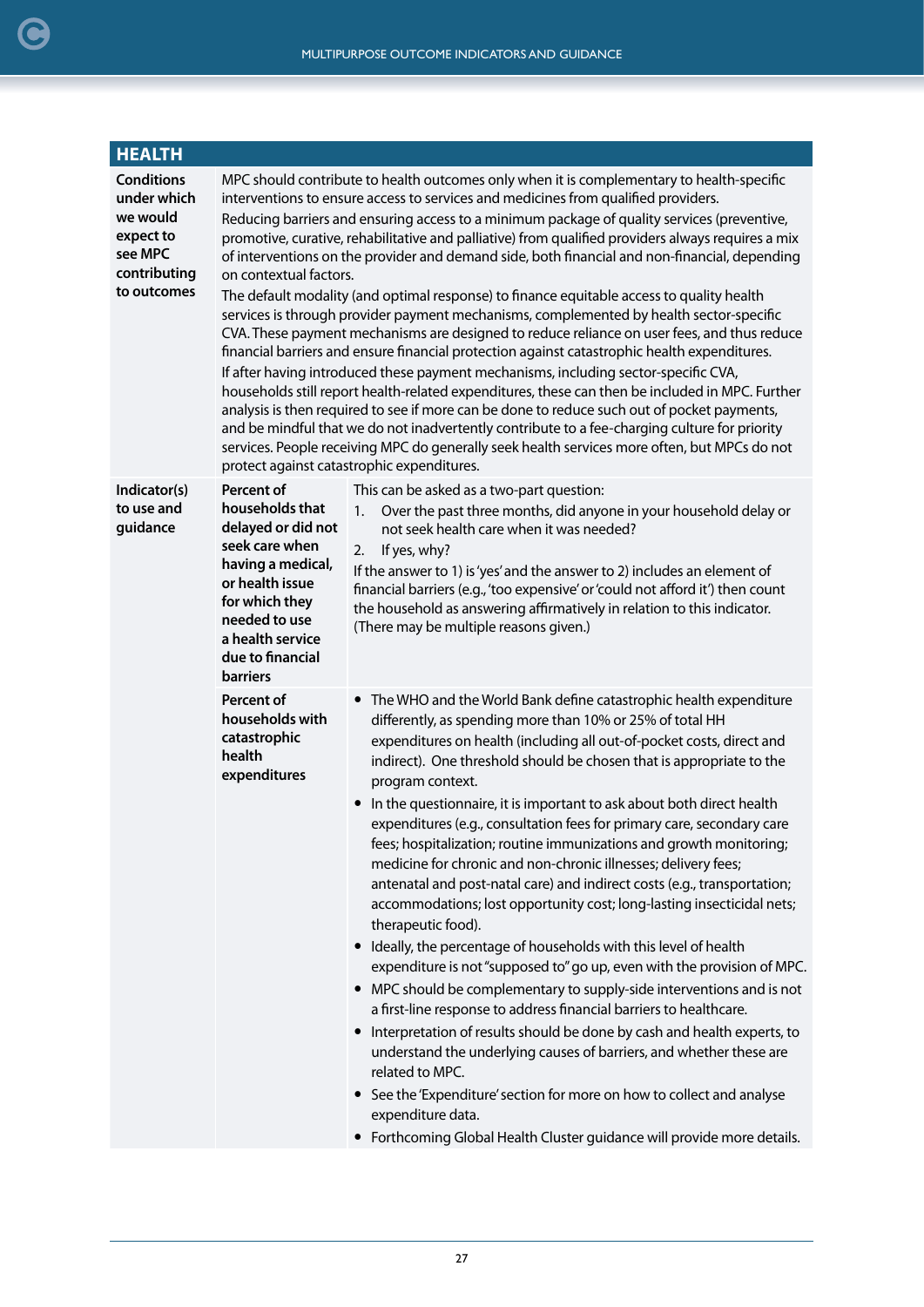<span id="page-27-0"></span>

| <b>HOUSEHOLD ITEMS (NFIS)</b>                                                                 |                                                                                                                                                                                                                                                                                                                                                                                                                                                                                                                                                                                                                                                                                                                                                                                                                                                                                                                                                          |                                                                                                                                                                                                                                                                                                                                                                                                                                                                                                                                                                                                                                                                                          |  |
|-----------------------------------------------------------------------------------------------|----------------------------------------------------------------------------------------------------------------------------------------------------------------------------------------------------------------------------------------------------------------------------------------------------------------------------------------------------------------------------------------------------------------------------------------------------------------------------------------------------------------------------------------------------------------------------------------------------------------------------------------------------------------------------------------------------------------------------------------------------------------------------------------------------------------------------------------------------------------------------------------------------------------------------------------------------------|------------------------------------------------------------------------------------------------------------------------------------------------------------------------------------------------------------------------------------------------------------------------------------------------------------------------------------------------------------------------------------------------------------------------------------------------------------------------------------------------------------------------------------------------------------------------------------------------------------------------------------------------------------------------------------------|--|
| <b>Conditions under</b><br>which we would<br>expect to see MPC<br>contributing to<br>outcomes | "Shelter" is the household living space, including the items necessary to support daily<br>activities. (p. 240 Sphere 2018). Household Items may include items essential for<br>sleeping, food preparation and storage, eating and drinking, thermal comfort (including<br>fuel), lighting and personal clothing. WASH MPC Outcome indicators may consider<br>outcome related items such as bed nets, buckets, water storage and hygiene items.<br>A review of MPC expenditure data shows that expenditure on Household Items is<br>fairly common regardless of whether it has been included in the MEB or transfer value.<br>Therefore, it is anticipated that MPC can contribute to the following outcome whenever<br>MPC is used.<br>The indicator is based on the perceptions of MPC recipients. The quality of the household<br>items they purchase may not meet cluster specifications and follow-up may be required<br>to better understand this. |                                                                                                                                                                                                                                                                                                                                                                                                                                                                                                                                                                                                                                                                                          |  |
| Indicator(s) to use<br>and guidance                                                           | Percentage of<br>households that<br>report having<br>minimum household<br>items that allow<br>all the following:<br>comfortable<br>sleeping, water and<br>food storage, food<br>preparation, cooking,<br>eating, lighting, and<br>clothing                                                                                                                                                                                                                                                                                                                                                                                                                                                                                                                                                                                                                                                                                                               | • To report positively on the indicator, all criteria of the<br>indicator should be fulfilled.<br>Heating/cooling can be added as appropriate to this list.<br>You can consult Sphere Standards Shelter and Settlement<br>Standard 4: Household Items and Selecting NFIs for Shelter<br>for global guidance on appropriate NFI packages The Sphere<br>Handbook: Humanitarian Charter and Minimum Standards<br>in Humanitarian Response (Fourth Edition).<br>Liaise with the local Shelter Cluster to find out the minimum<br>standards for NFI packages in the country<br>More specific guidance on how to measure this indicator is under<br>development by the Global Shelter Cluster. |  |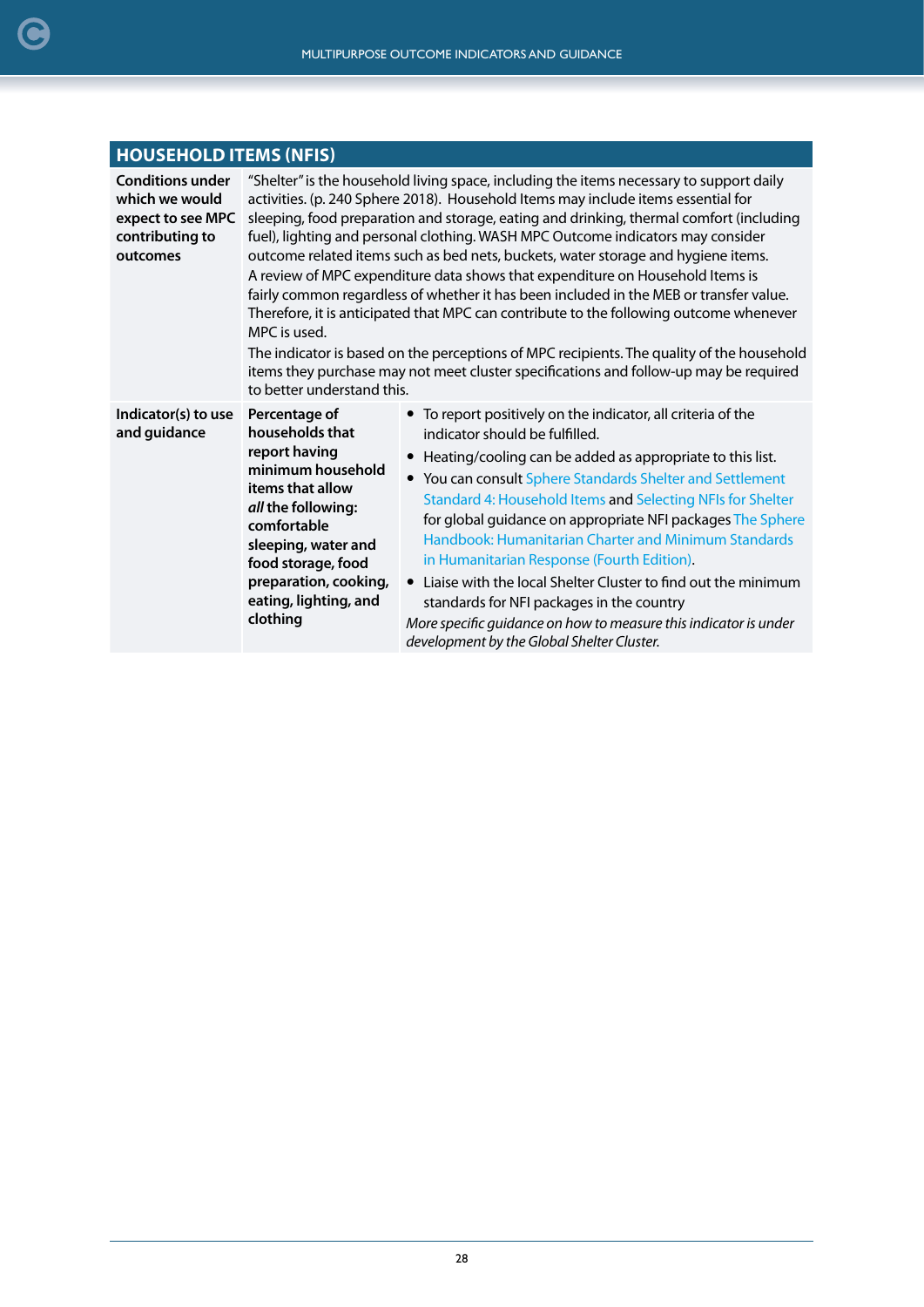<span id="page-28-0"></span>

| <b>NUTRITION</b>                                                                                    |                                                                                                                                                                                                                                                                                                                                                                                                                                                                                                                                                                                                                                                                                                                                                                                                                                                                                                                                                                                                                                                                                                                                                                                                                                                                                                                                                                                                                                                                                                                                                                                                                                                                                                                                                                                                                                                                                                                                                                                                                                                                                                                                                                                                                                                                                                                                                                                                                                                                                                                                                                                                                                                                                                                                                                                                                                                                                                                                                                                                                                                                                                                                                                                                                                                                                                                                                                                       |
|-----------------------------------------------------------------------------------------------------|---------------------------------------------------------------------------------------------------------------------------------------------------------------------------------------------------------------------------------------------------------------------------------------------------------------------------------------------------------------------------------------------------------------------------------------------------------------------------------------------------------------------------------------------------------------------------------------------------------------------------------------------------------------------------------------------------------------------------------------------------------------------------------------------------------------------------------------------------------------------------------------------------------------------------------------------------------------------------------------------------------------------------------------------------------------------------------------------------------------------------------------------------------------------------------------------------------------------------------------------------------------------------------------------------------------------------------------------------------------------------------------------------------------------------------------------------------------------------------------------------------------------------------------------------------------------------------------------------------------------------------------------------------------------------------------------------------------------------------------------------------------------------------------------------------------------------------------------------------------------------------------------------------------------------------------------------------------------------------------------------------------------------------------------------------------------------------------------------------------------------------------------------------------------------------------------------------------------------------------------------------------------------------------------------------------------------------------------------------------------------------------------------------------------------------------------------------------------------------------------------------------------------------------------------------------------------------------------------------------------------------------------------------------------------------------------------------------------------------------------------------------------------------------------------------------------------------------------------------------------------------------------------------------------------------------------------------------------------------------------------------------------------------------------------------------------------------------------------------------------------------------------------------------------------------------------------------------------------------------------------------------------------------------------------------------------------------------------------------------------------------------|
| <b>Conditions</b><br>under which<br>we would<br>expect to<br>see MPC<br>contributing to<br>outcomes | • The main condition under which we would expect MPC to contribute to nutrition<br>outcomes is that it is integrated with nutrition-specific interventions. MPC has been<br>shown to contribute to improved child and maternal nutrition outcomes when combined<br>with nutrition-specific interventions that address the immediate determinants of nutrition<br>(dietary intake, infections disease burden and caring practices for children and women).<br>Evidence-based nutrition-specific interventions include: provision of food supplements<br>to under-fives and/or women; social and behaviour change promotion activities (most<br>effective in more food secure settings); ensuring access to therapeutic and supplementary<br>feeding for children suffering from wasting/acute malnutrition; and providing<br>micronutrient supplements. Integrated programmes should be designed for the context;<br>target the same communities and ideally the same households for both MPC and nutrition-<br>specific interventions; and achieve high coverage of the target population.<br>When MPC assistance is delivered without complementary nutrition-specific<br>interventions, it may contribute to improved child and maternal nutrition if the main<br>barriers are economic (demand side barriers). However, the evidence is quite limited, and<br>the expected contribution is usually to dietary diversity (an intermediate nutrition outcome,<br>see below) and improved purchasing power to cover expenditures on basic needs (food,<br>WASH, and health expenditures). The duration of the MPC will also influence its potential<br>impact on nutrition: longer, more regular payments are more likely to improve diet diversity.<br>• The potential of MPC assistance to improve nutritional outcomes can also be<br>optimised by additional strategies, including:<br>Targeting MPC to households with nutritionally vulnerable groups, most often children<br>1.<br>under-five and pregnant and breastfeeding women because nutritional demands to<br>support growth are very high during those periods of the lifecycle, but in some situations<br>other nutritionally vulnerable groups may be identified.<br>Supporting broader nutrition-sensitive interventions such as improving access and quality<br>2.<br>of essential health services; supporting production of nutrient-dense foods (e.g., via home<br>gardens or biofortified crops); or promoting gender equality and/ or time/ work-saving<br>technologies, particularly for women.<br>Ensuring cash transfer values are sufficient to allow a household to purchase a food basket<br>3.<br>that is adequate to meet the nutritional needs of vulnerable household members (e.g.,<br>under-fives and pregnant and breastfeeding women)<br>Optimising the timing and duration of the MPC to address the timing of drivers of acute<br>4.<br>malnutrition, including not only the lean season but expected periods of relevant disease<br>outbreaks. Please see the Evidence and Guidance Note on the Use of CVA for Nutrition<br>Outcomes in Emergencies for more details.<br>Involving nutrition experts in all stages of MPC programming can increase the<br>$\bullet$<br>potential for nutritional impact, including needs assessments, risk analysis and design,<br>monitoring and evaluation. |
|                                                                                                     |                                                                                                                                                                                                                                                                                                                                                                                                                                                                                                                                                                                                                                                                                                                                                                                                                                                                                                                                                                                                                                                                                                                                                                                                                                                                                                                                                                                                                                                                                                                                                                                                                                                                                                                                                                                                                                                                                                                                                                                                                                                                                                                                                                                                                                                                                                                                                                                                                                                                                                                                                                                                                                                                                                                                                                                                                                                                                                                                                                                                                                                                                                                                                                                                                                                                                                                                                                                       |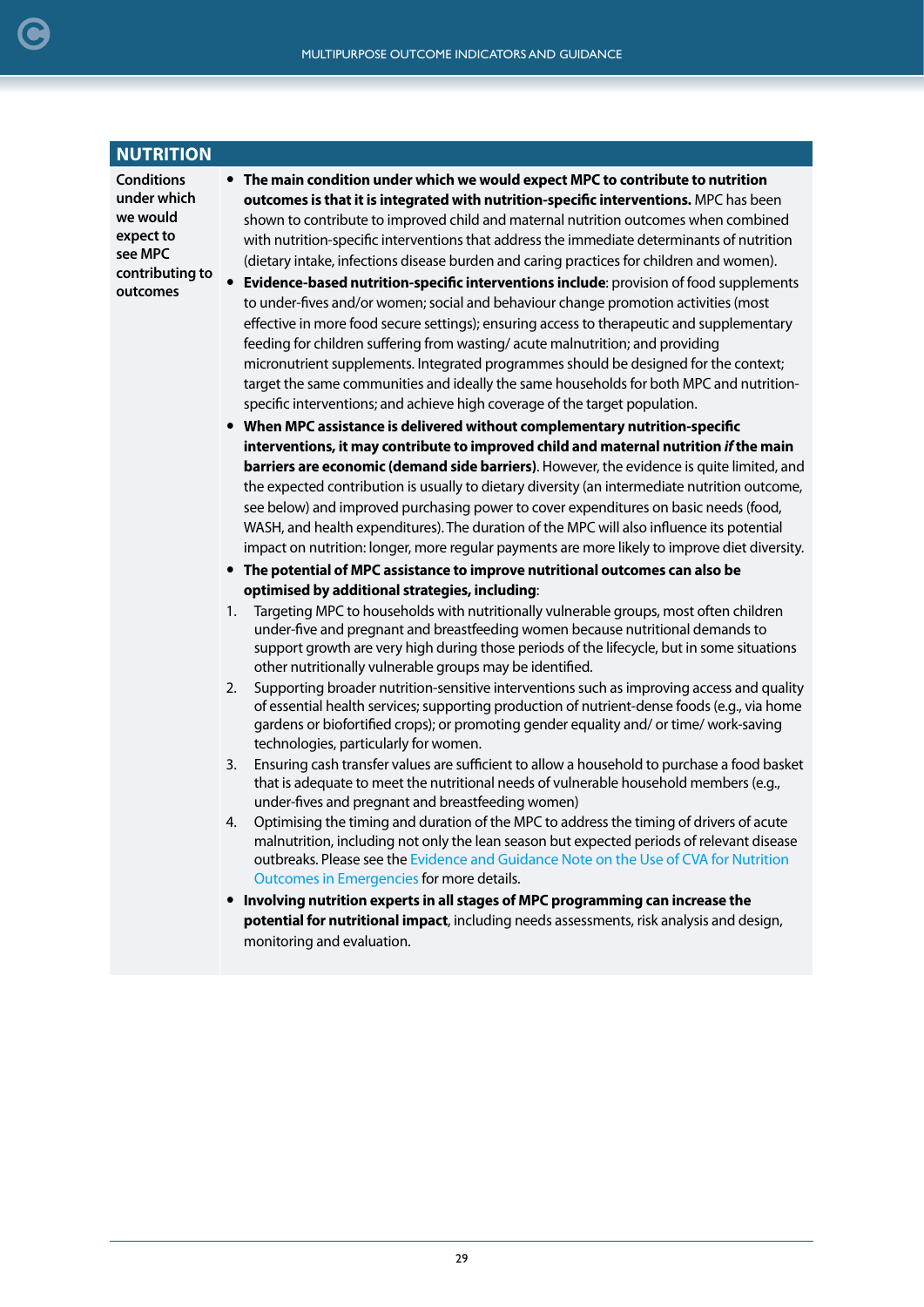| <b>NUTRITION</b>                                                                                    |                                                                                                                                                                                                                                                                                                                                                                                                                                                                                                                                                                                                                                                                                                                                                                                                                                                                                                                                                                                                                                                                                                                                                                                                                                                                                                                                                                                                                                                                                                                                                                                                                                                                                                                                                                                                                                                                                                                                                                                                                                                                                                                                                                                                                                                |                                                                                                                                                                                                                                                                                                                                                                                                                                                                                                                                                                                                                                                                  |  |
|-----------------------------------------------------------------------------------------------------|------------------------------------------------------------------------------------------------------------------------------------------------------------------------------------------------------------------------------------------------------------------------------------------------------------------------------------------------------------------------------------------------------------------------------------------------------------------------------------------------------------------------------------------------------------------------------------------------------------------------------------------------------------------------------------------------------------------------------------------------------------------------------------------------------------------------------------------------------------------------------------------------------------------------------------------------------------------------------------------------------------------------------------------------------------------------------------------------------------------------------------------------------------------------------------------------------------------------------------------------------------------------------------------------------------------------------------------------------------------------------------------------------------------------------------------------------------------------------------------------------------------------------------------------------------------------------------------------------------------------------------------------------------------------------------------------------------------------------------------------------------------------------------------------------------------------------------------------------------------------------------------------------------------------------------------------------------------------------------------------------------------------------------------------------------------------------------------------------------------------------------------------------------------------------------------------------------------------------------------------|------------------------------------------------------------------------------------------------------------------------------------------------------------------------------------------------------------------------------------------------------------------------------------------------------------------------------------------------------------------------------------------------------------------------------------------------------------------------------------------------------------------------------------------------------------------------------------------------------------------------------------------------------------------|--|
| <b>Conditions</b><br>under which<br>we would<br>expect to<br>see MPC<br>contributing to<br>outcomes | • Nutrition outcomes can be measured at different levels of the causal pathway that leads<br>to improved nutrition of people affected by a humanitarian emergency. Ultimately,<br>nutrition programmes should aim to improve the anthropometric and micronutrient status<br>of vulnerable population groups such as children under-five, women of reproductive age,<br>and adolescent girls. However, these high-level outcomes are often difficult to achieve,<br>to attribute to the given programme, and to measure without significant investment in a<br>robust impact evaluation design. This can be particularly challenging in the timeframe of a<br>short-term emergency response.<br>Nutrition programmes, including those that utilise MPC, therefore often measure more<br>intermediate nutrition outcomes on the causal pathway. While these intermediate outcomes<br>are not equivalent to improved anthropometric or micronutrient status, they do suggest<br>positive change. These include 1) improved dietary intake of individuals, 2) improved infant<br>and young children feeding (IYCF) practices and 3) improved utilization of nutrition and health<br>services.<br>For MPC programmes that are not combined with nutrition-specific interventions, we<br>specifically recommend - at a minimum - measuring dietary diversity for households,<br>women and children via the three indicators below. Measuring these outcomes may be<br>particularly relevant where the transfer value has been calculated as a percentage of the<br>minimum expenditure basket (MEB) or Survival MEB. If there are individuals of particular risk of<br>malnutrition other than women of reproductive age and children 6-23 months in the context,<br>the individual diet diversity score may be adapted for use - please seek assistance to do this.<br>For more guidance on integrated programmes that deliver MPC assistance together<br>with nutrition-specific interventions, which are designed to achieve nutrition outcomes,<br>please see the Evidence and Guidance Note on the Use of CVA for Nutrition Outcomes in<br>Emergencies and guidance coming from the CVA for Nutrition Outcomes Global Working<br>Group in 2022. |                                                                                                                                                                                                                                                                                                                                                                                                                                                                                                                                                                                                                                                                  |  |
| <b>Indicators</b><br>to use and<br>guidance                                                         | <b>Household Dietary Diversity Score (HDDS)</b>                                                                                                                                                                                                                                                                                                                                                                                                                                                                                                                                                                                                                                                                                                                                                                                                                                                                                                                                                                                                                                                                                                                                                                                                                                                                                                                                                                                                                                                                                                                                                                                                                                                                                                                                                                                                                                                                                                                                                                                                                                                                                                                                                                                                | HDDS is a standard food security indicator<br>that reflects the economic ability of a<br>household to access and consume a variety of<br>foods. It is based on households' self-reporting<br>of the number of food groups consumed in<br>the previous 24 hours. The Household Dietary<br>Diversity Score (HDDS) has been validated as a<br>proxy for household energy availability. <sup>12</sup><br>HDDS is also used to classify acute food<br>insecurity in the Integrated Food Security<br>Phase Classification (IPC). <sup>13</sup> For further<br>guidance, please see: Guidelines for<br>measuring household and individual diet<br>diversity, FAO, 2011. |  |

<sup>12</sup> Dietary Diversity as a Household Food Security Indicator, FANTA, 2002

<sup>13</sup> Technical Manual Version 3.1 Evidence and Standards for Better Food Security and Nutrition Decisions, IPC, 2021 (page 36)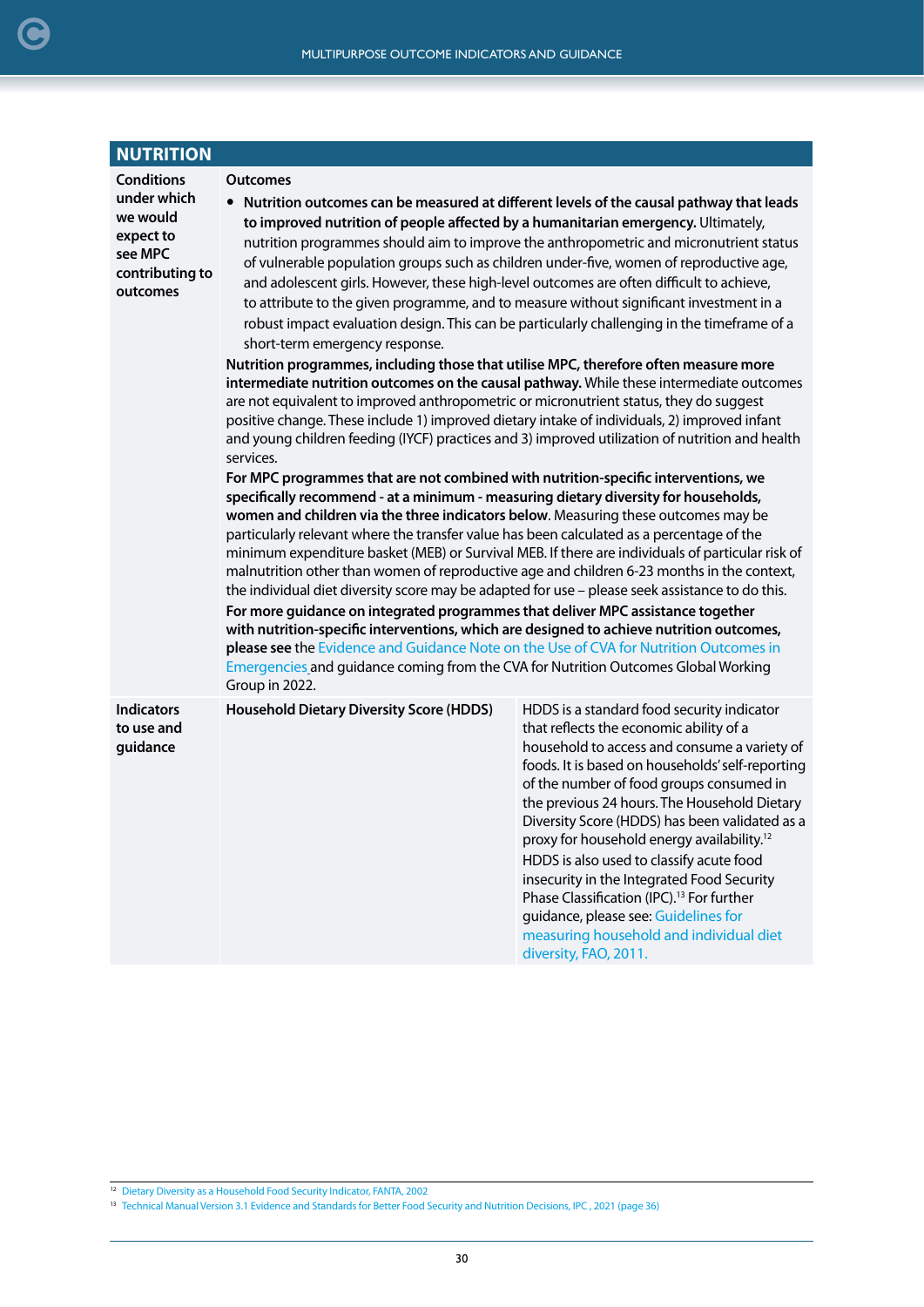|                         |                                                                                                                                                                   | MULTIPURPOSE OUTCOME INDICATORS AND GUIDANCE                                                                                                                                                                                                                                                                                                                                                                                                                                                                                                                                                                                                                                                                                                                                                                                                                                                                                                                           |  |  |
|-------------------------|-------------------------------------------------------------------------------------------------------------------------------------------------------------------|------------------------------------------------------------------------------------------------------------------------------------------------------------------------------------------------------------------------------------------------------------------------------------------------------------------------------------------------------------------------------------------------------------------------------------------------------------------------------------------------------------------------------------------------------------------------------------------------------------------------------------------------------------------------------------------------------------------------------------------------------------------------------------------------------------------------------------------------------------------------------------------------------------------------------------------------------------------------|--|--|
|                         |                                                                                                                                                                   |                                                                                                                                                                                                                                                                                                                                                                                                                                                                                                                                                                                                                                                                                                                                                                                                                                                                                                                                                                        |  |  |
| <b>NUTRITION</b>        | <b>Minimum Dietary Diversity for Women</b><br>(MDD-W): Percentage of women aged<br>15-49 years who consumed foods from<br>5 or more food groups the previous day. | If the intervention is taking steps to target<br>MPC to women of reproductive age (15-49<br>years) and/or delivering key behaviour change<br>messages on diversifying women's diets and/<br>or providing other relevant complementary<br>interventions, we recommend measuring the<br>MDD-W. This will provide a more accurate<br>picture of the MPC's contribution to improving<br>nutrition.<br>Ouestions are addressed to women of<br>reproductive age and ask about their<br>individual consumption during the previous<br>24 hours. The tool and analysis are similar to<br>the HDDS, but they must be adapted. The 10<br>food groups used are different from the 12<br>used in the HDDS.<br>For more guidance on MDD-W, please<br>see FAO, FANTA 2021 - Minimum Dietary<br>Diversity for Women: An updated guide for<br>measurement: from collection to action<br>(Please note this guidance overrides what<br>you will find on individual diet diversity in the |  |  |
| Additional<br>Resources | available in four languages)                                                                                                                                      | 2011 guide for HDDS, above)<br>Guidance Brief on Cash and Vouchers for Nutrition in Emergencies (Global Nutrition Cluster,                                                                                                                                                                                                                                                                                                                                                                                                                                                                                                                                                                                                                                                                                                                                                                                                                                             |  |  |

[Resourcing Families for Better Nutrition \(RF4BN\) Common Approach \(Save the Children\)](https://resourcecentre.savethechildren.net/library/resourcing-families-better-nutrition-common-approach)  [Considering & Incorporating CVA in Nutrition Programs: 3 steps decision Making Tool \(CaLP,](https://www.calpnetwork.org/publication/considering-incorporating-cva-into-nutrition-programming-a-3-%20step-programming-tool/)  [Save, Crois Rouge Francaise\)](https://www.calpnetwork.org/publication/considering-incorporating-cva-into-nutrition-programming-a-3-%20step-programming-tool/)

[Modality Decision Tool: Nutrition Addendum \(USAID\)](https://www.usaid.gov/sites/default/files/documents/Modality_Decision_Tool_Nutrition_Addendum.pdf)

For additional support, please contact either of the co-chairs of the Global Cash and Voucher Assistance for Nutritional Outcomes : Marina Tripaldi [m.tripaldi@savethechildren.org.uk](mailto:m.tripaldi@savethechildren.org.uk) or Diane Moyer [diane.moyer@concern.net](mailto:diane.moyer@concern.net)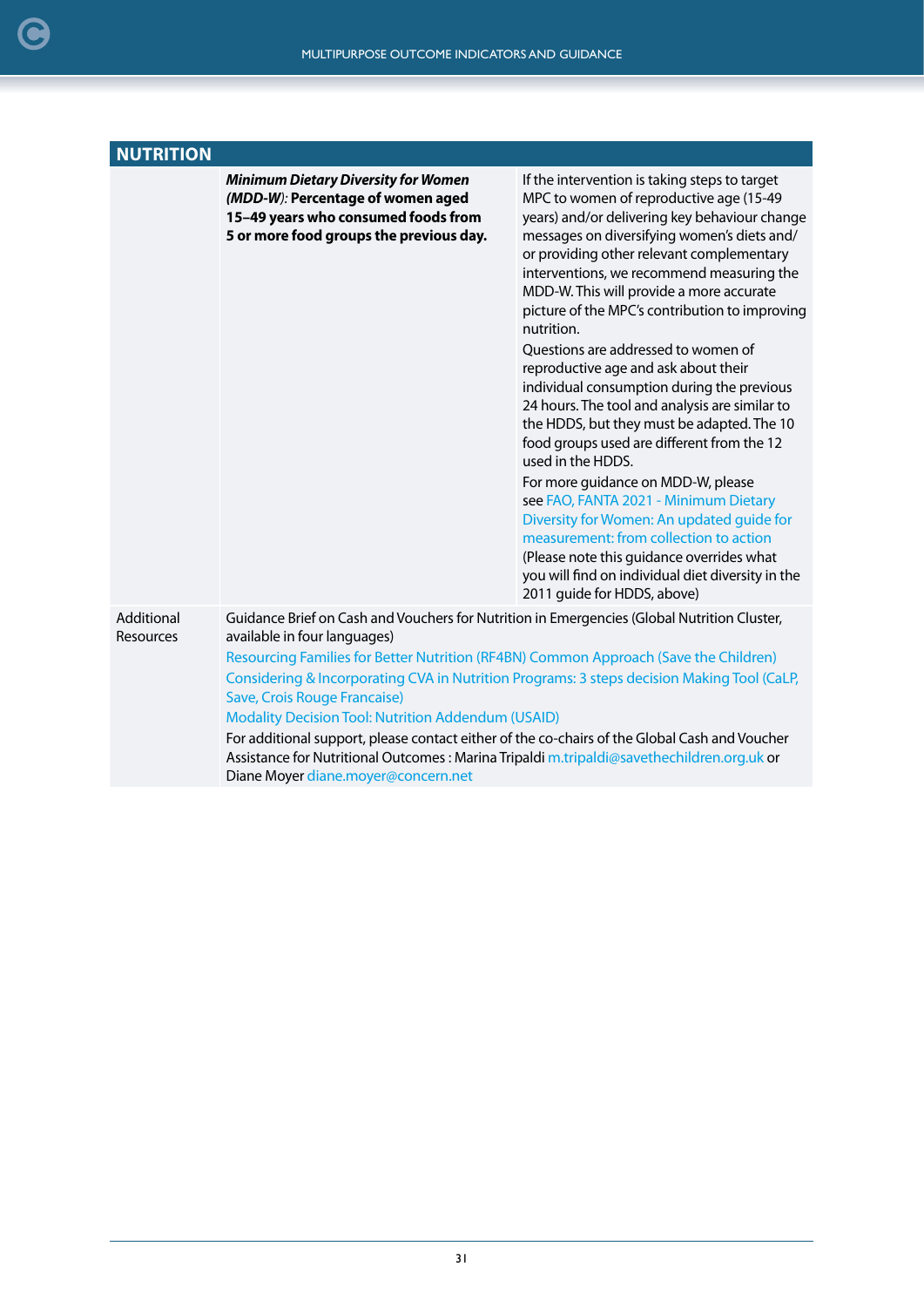## <span id="page-31-0"></span>**SHELTER & SETTLEMENTS**

| <b>Conditions under</b><br>which we would<br>expect to see MPC<br>contributing to<br>outcomes | Available evidence and trends indicate that MPC alone will not guarantee people<br>have adequate shelter. MPC can, however, contribute to shelter outcomes<br>by addressing some of the financial barriers to having adequate shelter, for<br>example by enabling people to pay for rental and/or utility costs, or contribute<br>towards house repairs. However, minimum standards of quality shelter cannot<br>be guaranteed with MPC alone. If the objective of the program is to provide<br>adequate shelter this must be addressed through shelter-specific programming<br>and/or complementary interventions. It is important to use these indicators<br>even if the affected population are largely able to access shelter at the current<br>time. Vulnerability to losing shelter may only come to light through using these<br>indicators and the programming that may follow on.<br>The indicators are based on the perceptions of MPC recipients, and therefore<br>cannot be used to confirm that technical standards have been met. They could,<br>however, identify issues which should be referred to a technical Shelter team or<br>trigger shelter-specific programming or complementary interventions. |                                                                                                                                                                                                                                                                                                                                                                                                                                                                 |  |  |
|-----------------------------------------------------------------------------------------------|-------------------------------------------------------------------------------------------------------------------------------------------------------------------------------------------------------------------------------------------------------------------------------------------------------------------------------------------------------------------------------------------------------------------------------------------------------------------------------------------------------------------------------------------------------------------------------------------------------------------------------------------------------------------------------------------------------------------------------------------------------------------------------------------------------------------------------------------------------------------------------------------------------------------------------------------------------------------------------------------------------------------------------------------------------------------------------------------------------------------------------------------------------------------------------------------------------------------------|-----------------------------------------------------------------------------------------------------------------------------------------------------------------------------------------------------------------------------------------------------------------------------------------------------------------------------------------------------------------------------------------------------------------------------------------------------------------|--|--|
| Indicator(s) to use and<br>guidance                                                           | Percentage of households that report<br>living in a shelter that has all the<br>following: adequate space, feels safe,<br>feels private and protected from the<br>weather.                                                                                                                                                                                                                                                                                                                                                                                                                                                                                                                                                                                                                                                                                                                                                                                                                                                                                                                                                                                                                                              | • To report positively on the indicator,<br>all criteria of the indicator should be<br>fulfilled.<br>• This indicator can be measured by<br>asking the perception of shelter<br>occupants for each issue or by asking<br>for a series of issues experienced in<br>the shelter.<br>More specific guidance on how<br>to measure this indicator is under<br>development by the Global Shelter<br>Cluster.                                                          |  |  |
|                                                                                               | Percentage of households that report<br>pressure to leave their shelter for<br>financial reasons                                                                                                                                                                                                                                                                                                                                                                                                                                                                                                                                                                                                                                                                                                                                                                                                                                                                                                                                                                                                                                                                                                                        | • This indicator can be measured as<br>part of cross-cutting HLP indicators as<br>demonstrated in these PDM tools.<br>This guidance from the Global HLP<br>$\bullet$<br>AoR is also helpful in determining<br>how to measure perceptions of<br>tenure and affordability of shelter.<br>More specific guidance on how to measure<br>this indicator is under development by the<br>Global Shelter Cluster.                                                        |  |  |
|                                                                                               | Percentage of households that report<br>that their shelter feels warm enough at<br>night                                                                                                                                                                                                                                                                                                                                                                                                                                                                                                                                                                                                                                                                                                                                                                                                                                                                                                                                                                                                                                                                                                                                | • This indicator should only be used<br>when the MPC transfer specifically<br>includes thermal comfort or cold<br>season programming.<br>• Relevant for winter or "cold" climates.<br>This could also be a key consideration<br>at night in many climates due to<br>dramatic temperature differences<br>and lack of adequate NFIs/shelter.<br>More specific guidance on how to measure<br>this indicator is under development by the<br>Global Shelter Cluster. |  |  |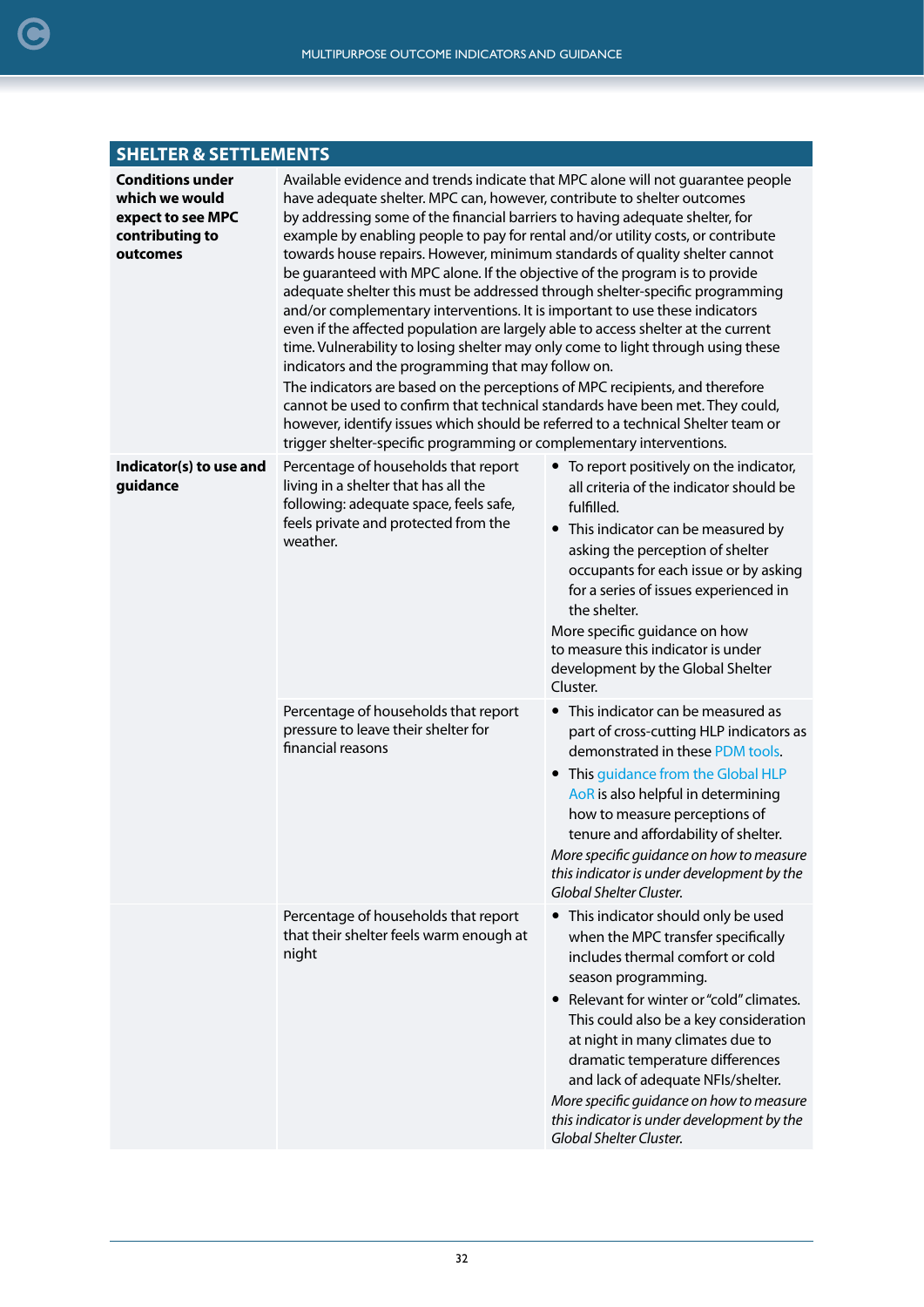<span id="page-32-0"></span>

| <b>WASH</b>                                                                                   |                                                                                                                                                                                                                                                                                                                                                                                                                                                                                                                                                                                                                                                                                                                                                                                                                                                                                                                                                                                                                                                                                                                                                                                                                                                                                                                                                                                                                                                                                                                                                                                                                                                                                  |
|-----------------------------------------------------------------------------------------------|----------------------------------------------------------------------------------------------------------------------------------------------------------------------------------------------------------------------------------------------------------------------------------------------------------------------------------------------------------------------------------------------------------------------------------------------------------------------------------------------------------------------------------------------------------------------------------------------------------------------------------------------------------------------------------------------------------------------------------------------------------------------------------------------------------------------------------------------------------------------------------------------------------------------------------------------------------------------------------------------------------------------------------------------------------------------------------------------------------------------------------------------------------------------------------------------------------------------------------------------------------------------------------------------------------------------------------------------------------------------------------------------------------------------------------------------------------------------------------------------------------------------------------------------------------------------------------------------------------------------------------------------------------------------------------|
| <b>Conditions under</b><br>which we would<br>expect to see MPC<br>contributing to<br>outcomes | MPC can contribute to overcoming financial barriers to accessing WASH goods<br>and services. However, in most cases, MPC needs to be implemented together with<br>complementary programmes that address WASH-related supply-side barriers, non-<br>financial demand-side barriers, systemic issues, or behavioral changes to contribute to<br><b>WASH outcomes.</b><br>• WASH experts should be involved in all phases of multipurpose cash project<br>development and implementation (needs assessment, risk analysis, response<br>analysis and design) to ensure that interventions complement each other.<br>MPC is likely to contribute to WASH outcomes when<br>Recipients are accustomed to purchasing WASH related goods and services<br>1.<br>in sufficient quantity and quality from local markets (which may vary greatly<br>between subsectors and relevant goods and services) and no other negative<br>coping mechanism are foreseen (using river water to save money, practicing open<br>defecation, washing hands without soap).<br>WASH markets are accessible, including for women, girls, and vulnerable groups<br>2.<br>WASH markets are functioning and can adequately respond to an increased<br>3.<br>demand of WASH goods and services.<br>• If all conditions are met, then WASH access indicators should be included, regardless<br>of whether WASH expenditures are included in the MPC transfer value.<br>If only some, or none of these conditions are met the achievement of WASH<br>indicators at outcome level cannot be assured at sector standards. However, these<br>indicators are still recommended for monitoring, adaptation, or advocacy. |
|                                                                                               |                                                                                                                                                                                                                                                                                                                                                                                                                                                                                                                                                                                                                                                                                                                                                                                                                                                                                                                                                                                                                                                                                                                                                                                                                                                                                                                                                                                                                                                                                                                                                                                                                                                                                  |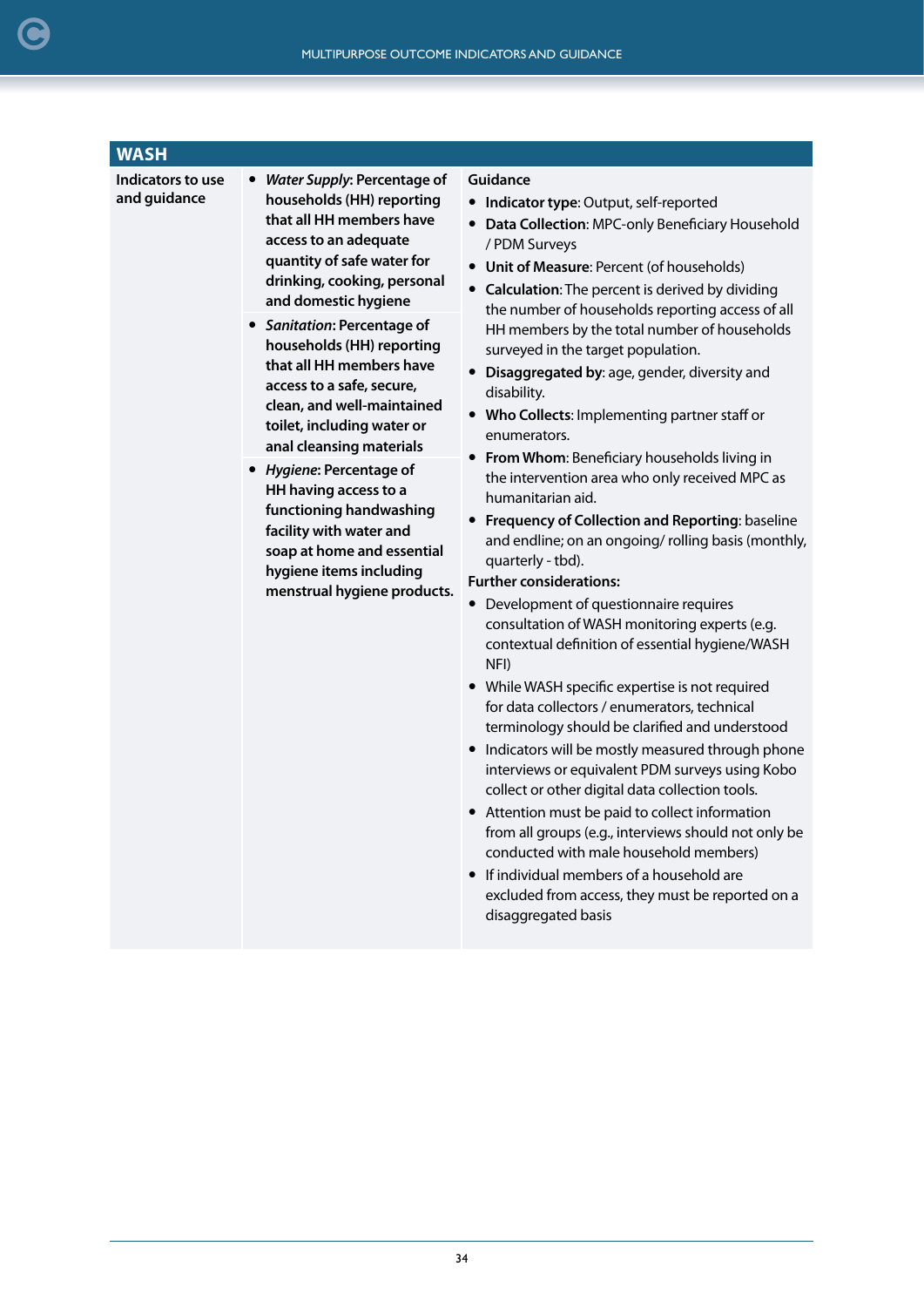| <b>WASH</b>       |                                                                                                                                                                                                                                                                                                                                                                                                                                |
|-------------------|--------------------------------------------------------------------------------------------------------------------------------------------------------------------------------------------------------------------------------------------------------------------------------------------------------------------------------------------------------------------------------------------------------------------------------|
| <b>Additional</b> | <b>GENERAL GUIDANCE:</b>                                                                                                                                                                                                                                                                                                                                                                                                       |
| Guidance          | • Revised quidance: https://wrc.washcluster.net/document/market-based-                                                                                                                                                                                                                                                                                                                                                         |
|                   | programming-wash-technical-guidance-practitioners                                                                                                                                                                                                                                                                                                                                                                              |
|                   | • Evidence building study: https://wrc.washcluster.net/document/evidence-building-<br>cash-and-markets-wash-emergencies-summary-findings                                                                                                                                                                                                                                                                                       |
|                   | • GWC WASH Coordination Toolkit: https://washcluster.atlassian.net/wiki/spaces/CTK/                                                                                                                                                                                                                                                                                                                                            |
|                   | pages/285278229/MBP+monitoring                                                                                                                                                                                                                                                                                                                                                                                                 |
|                   | <b>Note on WASH Outcome Indicators:</b>                                                                                                                                                                                                                                                                                                                                                                                        |
|                   | Ensuring access to WASH services alone (output level) is no guarantee that a program<br>will contribute to a reduction in WASH-related morbidity and mortality (impact level).<br>Only if the targeted population has access to and uses WASH services based on adequate<br>knowledge, attitude and practices, that meet agreed quality standards (outcome level),<br>will the intervention likely contribute to WASH impacts. |
|                   | The technical guidance of the GWC introduces a MEAL framework for WASH sector-<br>specific market-based programming, with WASH outcome level indicators for different<br>sub-sectors. The use of those indicators requires WASH-specific monitoring skills and<br>specific training of enumerators; and a mixed-methods approach including surveys,<br>physical checks of infrastructure, and focus group discussions          |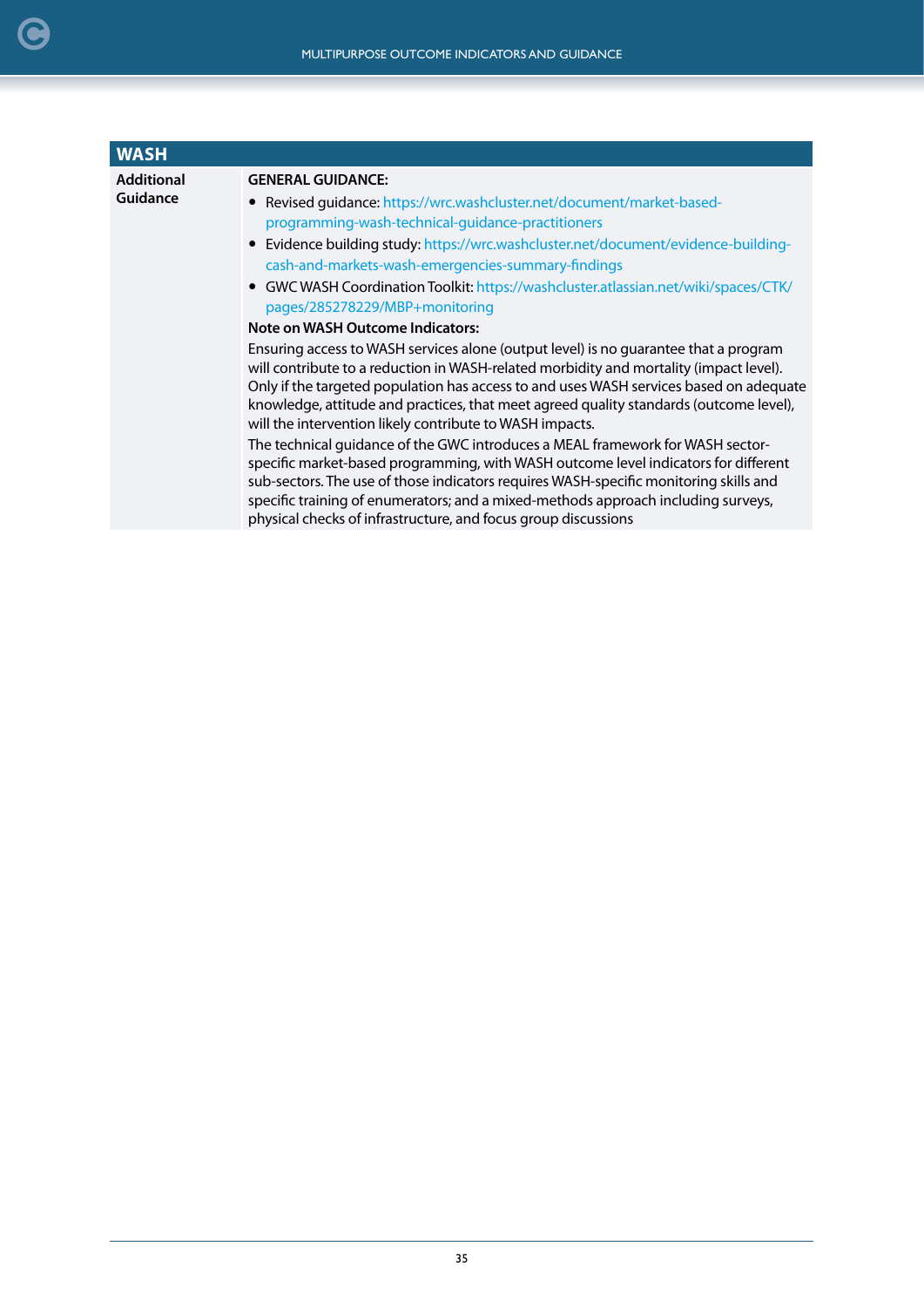## <span id="page-35-0"></span>ANNEX 1: EXAMPLE EXPENDITURE **QUESTIONNAIRE**

This example questionnaire is adapted as a simplified version of the [WFP Expenditure Module](https://resources.vam.wfp.org/TagView?tag=Questionnaires)

| Item name                                                  | Examples<br>Replace the examples<br>below with relevant<br>items to the survey<br>$area(s)$ . | What did your household spend money<br>on in the last 30 days?<br>• For each item they report, ask them<br>to estimate the total amount spent in<br>cash and/or credit.<br>If respondents are having difficulty<br>recalling, you might prompt them by<br>going through the different categories<br>in the list.<br>Check that they think all expenditures<br>have been accounted for. |                | In the last 30 days,<br>did your household<br>consume anything<br>that came from<br>in-kind gifts and/or<br>assistance.<br>This includes - in-<br>kind assistance from<br>NGOs, UN, RCRCM,<br>government; gifts<br>or borrowing from<br>family and friends;<br>borrowing; begging.<br>Estimate the<br>value from in-kind<br>assistance or gift. |
|------------------------------------------------------------|-----------------------------------------------------------------------------------------------|----------------------------------------------------------------------------------------------------------------------------------------------------------------------------------------------------------------------------------------------------------------------------------------------------------------------------------------------------------------------------------------|----------------|-------------------------------------------------------------------------------------------------------------------------------------------------------------------------------------------------------------------------------------------------------------------------------------------------------------------------------------------------|
|                                                            |                                                                                               | Cash (curr.)                                                                                                                                                                                                                                                                                                                                                                           | Credit (curr.) | In-kind (curr.)                                                                                                                                                                                                                                                                                                                                 |
| Food                                                       |                                                                                               |                                                                                                                                                                                                                                                                                                                                                                                        |                |                                                                                                                                                                                                                                                                                                                                                 |
| Can be broken down<br>by food group/<br>drinks if relevant |                                                                                               |                                                                                                                                                                                                                                                                                                                                                                                        |                |                                                                                                                                                                                                                                                                                                                                                 |
| <b>Personal care</b>                                       |                                                                                               |                                                                                                                                                                                                                                                                                                                                                                                        |                |                                                                                                                                                                                                                                                                                                                                                 |
| Hygiene items                                              | Soap, toothbrush,<br>toothpaste, toilet<br>paper, detergents, etc.                            |                                                                                                                                                                                                                                                                                                                                                                                        |                |                                                                                                                                                                                                                                                                                                                                                 |
| <b>Transport</b>                                           |                                                                                               |                                                                                                                                                                                                                                                                                                                                                                                        |                |                                                                                                                                                                                                                                                                                                                                                 |
| Transport                                                  | Fuel, public<br>transportation, taxi                                                          |                                                                                                                                                                                                                                                                                                                                                                                        |                |                                                                                                                                                                                                                                                                                                                                                 |
| <b>Housing</b>                                             |                                                                                               |                                                                                                                                                                                                                                                                                                                                                                                        |                |                                                                                                                                                                                                                                                                                                                                                 |
| Water supply for<br>domestic use                           | Water for domestic<br>supply                                                                  |                                                                                                                                                                                                                                                                                                                                                                                        |                |                                                                                                                                                                                                                                                                                                                                                 |
| Electricity                                                | Electricity                                                                                   |                                                                                                                                                                                                                                                                                                                                                                                        |                |                                                                                                                                                                                                                                                                                                                                                 |
| Other sources of<br>energy                                 | Gas, kerosene, wood -<br>NOT electricity                                                      |                                                                                                                                                                                                                                                                                                                                                                                        |                |                                                                                                                                                                                                                                                                                                                                                 |
| Services related to<br>dwelling                            |                                                                                               |                                                                                                                                                                                                                                                                                                                                                                                        |                |                                                                                                                                                                                                                                                                                                                                                 |
| Communication                                              |                                                                                               |                                                                                                                                                                                                                                                                                                                                                                                        |                |                                                                                                                                                                                                                                                                                                                                                 |
| Communication                                              | Mobile top-up,<br>internet                                                                    |                                                                                                                                                                                                                                                                                                                                                                                        |                |                                                                                                                                                                                                                                                                                                                                                 |
| <b>Health</b>                                              |                                                                                               |                                                                                                                                                                                                                                                                                                                                                                                        |                |                                                                                                                                                                                                                                                                                                                                                 |
| <b>Health services</b>                                     | Outpatient and<br>hospital services                                                           |                                                                                                                                                                                                                                                                                                                                                                                        |                |                                                                                                                                                                                                                                                                                                                                                 |
| Medicines & Health<br>products                             | Medicine, other<br>medical products, etc                                                      |                                                                                                                                                                                                                                                                                                                                                                                        |                |                                                                                                                                                                                                                                                                                                                                                 |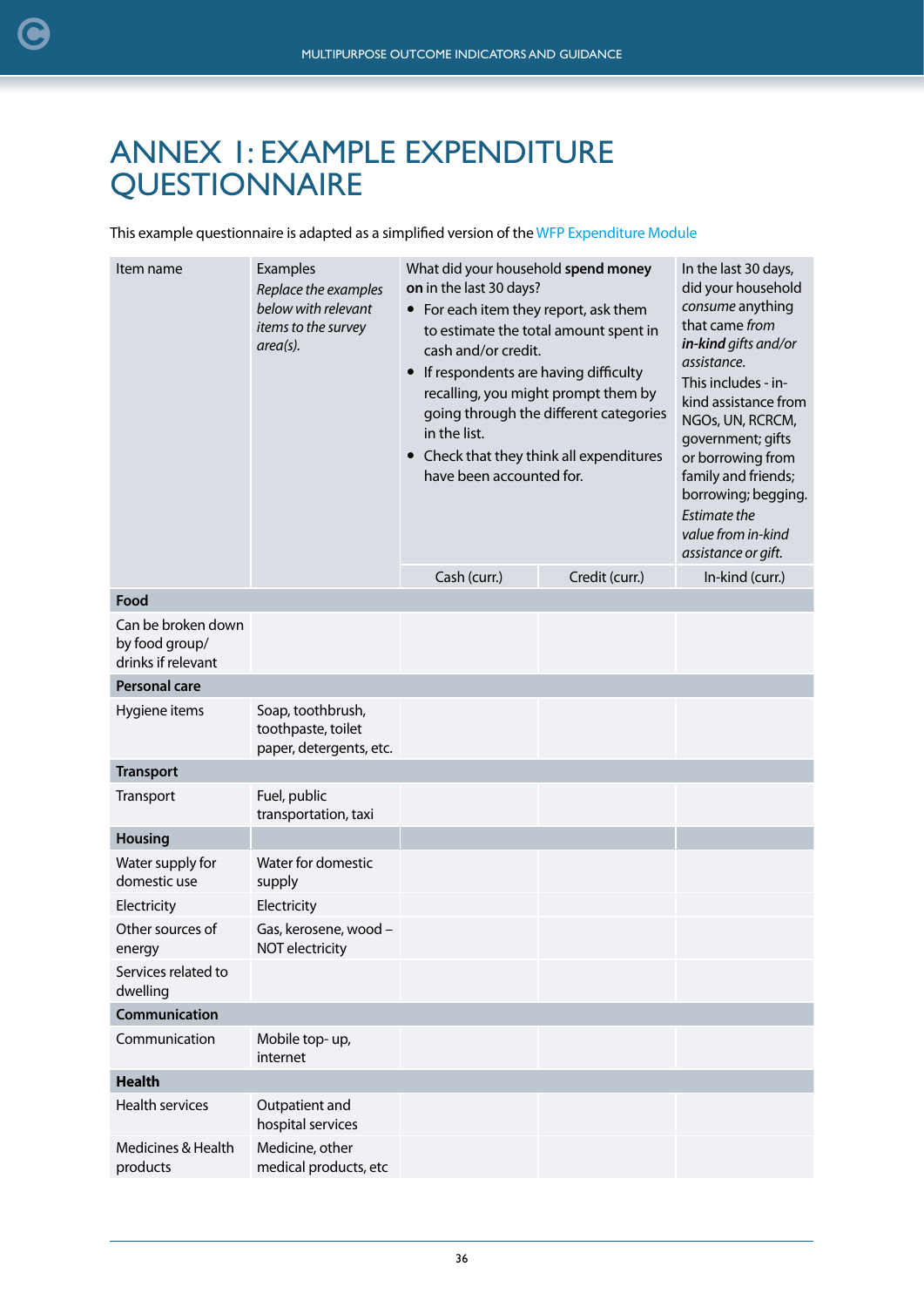| Clothing                                                          |                                                                                    |  |  |  |
|-------------------------------------------------------------------|------------------------------------------------------------------------------------|--|--|--|
| Clothing and<br>footwear                                          | Clothing,<br>shoes (purchase<br>and repair) - school<br>uniforms excluded          |  |  |  |
| <b>Education</b>                                                  |                                                                                    |  |  |  |
| <b>Education services</b>                                         | <b>Tuitions fees</b>                                                               |  |  |  |
| <b>Education goods</b>                                            | Other education<br>costs (uniform, school<br>materials, transport)                 |  |  |  |
| <b>Housing</b>                                                    |                                                                                    |  |  |  |
| Rent                                                              | Actual rent for<br>housing                                                         |  |  |  |
| Household non-<br>durable furniture<br>and routine<br>maintenance | Textiles, utensils,<br>goods, and services<br>for household routine<br>maintenance |  |  |  |
| Wealth                                                            |                                                                                    |  |  |  |
| Savings                                                           | Cash saved                                                                         |  |  |  |
| Debt repayment                                                    | Debt repayment                                                                     |  |  |  |
| Insurance                                                         | Insurances                                                                         |  |  |  |
| <b>Other</b>                                                      |                                                                                    |  |  |  |
|                                                                   |                                                                                    |  |  |  |
| <b>TOTAL</b>                                                      |                                                                                    |  |  |  |

Q: What was the total value of the assistance you received during this period (the expenditure recall period(s)):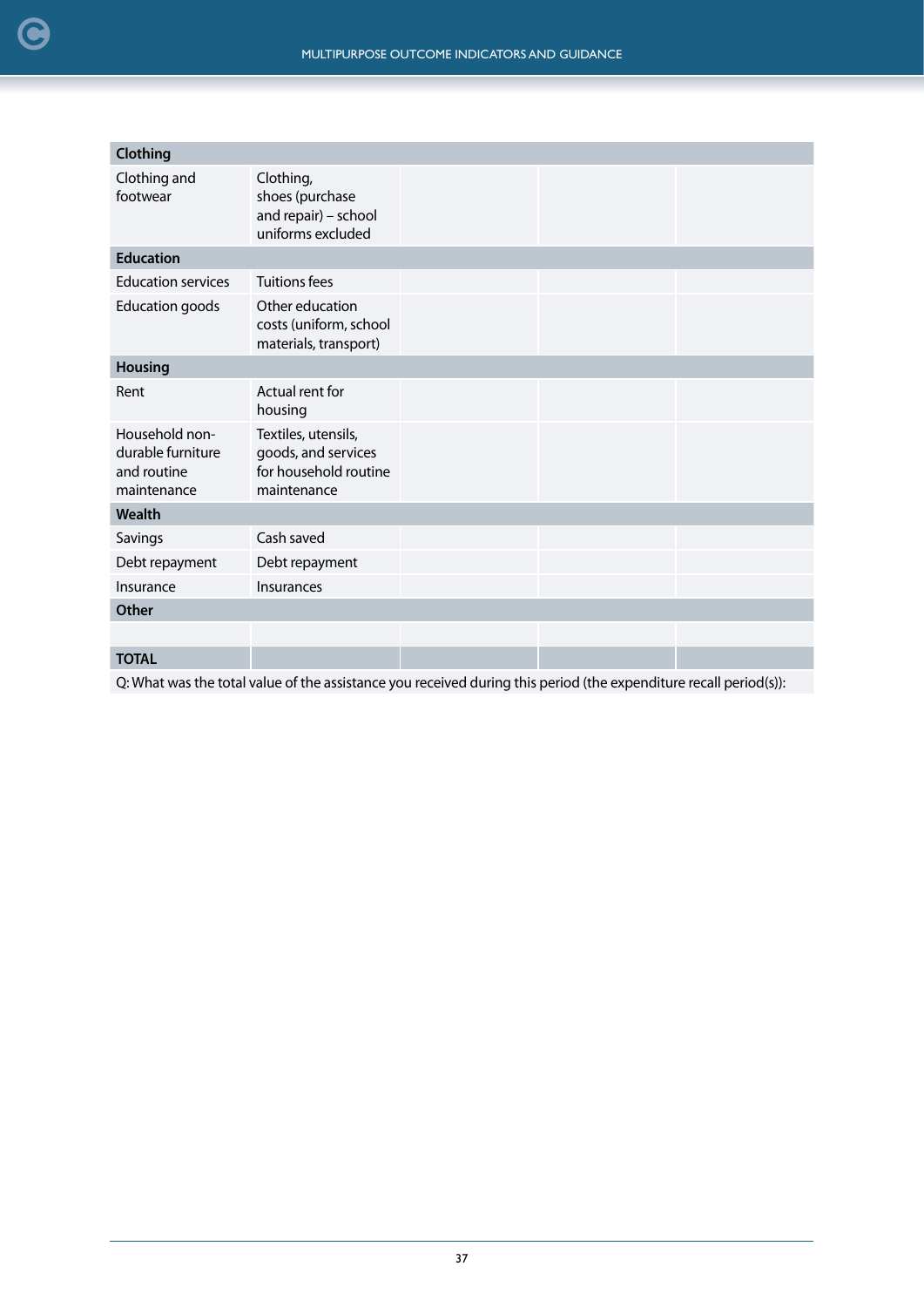## ANNEX 2: EXAMPLE QUESTIONNAIRE FOR THE BASIC NEEDS INDICATORS + FOLLOW-UP **QUESTIONS**

1 **To what extent is your household able to meet its basic needs as you define and prioritize them?** *Note to enumerator: If required, you can explain that basic needs would include anything the respondent & their family needs to survive and maintain a reasonable standard of living. Try to avoid defining a list of basic needs but rather allow the respondent to answer based on their own priorities. Their priorities would be those needs which are important to them and their families.*

- $\square$  All  $\square$  Some (less than half)
- □ Most  $\square$  None
- □ About half

<span id="page-37-0"></span>[C](#page-2-0)

2.a **If the answer to Q1 is not 'all', which basic needs is your household currently unable to fulfil?**  *Note to enumerator: Do not read the list, listen to the response, and check any relevant boxes. If there is no appropriate box, please select other and list any other details. You may select multiple responses.*

 $\Box$  I don't wish to respond

- $\Box$  Basic food needs
- $\square$  Special food needs of your children 0–23 months
- $\square$  Special food needs of pregnant and lactating women
- □ Water needs
- $\Box$  Hygiene needs
- $\square$  Shelter/housing needs
- $\Box$  Healthcare needs of your households
- $\square$  Special healthcare needs of your children 0–23 months
- $\square$  Special healthcare needs of pregnant and lactating women
- $\square$  Transportation needs
- $\square$  Communication needs
- $\square$  Education needs for children
- $\square$  Clothing needs
- $\square$  Utilities
- $\square$  Other, specify:
- 2.b **For each unmet need above (2.a)**: Note to enumerator: you may select more than one box below. **Why are you unable to fully meet this need?** 
	- $\square$  Financial reasons
	- $\Pi$  It is not available on the local market
	- $\Box$  Other, specify:
- 2.c **What are the most important things that the cash helped your household to do or buy that you could not do or buy before you received it?**

*Note to enumerator: Ask respondents to tell you up to five of the most important things. Do not read out the list below - listen to responses and check any relevant boxes. If there is no appropriate box, please select other and list any other details.*

- $\square$  Basic food needs
- $\square$  Special food needs of your children 0-23 months
- $\square$  Special food needs of pregnant and lactating women
- □ Water needs
- $\Box$  Hygiene needs
- $\square$  Shelter/housing needs
- $\Box$  Healthcare needs of your households
- $\square$  Special healthcare needs of your children 0–23 months
- $\square$  Special healthcare needs of pregnant and lactating women
- $\square$  Transportation needs
- $\square$  Communication needs
- $\Box$  Education needs for children
- $\square$  Clothing needs
- $\square$  Utilities
- $\Box$  Other, specify: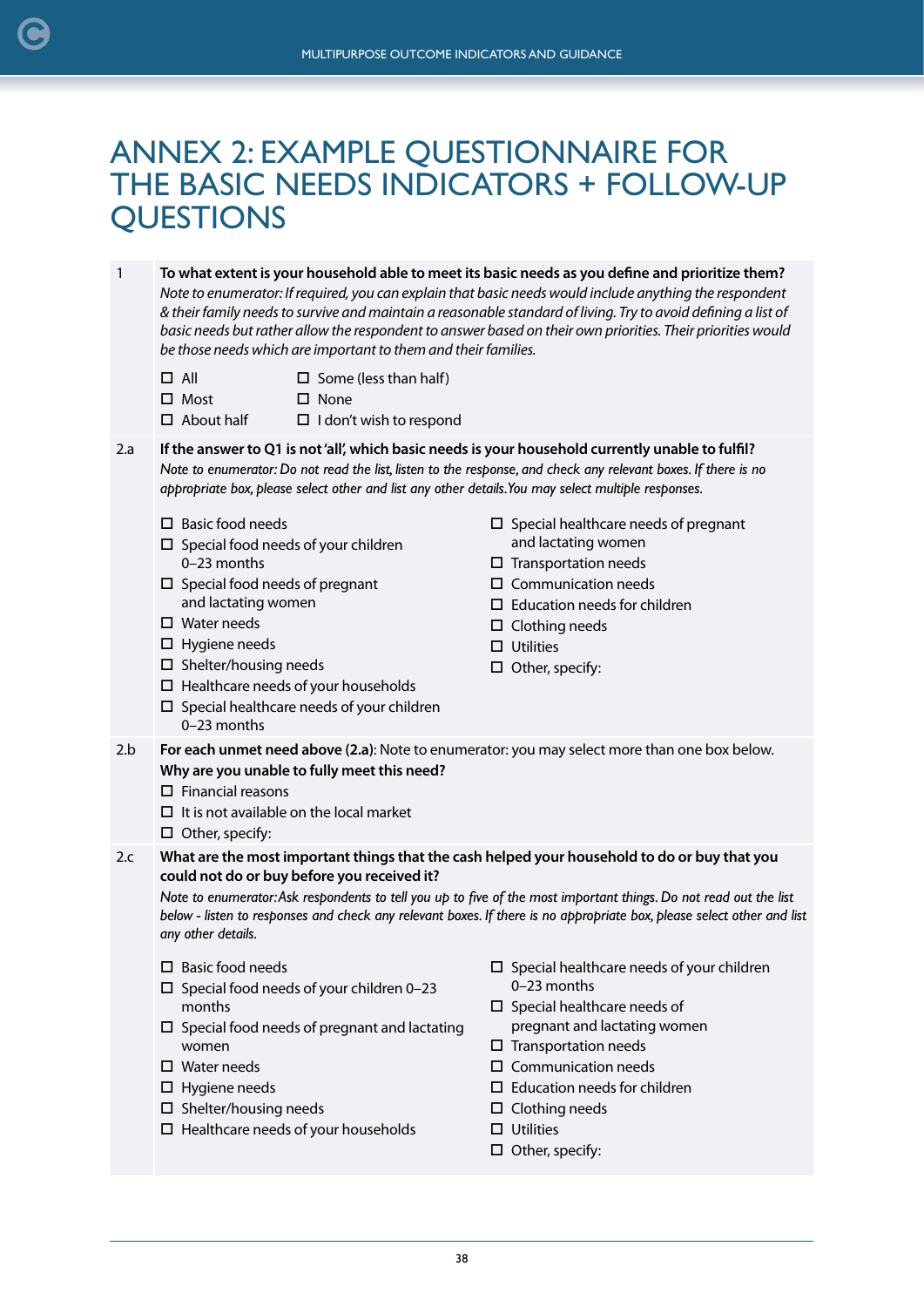## <span id="page-38-0"></span>ANNEX 3: EXAMPLE QUESTIONNAIRE FOR THE SPECIFIC BASIC NEEDS MODULE

\* This has been adapted from an example provided by Save the Children, which they have piloted in several interventions

| 1. To what extent were<br>you able to meet the<br>food needs of your<br>households, during the<br>last 30 days?<br><b>Select the statement</b><br>that best describe your<br>situation.<br>Select one option only.       | • Those needs are fully<br>met(5)<br>Those needs are<br>mostly met, but not<br>completely (4)<br>• We're able to meet<br>approximately half of<br>those needs (3)<br>We're only partly able<br>to meet those needs -<br>less than half (2)<br>We're not at all able to<br>meet those needs (1)              | For the enumerator: Ask<br>this question if the answer<br>to the previous question is,<br>"half", "partly able" or "not<br>at all able".<br>Why is that so?<br>For the enumerator: do<br>not read the options out<br>loud. Let the respondent<br>speak and select all the<br>statements that best<br>describe the situation. | • We don't have enough<br>money<br>$\bullet$<br>What we need is<br>unavailable in local<br>shops<br>Other, please specify                                                                                                                |
|--------------------------------------------------------------------------------------------------------------------------------------------------------------------------------------------------------------------------|-------------------------------------------------------------------------------------------------------------------------------------------------------------------------------------------------------------------------------------------------------------------------------------------------------------|------------------------------------------------------------------------------------------------------------------------------------------------------------------------------------------------------------------------------------------------------------------------------------------------------------------------------|------------------------------------------------------------------------------------------------------------------------------------------------------------------------------------------------------------------------------------------|
| 2. To what extent were<br>you able to meet the<br>water needs of your<br>households, during the<br>last 30 days?<br><b>Select the statement</b><br>that best describe your<br>situation.<br>Select one option only.      | • Those needs are fully<br>met(5)<br>Those needs are<br>mostly met, but not<br>completely (4)<br>We're able to meet<br>$\bullet$<br>approximately half of<br>those needs (3)<br>We're only partly able<br>to meet those needs -<br>less than half (2)<br>• We're not at all able to<br>meet those needs (1) | For the enumerator: Ask<br>this question if the answer<br>to the previous question is,<br>"half", "partly able" or "not<br>at all able".<br>Why is that so?<br>For the enumerator: do<br>not read the options out<br>loud. Let the respondent<br>speak and select all the<br>statements that best<br>describe the situation. | Because we don't have<br>$\bullet$<br>enough money to buy<br>the water and/or the<br>containers<br>• Water points are not<br>operational<br>Water points are too<br>$\bullet$<br>far or dangerous to<br>reach<br>• Other, please specify |
| 3. To what extent were<br>you able to meet the<br>healthcare needs of your<br>households, during the<br>last 30 days?<br><b>Select the statement</b><br>that best describe your<br>situation.<br>Select one option only. | • Those needs are fully<br>met(5)<br>Those needs are<br>$\bullet$<br>mostly met, but not<br>completely (4)<br>• We're able to meet<br>approximately half of<br>those needs (3)<br>We're only partly able<br>to meet those needs -<br>less than half (2)<br>We're not at all able to<br>meet those needs (1) | For the enumerator: Ask<br>this question if the answer<br>to the previous question is,<br>"half", "partly able" or "not<br>at all able".<br>Why is that so?<br>For the enumerator: do<br>not read the options out<br>loud. Let the respondent<br>speak and select all the<br>statements that best<br>describe the situation. | • We don't have enough<br>money<br>Healthcare services<br>are not operational or<br>unavailable locally<br>Other, please specify<br>$\bullet$                                                                                            |
| Add other specific basic<br>needs as relevant                                                                                                                                                                            |                                                                                                                                                                                                                                                                                                             |                                                                                                                                                                                                                                                                                                                              |                                                                                                                                                                                                                                          |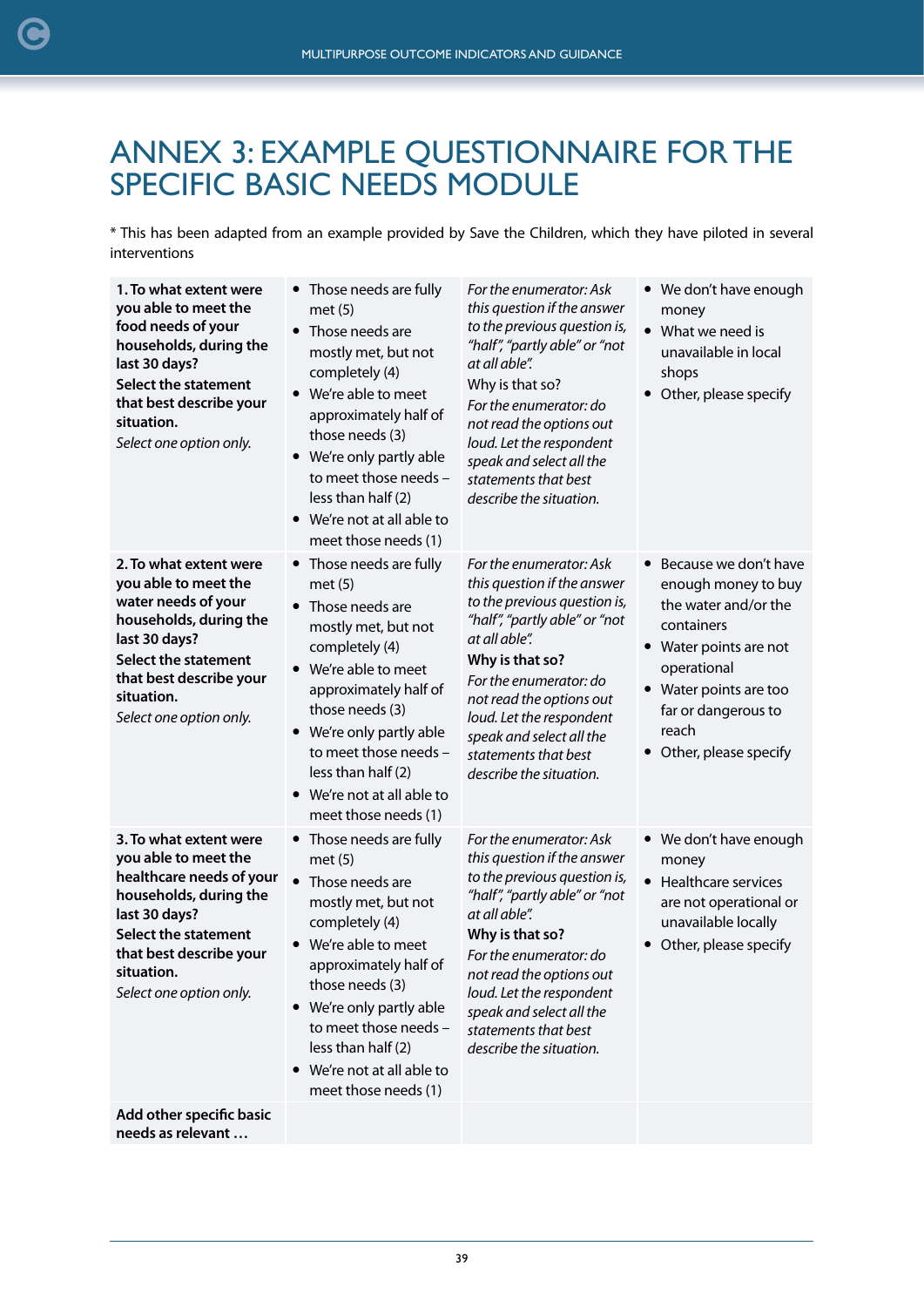## <span id="page-39-0"></span>ANNEX 4: INDICATOR SUMMARY TABLE

| <b>Indicator Type</b> | <b>Area/Sector</b>            | <b>Indicators</b>                                                                                                                                                                                                                                                                                                                                                                                                                                                                                                                                                                                                                                                                                                                                                                                                                                                                                                                                                                                | <b>Notes on Use</b>                                                                                                                                                                                                                                                                                                                                                                                                                                    |
|-----------------------|-------------------------------|--------------------------------------------------------------------------------------------------------------------------------------------------------------------------------------------------------------------------------------------------------------------------------------------------------------------------------------------------------------------------------------------------------------------------------------------------------------------------------------------------------------------------------------------------------------------------------------------------------------------------------------------------------------------------------------------------------------------------------------------------------------------------------------------------------------------------------------------------------------------------------------------------------------------------------------------------------------------------------------------------|--------------------------------------------------------------------------------------------------------------------------------------------------------------------------------------------------------------------------------------------------------------------------------------------------------------------------------------------------------------------------------------------------------------------------------------------------------|
| Process               | Protection<br>Mainstreaming   | Percent of recipients (disaggregated by sex,<br>age, and disability) reporting that humanitarian<br>assistance is delivered in a safe, accessible,<br>accountable, and participatory manner<br>• The indicator is calculated based on the<br>responses to eight required questions covering<br>the four elements of protection mainstreaming<br>(prioritize safety & dignity and avoid causing<br>harm, meaningful access, accountability,<br>participation)                                                                                                                                                                                                                                                                                                                                                                                                                                                                                                                                     | Protection<br>mainstreaming<br>process indicator.<br>Guidance from<br>DG ECHO on the<br>methodology and<br>use of the indicator<br>can be found here                                                                                                                                                                                                                                                                                                   |
| Immediate<br>Outcomes | Expenditure                   | Total monthly expenditures by sector relative to<br>MEB sectoral components/amounts<br>• Enables examination of the distribution of<br>expenditure within and across households. Can<br>be used to assess the extent to which actual<br>expenditures align with MEB components,<br>and/or broken down by sector or category<br>for analysis and tracking over time $-$ e.g.,<br>percentage of household expenditure on<br>health, percentage of household expenditure<br>on shelter, percentage of household<br>expenditure on food, etc.<br>Percentage of households with total monthly<br>expenditure which exceeds the MEB<br>• Measured as a binary indicator showing if a<br>household's total monthly expenditure is above<br>or below the threshold of the MEB value. If HH<br>expenditure exceeds the MEB, the indication<br>is that they can meet their basic needs. The<br>indicator is essentially the economic capacity to<br>meet essential needs (ECMEN) indicator <sup>14</sup> . | Provides useful<br>insights, but<br>relatively resource<br>intensive in terms of<br>data collection, with<br>challenges on recall,<br>accuracy, etc.<br>• Requires a valid<br>MEB.<br>• If selected, it's<br>recommended<br>to use a full<br>expenditure<br>module.<br>Further indicators<br>$\bullet$<br>can be calculated<br>from the same data.<br>• Should cover<br>overall household<br>expenditure, not<br>only the use of the<br>MPC transfers. |
|                       | Women's<br>Decision<br>Making | Percentage of households where women are<br>involved in decision making on the use of cash<br>transfers<br>• Used to better understand how decision-<br>making on the use of cash transfers is<br>determined at household level, and the extent<br>to which there is (or isn't) a change in women's<br>decision-making<br>Frequency with which women are involved in<br>decision making on the use of cash transfers<br>• There is also an optional follow up question<br>exploring the types of household expenditures<br>women have a decision-making role in                                                                                                                                                                                                                                                                                                                                                                                                                                  | It's recommended<br>to collect both<br>indicators together<br>for a more<br>meaningful analysis.<br>• These indicators<br>should not be<br>applied with women<br>headed households<br>(where women will<br>be decision-makers<br>by default)                                                                                                                                                                                                           |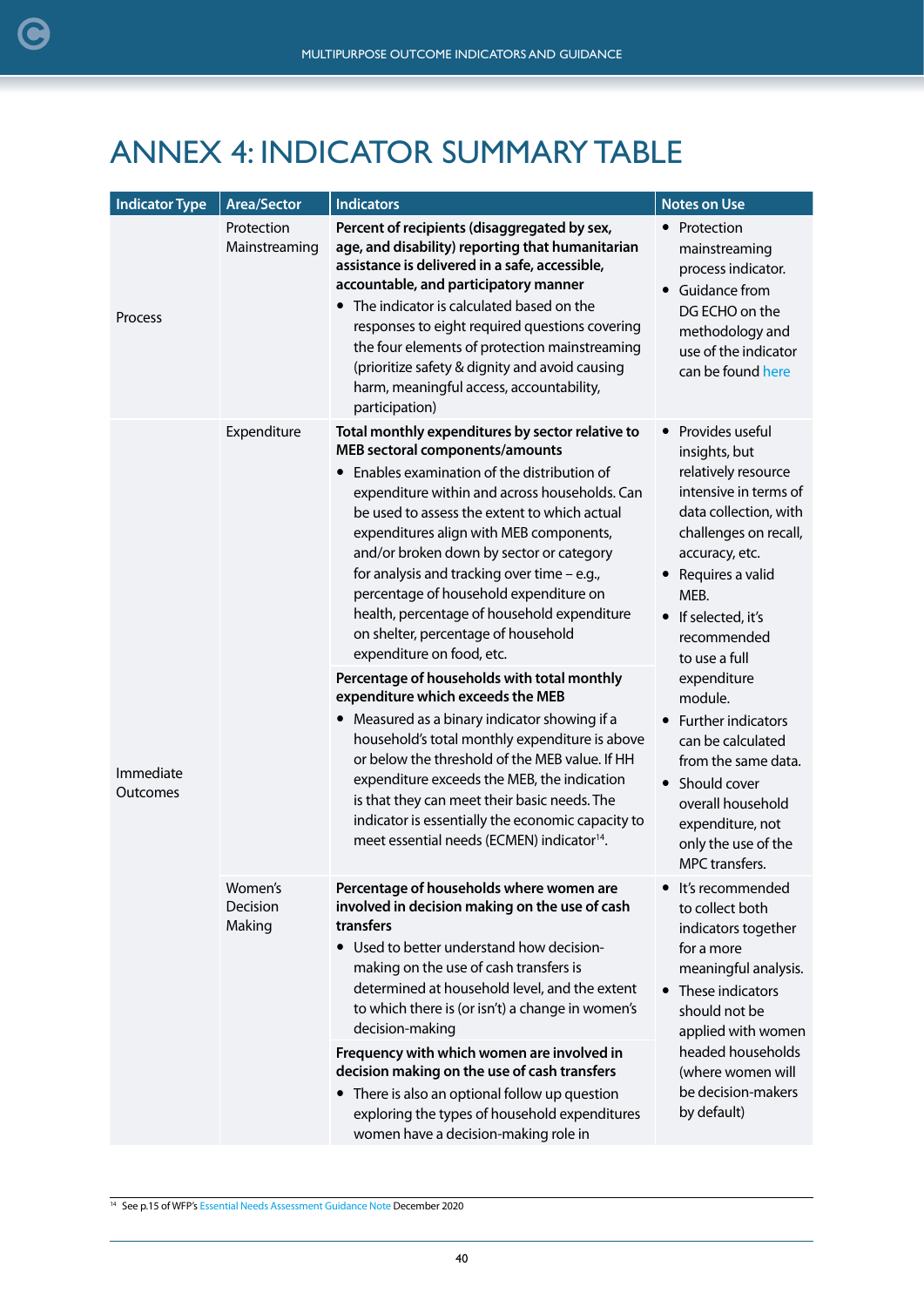| <b>Indicator Type</b>   | <b>Area/Sector</b>                                              | <b>Indicators</b>                                                                                                                                                                                                                                                                                                                                                                                                                                                                                                                                                                                                                                                                                                                                                                                                                                                                                                                                                                                                                                                                                                 | <b>Notes on Use</b>                                                                                                                                                                                                                                                                                                                                                                                                                                                                          |
|-------------------------|-----------------------------------------------------------------|-------------------------------------------------------------------------------------------------------------------------------------------------------------------------------------------------------------------------------------------------------------------------------------------------------------------------------------------------------------------------------------------------------------------------------------------------------------------------------------------------------------------------------------------------------------------------------------------------------------------------------------------------------------------------------------------------------------------------------------------------------------------------------------------------------------------------------------------------------------------------------------------------------------------------------------------------------------------------------------------------------------------------------------------------------------------------------------------------------------------|----------------------------------------------------------------------------------------------------------------------------------------------------------------------------------------------------------------------------------------------------------------------------------------------------------------------------------------------------------------------------------------------------------------------------------------------------------------------------------------------|
| Medium Term<br>Outcomes | <b>Basic Needs</b><br>Livelihoods<br>Coping<br>Strategies (LCS) | Percentage of households who report being<br>able to meet their basic needs as they define<br>and prioritize them (plus follow-up questions)<br>• Uses a standardized scale of quantified<br>responses (all/most/half/some/none) based on<br>respondent's own evaluation of their ability to<br>meet their basic needs.<br>Uses multiple choice follow-up questions to<br>identify unmet needs, the reasons for the needs<br>being unmet, and better understand the impact<br>of MPC on household spending.<br>Percentage of households who report being able<br>to meet specific basic needs by category<br>• Uses a standardized scale of quantified<br>responses (all/most/half/some/none) based<br>on respondent's own evaluation of their ability<br>to meet their basic needs, on a need-by-need<br>basis. Also includes questions on the reasons<br>needs aren't being met, where applicable.<br>Percentage of households applying Livelihood<br>Coping Strategies (LCS) to meet essential needs,<br>by severity (no use, Stress, Crisis, Emergency)<br>• The LCS for essential needs indicator identifies | Includes two choices<br>of recommended<br>approaches, to<br>be chosen based<br>on which best fits<br>your monitoring<br>requirements. Both<br>options include the<br>same core overall basic<br>needs indicator.<br>Option 1 includes<br>several follow-up<br>questions.<br>Option 2 includes the<br>additional indicator on<br>specific basic needs.<br>Guidance<br>includes example<br>questionnaires<br>Used to understand<br>medium and longer-<br>term coping capacity of<br>households |
|                         |                                                                 | the coping strategies adopted by households<br>to meet their essential needs and classifies<br>households according to the most severe<br>coping strategies applied. It is derived from a<br>series of questions regarding the households'<br>experiences with livelihood stress and asset<br>depletion to cope with food shortages.                                                                                                                                                                                                                                                                                                                                                                                                                                                                                                                                                                                                                                                                                                                                                                              | The indicator and<br>guidance notes are<br>adapted from WFP's<br><b>VAM Resource Centre</b><br>and Essential Needs<br><b>Assessment Guidance</b><br><b>Note</b>                                                                                                                                                                                                                                                                                                                              |
|                         | <b>Sector Specific Indicators</b>                               |                                                                                                                                                                                                                                                                                                                                                                                                                                                                                                                                                                                                                                                                                                                                                                                                                                                                                                                                                                                                                                                                                                                   |                                                                                                                                                                                                                                                                                                                                                                                                                                                                                              |
|                         | Child<br>Protection (CP)                                        | Percentage of households receiving MPC where<br>at least one child in the household is engaged in<br>child labour [due to financial vulnerability]                                                                                                                                                                                                                                                                                                                                                                                                                                                                                                                                                                                                                                                                                                                                                                                                                                                                                                                                                                | • To affect CP<br>outcomes, MPC<br>transfer values and                                                                                                                                                                                                                                                                                                                                                                                                                                       |
|                         |                                                                 | Percentage of households reporting child<br>separation from caregiver (including because<br>of work-related migration) [due to financial<br>vulnerability]                                                                                                                                                                                                                                                                                                                                                                                                                                                                                                                                                                                                                                                                                                                                                                                                                                                                                                                                                        | duration must be<br>sufficient to address<br>the financial drivers<br>of the CP risks.                                                                                                                                                                                                                                                                                                                                                                                                       |
|                         |                                                                 | Percentage of households reporting child<br>marriage during the duration of receiving<br>MPC (disaggregated by gender and prior to<br>age 18, and prior to age 15), [due to financial<br>vulnerability]                                                                                                                                                                                                                                                                                                                                                                                                                                                                                                                                                                                                                                                                                                                                                                                                                                                                                                           | Disaggregate<br>monitoring data<br>relating to CP risks.                                                                                                                                                                                                                                                                                                                                                                                                                                     |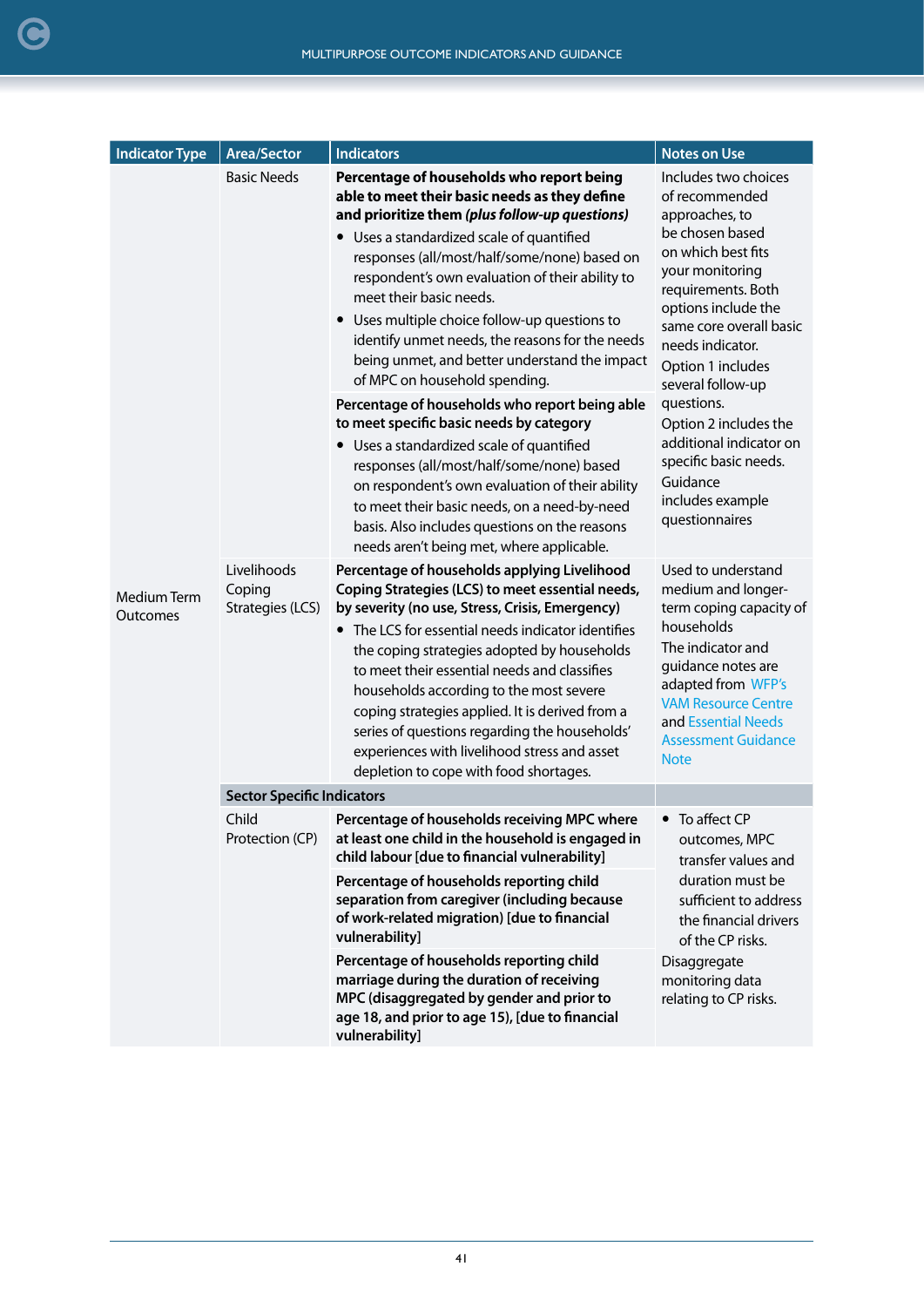| <b>Indicator Type</b>          | <b>Area/Sector</b>   | <b>Indicators</b>                                                                                                                                                                                                        | <b>Notes on Use</b>                                                                                                                                                                                                   |
|--------------------------------|----------------------|--------------------------------------------------------------------------------------------------------------------------------------------------------------------------------------------------------------------------|-----------------------------------------------------------------------------------------------------------------------------------------------------------------------------------------------------------------------|
|                                | Education            | Percentage of school age children enrolled in<br>education<br>Percentage of school age children who attend<br>education over a specific time frame                                                                       | • MPC can contribute<br>to education<br>outcomes by<br>addressing short<br>term financial<br>barriers, but not<br>systemic supply side<br>issues.                                                                     |
|                                | <b>Food Security</b> | Percentage of households by Food Consumption<br>Score (FCS) phase (Poor, Borderline, and<br>Acceptable)<br>Percentage of beneficiaries who have<br>improved their average reduced Coping<br><b>Strategy Index (rCSI)</b> | MPC always/almost<br>$\bullet$<br>always expected to<br>contribute to food<br>security outcomes.<br>• Use more than<br>one indicator                                                                                  |
|                                |                      | <b>OR</b><br>• Mean and median rCSI                                                                                                                                                                                      | where possible,<br>as they measure                                                                                                                                                                                    |
| <b>Medium Term</b><br>Outcomes |                      | Percentage of households with moderate and<br>severe Household Hunger Scale (HHS) scores                                                                                                                                 | complementary<br>aspects (e.g.,<br>food quality, food<br>quantity)<br>• rCSI may be better<br>suited for sudden-<br>onset events<br>HHS is only<br>$\bullet$<br>appropriate for<br>areas with high food<br>insecurity |
|                                | Health               | Percent of households that delayed or did not<br>seek care when having a medical, or health issue<br>for which they needed to use a health service<br>due to financial barriers                                          | <b>MPC</b> should<br>contribute to<br>health outcomes<br>only when                                                                                                                                                    |
|                                |                      | Percent of households with catastrophic health<br>expenditures                                                                                                                                                           | complementary<br>to health-specific<br>interventions<br>Indicator on<br>$\bullet$<br>catastrophic<br>expenditures can<br>be collected as part<br>of the expenditure<br>module                                         |
|                                | <b>NFIs</b>          | Percentage of households that report having<br>minimum household items that allow all the<br>following: comfortable sleeping, water and<br>food storage, food preparation, cooking, eating,<br>lighting, and clothing    | • It is anticipated that<br>MPC can contribute<br>to this outcome<br>whenever MPC is<br>used.<br>Perception based<br>$\bullet$<br>indicator. Quality of<br>items may require<br>follow-up.                            |